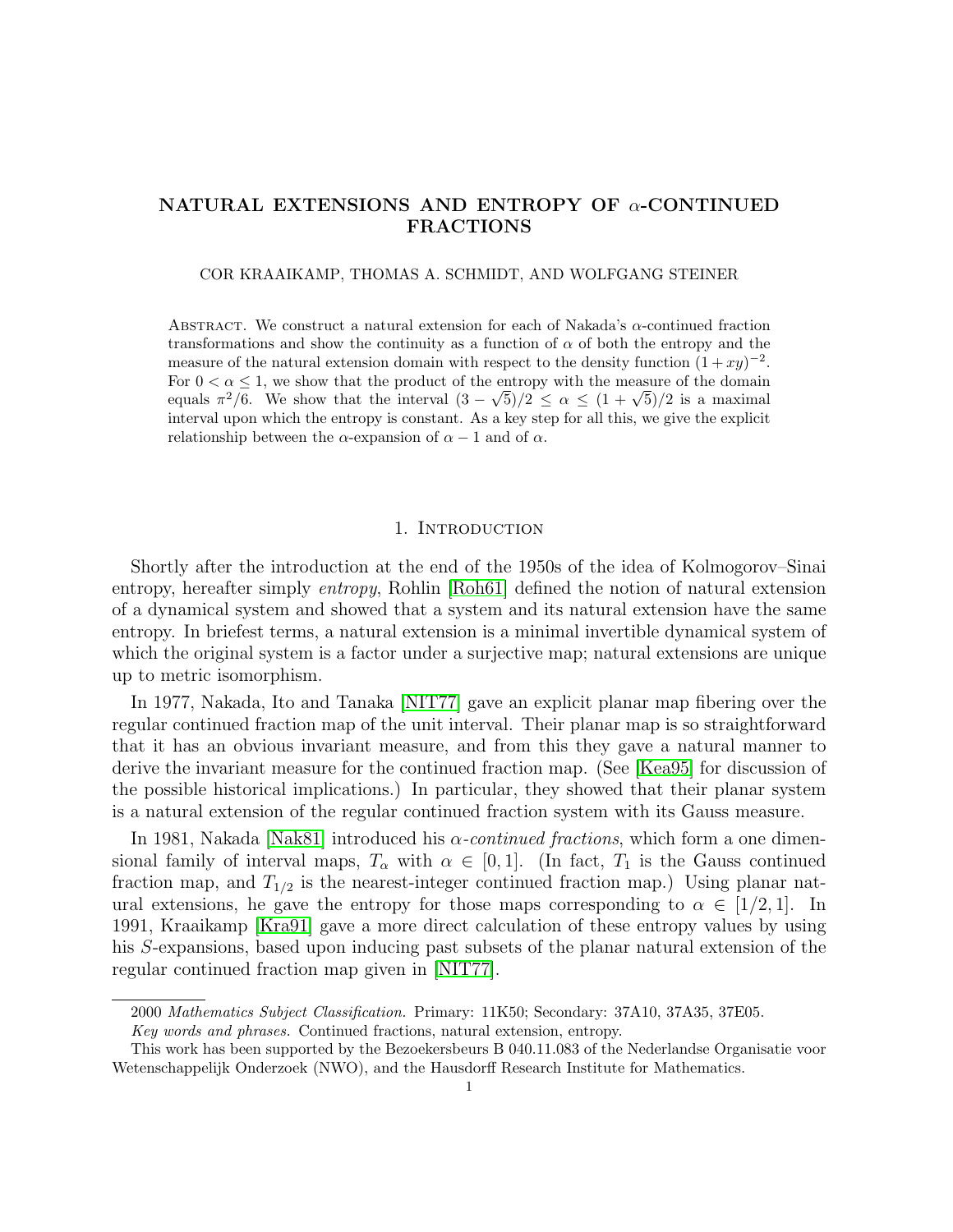It was not until 1999 that further progress was made on the entropy of the  $\alpha$ -continued fractions. Moussa, Cassa and Marmi [\[MCM99\]](#page-41-4) gave the entropy for the maps with  $\alpha \in \mathbb{R}$ Fractions. Moussa, Cassa and Marini [MCM99] gave the entropy for the maps with  $\alpha \in [\sqrt{2}-1,1/2)$ . Let  $h(T_\alpha)$  denote the entropy of  $T_\alpha$ , and let  $g = (\sqrt{5}-1)/2$  be the golden mean; with their results, one knew

$$
h(T_{\alpha}) = \begin{cases} \frac{\pi^2}{6\ln(1+\alpha)} & \text{for } g \le \alpha \le 1; \\ \frac{\pi^2}{6\ln(1+g)} & \text{for } \sqrt{2}-1 \le \alpha \le g. \end{cases}
$$

In 2008, Luzzi and Marmi [\[LM08\]](#page-41-5) presented numeric data showing that the entropy function  $\alpha \mapsto h(T_\alpha)$  behaves in a rather complicated fashion as  $\alpha$  varies. They also claimed that  $\alpha \mapsto h(T_\alpha)$  is a continuous function of  $\alpha$  whose limit at  $\alpha = 0$  is zero. Unfortunately, their proof of continuity was flawed; however, Tiozzo [\[Tio\]](#page-42-1) has since salvaged the result for  $\alpha > 0.056...$  (and, in an updated version, after our work was completed, has shown Hölder continuity throughout the full interval). Luzzi and Marmi also conjectured that, for non-zero  $\alpha$ , the product of the entropy and the area of the standard number theoretic planar extension for  $T_{\alpha}$  is constant.

Also in 2008, prompted by the numeric data of [\[LM08\]](#page-41-5), Nakada and Natsui [\[NN08\]](#page-42-2) gave explicit intervals on which  $\alpha \mapsto h(T_\alpha)$  is respectively constant, increasing, decreasing. Indeed, they showed this by exhibiting intervals of  $\alpha$  such that  $T^k_\alpha(\alpha) = T^{k'}_\alpha$  $\alpha^{k'}(\alpha-1)$  for pairs of positive integers  $(k, k')$  and showed that the entropy is constant (resp. increasing, decreasing) on such an interval if  $k = k'$  (resp.  $k > k'$ ,  $k < k'$ ). They conjectured that there is an open dense set of  $\alpha \in [0,1]$  for which the  $T_{\alpha}$ -orbits of  $\alpha - 1$  and  $\alpha$  synchronize. (Carminati and Tiozzo [\[CT\]](#page-41-6) confirm this conjecture and also identify maximal intervals where  $T_{\alpha}$ -orbits synchronize.)

We prove the continuity of the entropy function and confirm the conjectures of Luzzi– Marmi and of Nakada–Natsui (including reproving results of [\[CT\]](#page-41-6)). Our main results are stated more precisely in Section [3.](#page-6-0)

Our approach. Our results follow from giving an explicit description of a planar natural extension for each  $\alpha \in (0,1]$ , see Section [7,](#page-21-0) and this by way of giving details of the relationship between the  $\alpha$ -expansions of  $\alpha - 1$  and  $\alpha$ ; see Theorem [5.](#page-7-0)

Experimental evidence, and experience with S-expansions [\[Kra91\]](#page-41-3), "quilting" [\[KSS10\]](#page-41-7) and with analogous natural extensions for  $\beta$ -expansions [\[KS12\]](#page-41-8), leads one to expect that the planar natural extension for  $T_{\alpha}$  has fibers over the interval that are constant between points in the union of the  $T_{\alpha}$  orbits of  $\alpha - 1$  and  $\alpha$ ; see e.g. Figure [7.](#page-31-0) Thus, one is quickly interested in finding "synchronizing intervals" for which all  $\alpha$  have orbits that meet after the same number of respective steps, and share initial expansions of  $\alpha$  and  $\alpha - 1$ . This is easily expressed in terms of matrix actions, and one can gain some geometric intuition; see Figure [3](#page-20-0) and Remark [6.9.](#page-19-0) From this perspective, the fundamental relationship is expressed by [\(6.1\)](#page-15-0). Furthermore, it is easy to discover the "folding operation" on these synchronizing intervals, see Remark [9.2.](#page-32-0)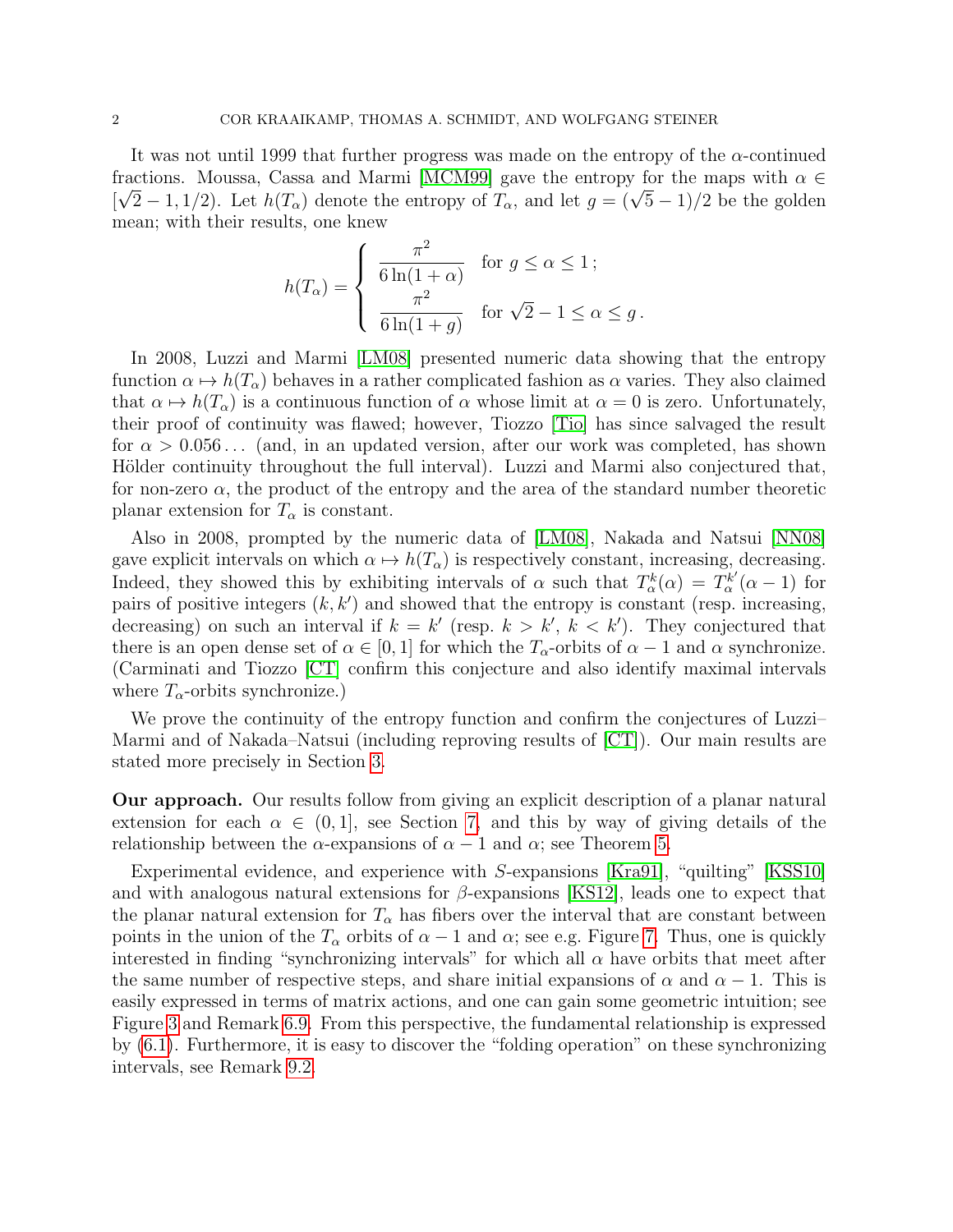However, the matrix methods by themselves are awkward when it is necessary to characterize the values  $\alpha$  for which there is synchronization. We do this in Theorem [5,](#page-7-0) using our characteristic sequences. Furthermore, and crucially, a detailed description of the natural extensions in general is too fraught with details without the use of formal language notation and vocabulary. Mainly, this is because of the fractal nature of pieces of these planar regions; see Figures [1,](#page-12-0) [2,](#page-12-1) [6](#page-31-1) and [7](#page-31-0) for hints of this phenomenon. (See also Theorem [7](#page-8-0) for a statement giving the shape of a natural extension with our vocabulary.) Thus, we express the  $\alpha$ -expansions as words over an appropriate alphabet, and build up notation to represent the basic operations relating the expansion of  $\alpha$  and  $\alpha - 1$ . Further details on our approach are given in the outline below.

Outline. The sections of the paper are increasingly technical, with the exception of the final two sections. We establish notation that is needed for formulating the results in the following section, including some operations on words and the definition of our characteristic sequences. We state a collection of our main results in Section [3.](#page-6-0)

Thereafter, we first relate the regular continued fraction and the general  $\alpha$ -expansion of a real number. This then allows a proof that a natural extension for  $T_{\alpha}$  is given by our  $\mathcal{T}_{\alpha}$ on the closure of the orbits of  $(x, 0)$ . It also allows us to show the constancy of  $h(T_\alpha)\mu(\Omega_\alpha)$ , thus proving the conjecture of Luzzi and Marmi.

In order to reach the deeper results, in Section [6](#page-15-1) we give the explicit relationship between the  $\alpha$  expansions of  $\alpha-1$  and of  $\alpha$ , which is used to describe the (maximal in an appropriate sense) intervals for synchronizing orbits. This is then applied in Section [7](#page-21-0) to give a detailed description of the natural extension domain, as the union of fibers that are constant on intervals void of the  $T_{\alpha}$ -orbits of  $\alpha - 1$  and  $\alpha$ . In Section [8,](#page-29-0) we describe how the natural extensions deform along a synchronizing interval, and derive the behavior of the entropy function along such an interval.

Relying on the previous two sections, in Section [9](#page-32-1) we prove the main result of continuity. In the following section, we show the more challenging result that the entropy (and hence the measure of the natural extensions) is constant on the interval  $[g^2, g]$ . (We give results along the way that show that this is a maximal interval with this property.)

In Section [11,](#page-40-0) we give further results on the set of synchronizing orbits, in particular showing the transcendence of limits under a natural folding operation on the set of intervals of synchronizing orbits. We end this paper with a list of remaining open questions.

#### 2. Basic Notions and Notation

One dimensional maps, digit sequences. For  $\alpha \in [0,1]$ , we let  $\mathbb{I}_{\alpha} := [\alpha - 1, \alpha]$  and define the map  $T_{\alpha}: \mathbb{I}_{\alpha} \to [\alpha - 1, \alpha)$  by

$$
T_{\alpha}(x) := \left| \frac{1}{x} \right| - \left| \left| \frac{1}{x} \right| + 1 - \alpha \right| \qquad (x \neq 0),
$$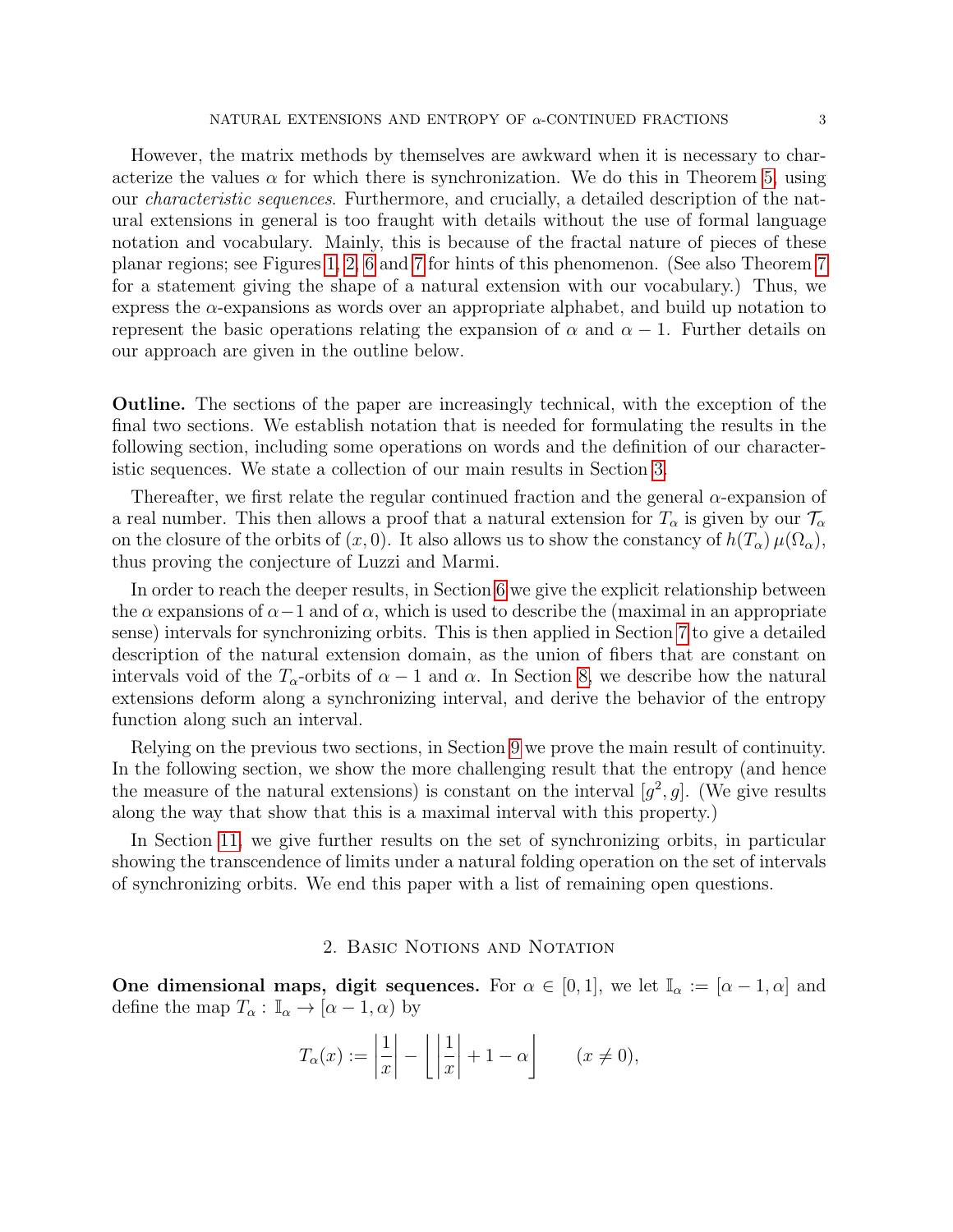$T_{\alpha}(0) := 0.$  For  $x \in I_{\alpha}$ , put

$$
\varepsilon(x) := \begin{cases} +1 & \text{if } x \ge 0, \\ -1 & \text{if } x < 0, \end{cases} \quad \text{and} \quad d_{\alpha}(x) := \left\lfloor \left| \frac{1}{x} \right| + 1 - \alpha \right\rfloor,
$$

with  $d_{\alpha}(0) = \infty$ . Furthermore, let

$$
\varepsilon_n = \varepsilon_{\alpha,n}(x) := \varepsilon(T_\alpha^{n-1}(x))
$$
 and  $d_n = d_{\alpha,n}(x) := d_\alpha(T_\alpha^{n-1}(x))$   $(n \ge 1).$ 

This yields the  $\alpha$ -continued fraction expansion of  $x \in \mathbb{R}$ :

$$
x = d_0 + \frac{\varepsilon_1}{d_1 + \frac{\varepsilon_2}{d_2 + \cdots}},
$$

where  $d_0 \in \mathbb{Z}$  is such that  $x - d_0 \in [\alpha - 1, \alpha)$ . (Standard convergence arguments justify equality of x and its expansion.) These  $\alpha$ -continued fractions include the *regular continued* fractions (RCF), given by  $\alpha = 1$ , and the nearest integer continued fractions, given by  $\alpha = 1/2$ . We will often use the *by-excess continued fractions*, given by  $\alpha = 0$ . The map  $T_0$  gives infinite expansions for all  $x \in [-1,0)$ ; each expansion has all signs  $\varepsilon_n = -1$ , and digits  $d_n \geq 2$ . A number in this range is rational if and only if it has an eventually periodic expansion of period ( $\varepsilon : d$ ) = (-1 : 2); in particular, -1 has the purely periodic expansion with this period.

The point  $\alpha$  is included in the domain of  $T_{\alpha}$  because its  $T_{\alpha}$ -orbit plays an important role, as does that of  $\alpha - 1$ . We thus define

$$
\underline{b}_n^{\alpha} = (\varepsilon_{\alpha,n}(\alpha-1) : d_{\alpha,n}(\alpha-1)) \text{ and } \overline{b}_n^{\alpha} = (\varepsilon_{\alpha,n}(\alpha) : d_{\alpha,n}(\alpha)) \qquad (n \ge 1),
$$

and informally refer to these sequences as the  $\alpha$ -expansions of  $\alpha - 1$  and  $\alpha$ . Setting

$$
\llbracket (\varepsilon_1 : d_1)(\varepsilon_2 : d_2) \cdots \rrbracket := \frac{\varepsilon_1}{d_1 + \frac{\varepsilon_2}{d_2 + \cdots}},
$$

gives equalities such as  $[\![\underline{b}_1^{\alpha}\underline{b}_2^{\alpha}\cdots]\!] = \alpha - 1$  and  $[\![\bar{b}_1^{\alpha}\bar{b}_2^{\alpha}\cdots]\!] = \alpha$ . We also set

$$
\llbracket (\varepsilon_1 : d_1) \cdots (\varepsilon_n : d_n), y \rrbracket := \frac{\varepsilon_1}{d_1 + \cdots + \frac{\varepsilon_n}{d_n + y}} \qquad (y \in \mathbb{R}).
$$

Since  $d_{\alpha}(x) \geq 1$  for all  $x \in \mathbb{I}_{\alpha}$ ,  $\alpha \in [0,1]$ , and  $d_{\alpha}(x) \geq 2$  when  $\varepsilon(x) = -1$ , let  $\mathscr{A}_0 := \mathscr{A} \cup \{(+1:\infty)\}\$  where  $\mathscr{A} := \mathscr{A}_- \cup \mathscr{A}_+$ ,

with

$$
(2.1) \qquad \mathscr{A}_{-} := \{ (-1:d) \mid d \in \mathbb{Z}, d \ge 2 \} \text{ and } \mathscr{A}_{+} := \{ (+1:d) \mid d \in \mathbb{Z}, d \ge 1 \}.
$$

Every "digit"  $(\varepsilon(x): d_{\alpha}(x))$  is thus in  $\mathscr{A}_0$ . We define an order  $\preceq$  on  $\mathscr{A}_0$  by

$$
(\varepsilon : d) \preceq (\varepsilon' : d')
$$
 if and only if  $\varepsilon/d \leq \varepsilon'/d'.$ 

For any  $x, x' \in \mathbb{I}_{\alpha}$ ,  $\alpha \in [0, 1]$ ,  $x \leq x'$  implies  $(\varepsilon(x) : d_{\alpha}(x)) \preceq (\varepsilon(x') : d_{\alpha}(x'))$ .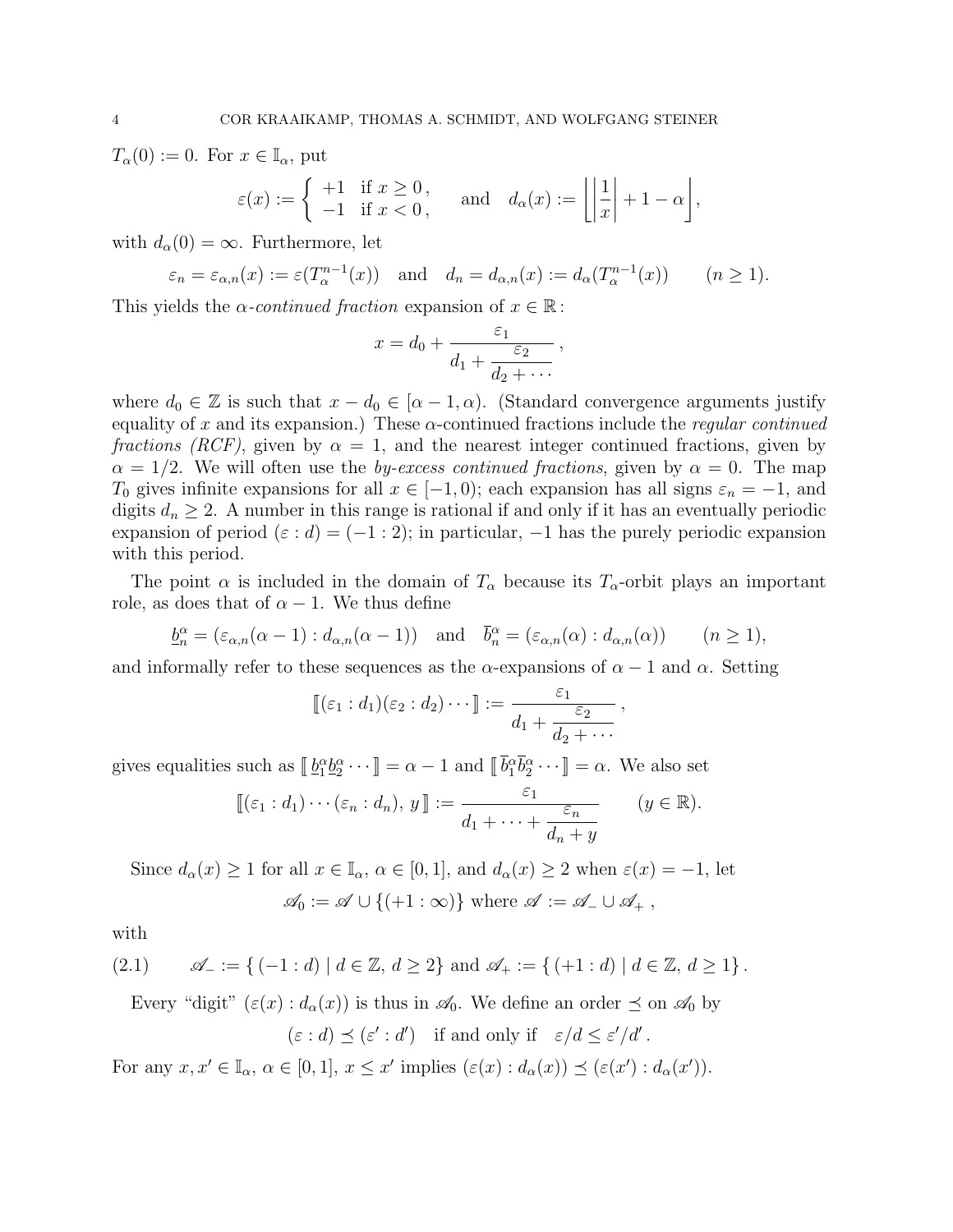The interval  $\mathbb{I}_{\alpha} \setminus \{0\}$  is partitioned by the rank-one *cylinders* of  $T_{\alpha}$ , which are defined by

$$
\Delta_{\alpha}(a) := \{ x \in \mathbb{I}_{\alpha} \mid (\varepsilon(x) : d_{\alpha}(x)) = a \} \qquad (a \in \mathscr{A}_0).
$$

All cylinders  $\Delta_{\alpha}(a)$  with  $a \in \mathscr{A}, \underline{b}_1^{\alpha} \prec a \prec \overline{b}_1^{\alpha}$ , are full, that is their image under  $T_{\alpha}$  is the interval [ $\alpha - 1, \alpha$ ], and

$$
T_{\alpha}(\Delta_{\alpha}(\underline{b}_1^{\alpha})) = [T_{\alpha}(\alpha - 1), \alpha), \quad T_{\alpha}(\Delta_{\alpha}(\overline{b}_1^{\alpha})) = [T_{\alpha}(\alpha), \alpha), \quad T_{\alpha}(\Delta_{\alpha}(+1:\infty)) = \{0\}.
$$

Two-dimensional maps, matrix formulation, invariant measure. The standard number theoretic planar map associated to continued fractions is defined by

<span id="page-4-0"></span>
$$
\mathcal{T}_{\alpha}(x,y) := \left( T_{\alpha}(x), \frac{1}{d_{\alpha}(x) + \varepsilon(x) y} \right) \quad (x \in \mathbb{I}_{\alpha}, y \in [0,1]).
$$

For any  $x \in \Delta_{\alpha}(\varepsilon : d)$ ,  $(\varepsilon : d) \in \mathscr{A}$ , we have

(2.2) 
$$
\mathcal{T}_{\alpha}(x,y) = \left(M_{(\varepsilon:d)} \cdot x, N_{(\varepsilon:d)} \cdot y\right),
$$

where

$$
M_{(\varepsilon:d)} := (-1) \begin{pmatrix} -d & \varepsilon \\ 1 & 0 \end{pmatrix} \quad \text{and} \quad N_{(\varepsilon:d)} := {}^{t}M_{(\varepsilon:d)}^{-1} = (-\varepsilon) \begin{pmatrix} 0 & 1 \\ \varepsilon & d \end{pmatrix}.
$$

As usual, the  $2 \times 2$  matrix  $\begin{pmatrix} a & b \\ c & d \end{pmatrix}$  acts on real numbers by  $\begin{pmatrix} a & b \\ c & d \end{pmatrix} \cdot x = \frac{ax+b}{cx+d}$  $\frac{ax + b}{cx + d}$ , and  $^tM$ denotes the transpose of M. Note that  $M \cdot x$  is a projective action, therefore the factors  $(-1)$  and  $(-\varepsilon)$  do not change the actions of  $M_{(\varepsilon:d)}$  and  $N_{(\varepsilon:d)}$ . However, these factors will be useful in several matrix equations.

Let  $\mu$  be the measure on  $\mathbb{I}_{\alpha} \times [0,1]$  given by

$$
d\mu = \frac{dx\,dy}{(1+xy)^2} \,.
$$

Then we have, for any rectangle  $[x_1, x_2] \times [y_1, y_2] \subset \mathbb{I}_{\alpha} \times [0, 1]$  and any invertible matrix M,

<span id="page-4-1"></span>
$$
(2.3) \quad \mu([x_1, x_2] \times [y_1, y_2]) = \log \frac{(1 + x_1 y_1)(1 + x_2 y_2)}{(1 + x_1 y_2)(1 + x_2 y_1)} = \mu(M \cdot [x_1, x_2] \times {}^{t}M^{-1} \cdot [y_1, y_2]).
$$

Words, symbolic notation. For any set V, the Kleene star  $V^* = \bigcup_{n\geq 0} V^n$  denotes the set of concatenations of a finite number of elements in V, and  $V^{\omega}$  denotes the set of (right) infinite concatenations of elements in  $V$ . The length of a finite word  $v$  is denoted by |v|, that is  $|v| = n$  if  $v \in V^n$ . For the Kleene star of a single word (or letter) v, we write  $v^*$  instead of  $\{v\}^*$ , and  $v^{\omega}$  denotes the unique element of  $\{v\}^{\omega}$ . We will also use the abbreviations  $v_{[m,n]} = v_m v_{m+1} \cdots v_n$ ,  $v_{[m,n]} = v_m v_{m+1} \cdots v_{n-1}$ , where  $v_{[m,m-1]} = v_{[m,m)}$  is the empty word, and  $v_{[m,\infty)} = v_m v_{m+1} \cdots$ .

In light of [\(2.2\)](#page-4-0), we set, for  $v = v_1 \cdots v_n \in \mathscr{A}^*$ ,

$$
M_v := M_{v_n} \cdots M_{v_1}
$$
 and  $N_v := {}^t M_v^{-1} = N_{v_n} \cdots N_{v_1}$ .

Then we have, for example,  $M_{\underline{b}_{[1,n]}^{\alpha}} \cdot (\alpha - 1) = T_{\alpha}^n(\alpha - 1)$  and  $M_{\overline{b}_{[1,n]}^{\alpha}} \cdot \alpha = T_{\alpha}^n(\alpha)$ .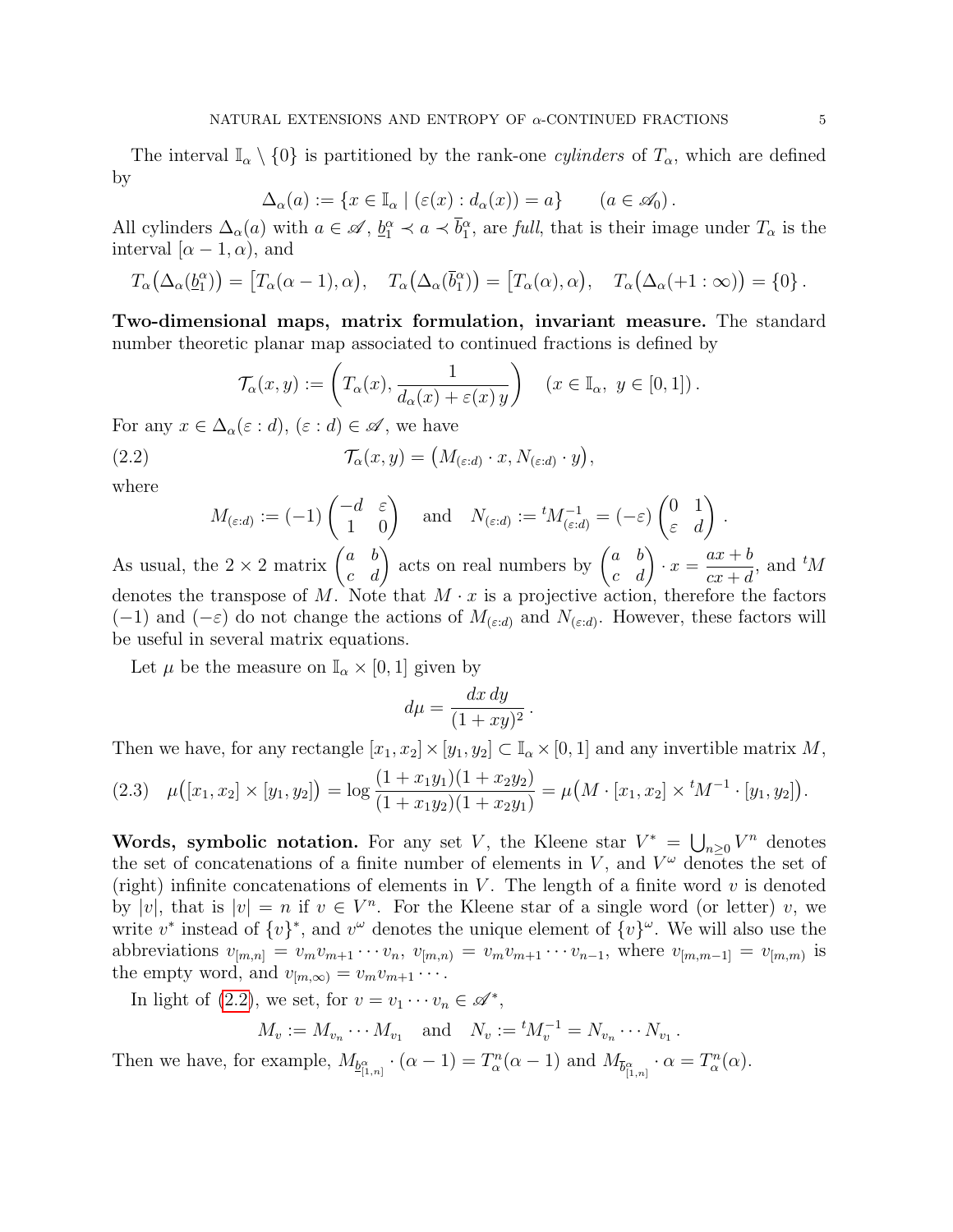Operations on words via matrices. The two matrices

<span id="page-5-1"></span><span id="page-5-0"></span>
$$
W := \begin{pmatrix} 1 & 0 \\ -1 & -1 \end{pmatrix} \quad \text{and} \quad E := \begin{pmatrix} 1 & -1 \\ 0 & 1 \end{pmatrix}
$$

arise naturally in our discussion. Note that  $W^2$  is the identity, and also that

(2.4) 
$$
M_{(\varepsilon:d)}W = M_{(-\varepsilon:d+\varepsilon)}.
$$

The action of E is  $E \cdot x = x - 1$ , and

(2.5) 
$$
E^{\pm 1}M_{(\varepsilon:d)} = M_{(\varepsilon:d\pm 1)}.
$$

Therefore, let the left superscript  $(W)$  and right superscripts  $(+1), (-1)$  denote operators, related to W and  $E^{\pm 1}$  respectively, acting on letters in  $\mathscr{A}_0$  by

$$
^{(W)}(\varepsilon : d) := \begin{cases} (-\varepsilon : d + \varepsilon) & \text{if } d < \infty, \\ ( +1 : \infty) & \text{if } d = \infty, \end{cases} (\varepsilon : d)^{(\pm 1)} := \begin{cases} (\varepsilon : d \pm 1) & \text{if } d < \infty, \\ (+1 : \infty) & \text{if } d = \infty. \end{cases}
$$

We extend this definition to words  $v = v_{[1,n]} \in \mathscr{A}_0^*$ ,  $n \geq 2$ , by setting  $^{(W)}v := {^{(W)}v_1v_{[2,n]}}$ and  $v^{(\pm 1)} := v_{[1,n)} v_n^{(\pm 1)}$ . Similarly, we set  $^{(W)}v := {}^{(W)}v_1v_{[2,\infty)}$  for  $v = v_{[1,\infty)} \in \mathscr{A}_0^{\omega}$ .

Characteristic sequences, alternating order, operation  $v \mapsto \hat{v}$ . To every finite or infinite word on the alphabet  $\mathscr{A}_-$ , we associate a (correspondingly finite or infinite) *characteristic sequence* of positive integers (and  $\infty$ ) in the following way.

- The characteristic sequence of  $v \in \mathscr{A}_{-}^{*}$  is  $a_1 a_2 \cdots a_{2\ell+1}$ , where the integers  $\ell \geq 0$ and  $a_j \geq 1, 1 \leq j \leq 2\ell + 1$ , are defined by  $v = (-1:2)^{a_1-1} (-1:2+a_2) (-1:2)^{a_3-1} \cdots (-1:2+a_{2\ell}) (-1:2)^{a_{2\ell+1}-1}.$
- The characteristic sequence of  $v \in \mathcal{A}_-^{\omega}$  that does not end with the infinite periodic word  $(-1:2)^\omega$  is  $a_1a_2\cdots$ , where the  $a_j\geq 1$ ,  $j\geq 1$ , are the unique positive integers such that

$$
v = (-1:2)^{a_1-1} (-1:2+a_2) (-1:2)^{a_3-2} (-1:2+a_4) \cdots
$$

• The characteristic sequence of  $v \in \mathscr{A}_{-}^{*}(-1:2)^{\omega}$  is  $a_1 a_2 \cdots$  with  $a_j = \infty$  for all  $j > 2\ell$ , where the integers  $\ell \geq 0$  and  $a_j \geq 1, 1 \leq j \leq 2\ell$ , are defined by

$$
v = (-1:2)^{a_1-1} (-1:2+a_2) (-1:2)^{c_2} \cdots (-1:2+a_{2\ell}) (-1:2)^{\omega}.
$$

We compare characteristic sequences using the *alternating (partial)* order on words of integers (and  $\infty$ ), i.e.,

$$
a_{[1,n)} <_{\text{alt}} a'_{[1,n)}
$$
 if and only if  $a_{[1,j]} = a'_{[1,j]}$ ,  $(-1)^j a_{j+1} < (-1)^j a'_{j+1}$  for some  $0 \le j < n$ .

Using the characteristic sequences, we introduce an operation on words in  $\mathscr{A}^*_- \cup \mathscr{A}^\omega_ \mathscr{A}_{-}^{*}(-1:2)^{\omega}$  that will allow us to express the relationship between the  $\alpha$ -expansion of  $\alpha-1$ and  $\alpha$ .

• For  $v \in \mathscr{A}_{-}^*$  with characteristic sequence  $a_1 a_2 \cdots a_{2\ell+1}$ , we set  $\widehat{v} := (-1:2+a_1)(-1:2)^{a_2-1}(-1:2+a_3)\cdots(-1:2)^{a_{2\ell}-1}(-1:2+a_{2\ell+1}).$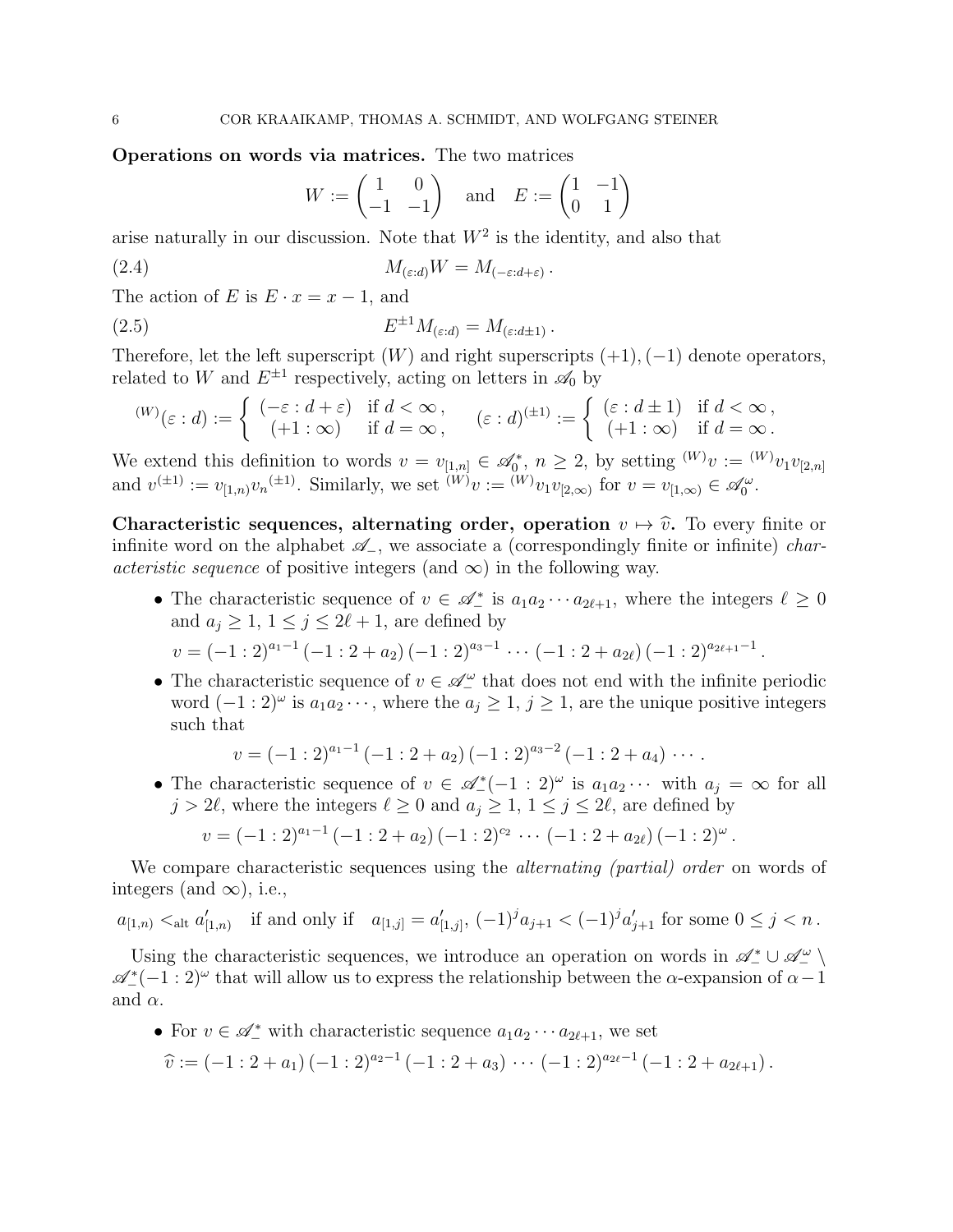• For  $v \in \mathscr{A}^{\omega}_-\setminus \mathscr{A}^*_-(-1:2)^\omega$  with characteristic sequence  $a_1a_2\cdots$ , we set

$$
\widehat{v} := (-1:2+a_1)(-1:2)^{a_2-1}(-1:2+a_3)(-1:2)^{a_4-1} \cdots
$$

The characteristic sequence  $a_{[1,\infty)}$  of a number  $x \in [-1,0)$  is defined to be the characteristic sequence of its by-excess expansion  $(\varepsilon_{0,1}(x): d_{0,1}(x)) (\varepsilon_{0,2}(x): d_{0,2}(x)) \cdots \in \mathscr{A}^{\omega}_{-}$ .

#### 3. Results

<span id="page-6-0"></span>For the ease of the reader, we gather the main results of the paper in this section.

For any  $\alpha \in (0,1]$ , the standard *natural extension domain* is

$$
\Omega_{\alpha} := \overline{\left\{ \mathcal{T}_{\alpha}^{n}(x,0) \mid x \in [\alpha-1,\alpha), n \geq 0 \right\}}.
$$

We establish the positivity and finiteness of  $\mu(\Omega_{\alpha})$  in Section [5.](#page-11-0) The map  $\mathcal{T}_{\alpha}$  is invertible almost everywhere on  $\Omega_{\alpha}$ , and it is straightforward to define appropriate dynamical systems such that the system of  $T_{\alpha}$  is a factor of the system of  $\mathcal{T}_{\alpha}$ , by way of the (obviously surjective) projection to the first coordinate. These systems also verify the minimality criterion for natural extensions, which yields the following theorem. For details, see Section [5.](#page-11-0)

<span id="page-6-4"></span>**Theorem 1.** Let  $\alpha \in (0,1]$ ,  $\mu_{\alpha}$  be the probability measure given by normalizing  $\mu$  on  $\Omega_{\alpha}$ ,  $\nu_{\alpha}$  the marginal measure obtained by integrating  $\mu_{\alpha}$  over the fibers  $\{x\} \times \{y \mid (x, y) \in \Omega_{\alpha}\},$  $\mathscr{B}_{\alpha}$  the Borel  $\sigma$ -algebra of  $\mathbb{I}_{\alpha}$ , and  $\mathscr{B}'_{\alpha}$  the Borel  $\sigma$ -algebra of  $\Omega_{\alpha}$ . Then  $(\Omega_{\alpha}, \mathcal{T}_{\alpha}, \mathscr{B}'_{\alpha}, \mu_{\alpha})$  is a natural extension of  $(\mathbb{I}_{\alpha}, T_{\alpha}, \mathscr{B}_{\alpha}, \nu_{\alpha}).$ 

In the same section, relying on Abramov's formula for the entropy of an induced system, we prove the following conjecture of Luzzi and Marmi [\[LM08\]](#page-41-5).

<span id="page-6-1"></span>**Theorem 2.** For any  $\alpha \in (0,1]$ , we have  $h(T_{\alpha}) \mu(\Omega_{\alpha}) = \pi^2/6$ .

By Theorem [2,](#page-6-1) all properties of the entropy  $h(T_\alpha)$  can be directly derived from the properties of  $\mu(\Omega_{\alpha})$ . Therefore, we consider only  $\mu(\Omega_{\alpha})$  in the following. In particular, the following theorem implies the continuity of  $\alpha \mapsto h(T_\alpha)$  on  $(0, 1]$ , which was claimed to be proved in [\[LM08\]](#page-41-5) (see the introduction of this paper). The proof is given in Section [9.](#page-32-1)

<span id="page-6-2"></span>**Theorem 3.** The function  $\alpha \mapsto \mu(\Omega_{\alpha})$  is continuous on  $(0, 1]$ .

The following theorem, which is proved in Section [10,](#page-34-0) extends results of [\[Nak81,](#page-41-2) [MCM99,](#page-41-4) [CMPT10\]](#page-41-9).

<span id="page-6-3"></span>**Theorem 4.** For any  $\alpha \in [g^2, g]$ , we have  $\mu(\Omega_{\alpha}) = \log(1 + g)$ .

Moreover, we show that  $[g^2, g]$  is the maximal interval with this property, and we conjecture that  $\mu(\Omega_{\alpha}) > \log(1+g)$  for all  $\alpha \in (0,1] \setminus [g^2, g]$ .

The proofs of Theorems [3](#page-6-2) and [4](#page-6-3) heavily rely on understanding how the  $\alpha$ -expansion of  $\alpha$  is related to that of  $\alpha - 1$  and how the evolution of the natural extension depends on this relation.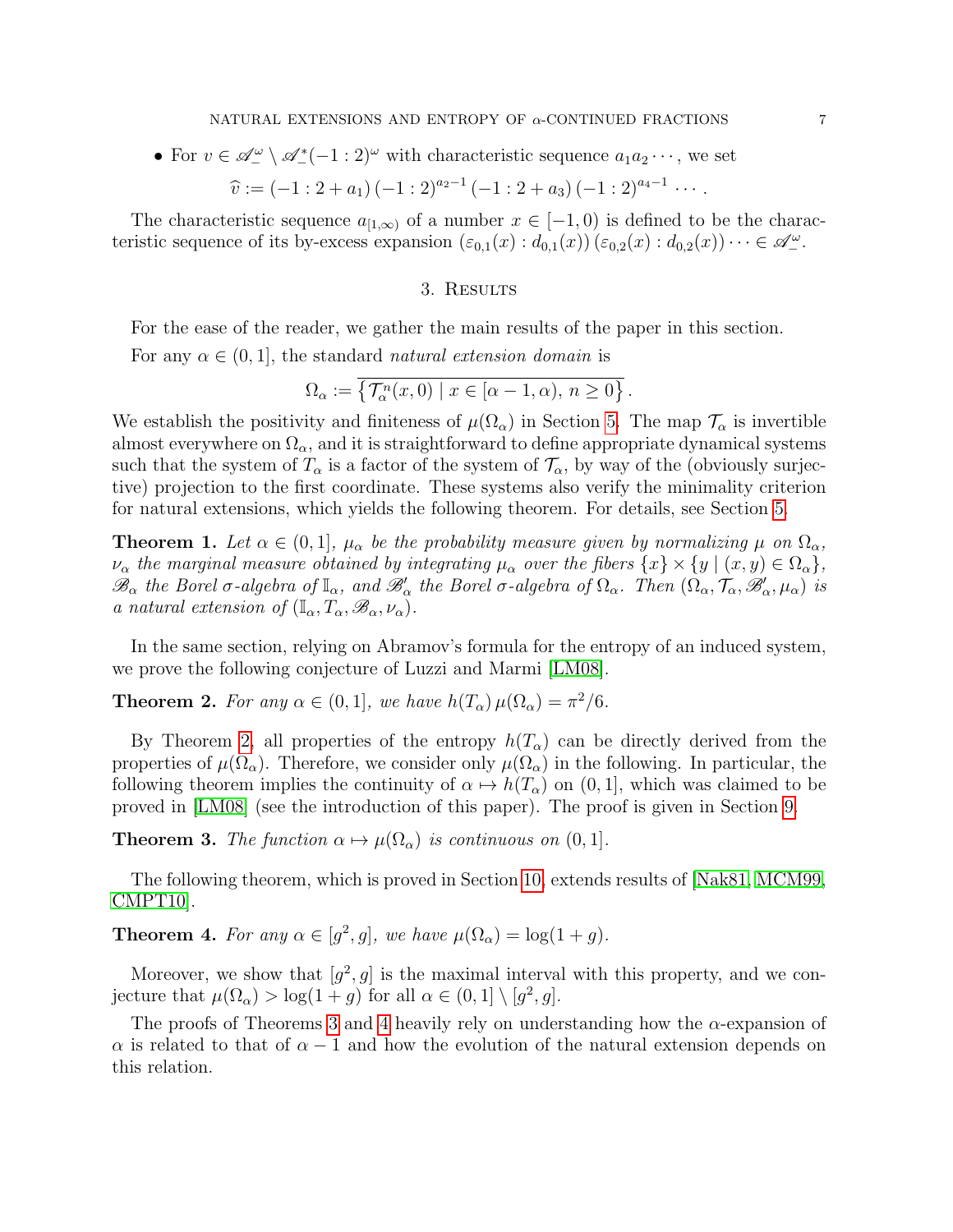Theorems [5](#page-7-0) and [6](#page-7-1) strengthen and clarify results of [\[NN08\]](#page-42-2). The first, proved in Section [6,](#page-15-1) states that synchronization of the  $T_{\alpha}$ -orbits of  $\alpha$  and  $\alpha - 1$  occurs for  $\alpha$  in

$$
\Gamma := \left\{ \alpha \in (0,1] \mid T_\alpha^n(\alpha - 1) \ge 0 \text{ or } T_\alpha^n(\alpha) \ge 0 \text{ for some } n \ge 1 \right\},\
$$

and the set of labels of finitely synchronizing orbits is

 $\mathscr{F} := \{ v \in \mathscr{A}_{-}^* \mid a_{[2j,2\ell+1]} <_{\text{alt}} a_{[1,2\ell-2j+2]}, a_{[2j+1,2\ell+1]} \leq_{\text{alt}} a_{[1,2\ell-2j+2]} \text{ for all } 1 \leq j \leq \ell \},\$ where  $a_{[1,2\ell+1]} = a_1 a_2 \cdots a_{2\ell+1}$  denotes the characteristic sequence of v. For  $v \in \mathscr{F}$ , set

$$
\zeta_v := [[v \widehat{v})^{\omega}]] + 1, \quad \chi_v := \begin{cases} [[v, 0]] + 1 & \text{if } |v| \ge 1, \\ 1 & \text{if } |v| = 0, \end{cases} \quad \eta_v := \begin{cases} [[(v^{(+1)})^{\omega}]] + 1 & \text{if } |v| \ge 1, \\ 1 & \text{if } |v| = 0, \end{cases}
$$

$$
\Gamma_v := \begin{cases} (\zeta_v, \eta_v) & \text{if } |v| \ge 1, \\ (g, 1) & \text{if } |v| = 0. \end{cases}
$$

<span id="page-7-0"></span>**Theorem 5.** The set  $\Gamma$  is the disjoint union of the intervals  $\Gamma_v$ ,  $v \in \mathscr{F}$ .

For any  $\alpha \in \Gamma_v$ ,  $v \in \mathscr{F}$ , we have

$$
\underline{b}^{\alpha}_{[1,|v|]} = v, \quad \overline{b}^{\alpha}_{[1,|\widehat{v}|]} = {}^{(W)}\widehat{v}^{(-1)}, \quad \overline{b}^{\alpha}_{|\widehat{v}|+1} = {}^{(W)}\underline{b}^{\alpha}_{|v|+1} \,, \quad T_{\alpha}^{|v|+1}(\alpha-1) = T_{\alpha}^{|\widehat{v}|+1}(\alpha) \,.
$$

We have  $\alpha \in (0,1] \setminus \Gamma$  if and only if  $\alpha \in (0,g]$  and the characteristic sequence  $a_{[1,\infty)}$  of  $\alpha - 1$  satisfies  $a_{[n,\infty)} \leq_{\text{alt}} a_{[1,\infty)}$  for all  $n \geq 2$ .

The set  $(0,1]\backslash\Gamma$  is a set of zero Lebesgue measure. For any  $\alpha$  in this set,  $\overline{b}_{[1,\infty)}^{\alpha} = {}^{(W)}\widehat{b_{[1,\infty)}^{\alpha}}$ .

We remark that similar results can be found in [\[CT,](#page-41-6) [BCIT\]](#page-41-10). There, the description of  $Γ$  is based on the RCF expansion of α instead of the characteristic sequence of α − 1, and the number  $\chi_v$  is called pseudocenter of  $\Gamma_v$ . In Section [4,](#page-9-0) we show that the characteristic sequence of  $\alpha - 1$  is essentially the same as the RCF expansion of  $\alpha$ . In particular, this implies for  $\alpha \in (0,1]$  that  $\alpha \notin \Gamma$  is equivalent with  $T_1^n(\alpha) \geq \alpha$  for all  $n \geq 1$ .

The evolution of  $\Omega_{\alpha}$  on a synchronizing interval is described by the following theorem, which is proved in Section [8.](#page-29-0)

<span id="page-7-1"></span>**Theorem 6.** For any  $\alpha \in [\zeta_v, \eta_v]$ ,  $v \in \mathcal{F}$ , we have

$$
\mu(\Omega_{\alpha}) = \mu(\Omega_{\zeta_v}) \left( 1 + (|\widehat{v}| - |v|) \, \nu_{\zeta_v} \big( [\zeta_v - 1, \alpha - 1] \big) \right),
$$

with  $\nu_{\zeta_v}$  as in Theorem [1.](#page-6-4)

On  $[\zeta_v, \eta_v]$ , the function  $\alpha \mapsto \mu(\Omega_\alpha)$  is: constant if  $|v| = |\widehat{v}|$ ; increasing if  $|\widehat{v}| > |v|$ ; decreasing if  $|\hat{v}| < |v|$ . Inverse relations hold for the function  $\alpha \mapsto h(T_{\alpha})$ , cf. Theorem [2.](#page-6-1)

In order to describe the shape of  $\Omega_{\alpha}$ ,  $\alpha \in (0,1]$ , we define

$$
U_{\alpha,1} := \left\{ \underline{b}_{[1,j]}^{\alpha} \mid 0 \leq j < k \right\}, \quad U_{\alpha,3} := \left\{ \underline{b}_{[1,j]}^{\alpha} \mid 1 \leq j < k, a \in \mathscr{A}_{-}, \underline{b}_{j}^{\alpha} \prec a \preceq {}^{(W)}\overline{b}_{1}^{\alpha} \right\},
$$
\n
$$
U_{\alpha,2} := \left\{ \overline{b}_{[1,j]}^{\alpha} \mid 1 \leq j < k' \right\}, \quad U_{\alpha,4} := \left\{ \overline{b}_{[1,j]}^{\alpha} \mid 2 \leq j < k', a \in \mathscr{A}_{-}, \overline{b}_{j}^{\alpha} \prec a \preceq {}^{(W)}\overline{b}_{1}^{\alpha} \right\},
$$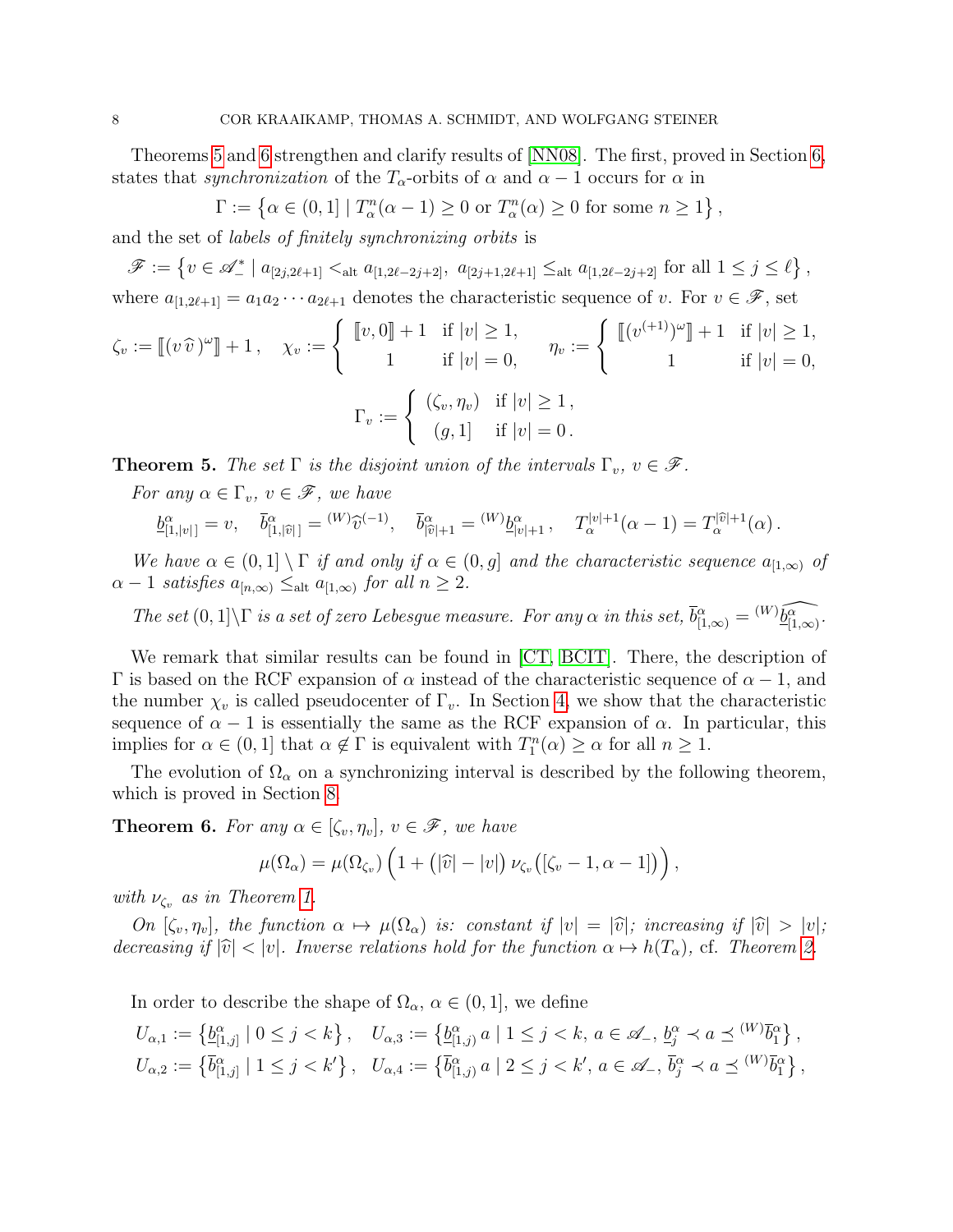where  $k = |v| + 1$ ,  $k' = |\hat{v}| + 1$  if  $\alpha \in \Gamma_v$ ,  $v \in \mathscr{F}$ ,  $k = k' = \infty$  if  $\alpha \in (0, 1] \setminus \Gamma$ . Let

$$
\mathscr{L}_{\alpha} := (U_{\alpha,3} \cup U_{\alpha,1} U_{\alpha,2}^* U_{\alpha,4})^*, \quad \mathscr{L}'_{\alpha} := \mathscr{L}_{\alpha} U_{\alpha,1} U_{\alpha,2}^*,
$$

$$
\Psi_{\alpha} := \overline{\bigcup_{w \in \mathscr{L}_{\alpha}} N_w \cdot [0, \frac{1}{d_{\alpha}(\alpha) + 1}]}^*, \quad \Psi'_{\alpha} := \overline{\bigcup_{w \in \mathscr{L}'_{\alpha}} N_w \cdot [0, \frac{1}{d_{\alpha}(\alpha) + 1}]}^*,
$$

$$
\mathscr{C}_{\alpha} := \{ \Psi_{\alpha} \} \cup \{ N_{\underline{b}^{\alpha}_{[1,j]}} \cdot \Psi_{\alpha} \mid 1 \leq j < k \} \cup \{ N_{\overline{b}^{\alpha}_{[1,j]}} \cdot \Psi'_{\alpha} \mid 1 \leq j < k' \}.
$$

<span id="page-8-0"></span>**Theorem 7.** Let  $\alpha \in (0,1]$  and k, k' as in the preceding paragraph. Then we have

<span id="page-8-1"></span>
$$
(3.1) \ \Omega_{\alpha} = \mathbb{I}_{\alpha} \times \Psi_{\alpha} \ \cup \overline{\bigcup_{1 \leq j < k} \left[ T_{\alpha}^{j}(\alpha-1), \alpha \right] \times N_{\underline{b}_{[1,j]}^{\alpha}} \cdot \Psi_{\alpha}} \ \cup \overline{\bigcup_{1 \leq j < k'} \left[ T_{\alpha}^{j}(\alpha), \alpha \right] \times N_{\overline{b}_{[1,j]}^{\alpha}} \cdot \Psi_{\alpha}'}.
$$

If  $T^j_\alpha(\alpha-1) \notin (x,x')$  for all  $0 \leq j < k$  and  $T^j_\alpha(\alpha) \notin (x,x')$  for all  $0 \leq j < k'$ , then the density of the invariant measure  $\nu_{\alpha}$  defined in Theorem [1](#page-6-4) is continuous on  $(x, x')$ .

For any  $Y \in \mathscr{C}_{\alpha}$ , the Lebesgue measure of  $Y \cap \bigcup_{Y' \in \mathscr{C}_{\alpha} \setminus \{Y\}} Y'$  is zero, and

$$
\overline{\bigcup_{Y \in \mathscr{C}_{\alpha}} Y} = \Psi'_{\alpha} = {}^{t}E \cdot \Psi_{\alpha}.
$$

For any  $w \in \mathscr{L}'_\alpha$ , we have  $N_w \cdot (0, \frac{1}{d_\alpha(\alpha)+1}) \cap \bigcup_{w' \in \mathscr{L}'_\alpha \setminus \{w\}} N_{w'} \cdot [0, \frac{1}{d_\alpha(\alpha)+1}] = \emptyset$ .

This theorem is proved in Section [7.](#page-21-0) We remark that omitting the closure in the definitions of  $\Psi_{\alpha}$  and  $\Psi'_{\alpha}$  and in [\(3.1\)](#page-8-1) changes the sets under consideration only by sets of measure zero. Moreover, Section [7](#page-21-0) also provides the speed of convergence of approximations of  $\Omega_{\alpha}$  by finitely many rectangles. Note that  $\left[0, \frac{1}{d_{\alpha}(\alpha)+1}\right] \subseteq \Psi_{\alpha}$ , thus  $\mathbb{I}_{\alpha} \times \left[0, \frac{1}{d_{\alpha}(\alpha)+1}\right] \subset \Omega_{\alpha}$ , and that  $\left[0, \frac{1}{d}\right]$  $\frac{1}{d_{\alpha}(\alpha)}$  =  ${}^{t}E \cdot [0, \frac{1}{d_{\alpha}(\alpha)+1}] \subseteq \Psi'_{\alpha}$ . By Proposition [10.1,](#page-34-1) we have  $[T_{\alpha}(\alpha), \alpha] \times [0, \frac{1}{d_{\alpha}(\alpha)}]$  $\frac{1}{d_{\alpha}(\alpha)}\big] \subseteq \Omega_{\alpha}$ for  $\alpha \in (0,1] \setminus \Gamma$ , and the same can also be shown for  $\alpha \in \Gamma$ .

Finally, we show in Section [9](#page-32-1) that to the left of any interval  $\Gamma_v$ ,  $v \in \mathscr{F}$ , there exists an interval on which  $\mu(\Omega_{\alpha})$  is constant. To this end, we define the "folding" operation

$$
\Theta(v) := v \,\widehat{v}^{(-1)} \qquad (v \in \mathscr{A}_-^*).
$$

We will see that  $\Theta$  maps  $\mathscr F$  to itself, and that  $(\zeta_{\Theta^n(v)})_{n\geq 0}$  is a sequence of rapidly converging quadratic numbers; see also [\[CMPT10\]](#page-41-9). Therefore, we define

$$
\tau_v := \lim_{n \to \infty} \zeta_{\Theta^n(v)}.
$$

<span id="page-8-2"></span>**Theorem 8.** For any  $v \in \mathcal{F}$ , we have  $\Theta(v) \in \mathcal{F}$  and  $\zeta_v = \eta_{\Theta(v)}$ .

For any  $\alpha \in [\tau_v, \zeta_v], v \in \mathscr{F}$ , we have  $\mu(\Omega_{\alpha}) = \mu(\Omega_{\zeta_v}).$ 

The limit point  $\tau_v$  is a transcendental real number.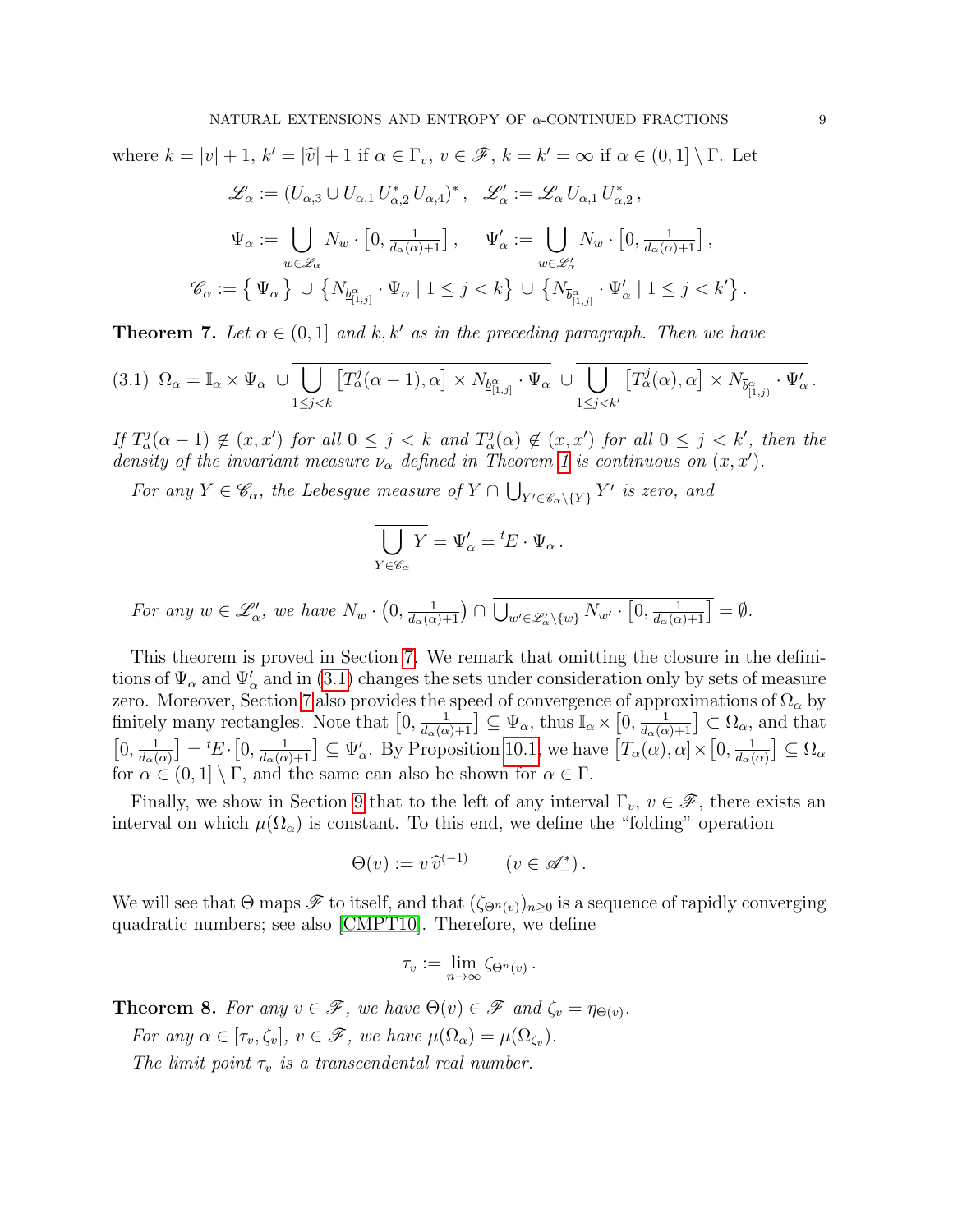#### 4. RELATION BETWEEN  $\alpha$ -EXPANSIONS AND RCF EXPANSIONS

We start with proving a relation between the characteristic sequence of  $\alpha - 1$  and the RCF expansion of  $\alpha$ .

<span id="page-9-1"></span>**Proposition 4.1** (cf. [\[Zag81,](#page-42-3) Exercise 3 on p. 131]). Let  $\alpha \in (0,1)$ , and  $a_1a_2 \cdots$  be the characteristic sequence of  $\alpha - 1$ . Then

$$
\alpha = \begin{cases} [0; a_1, a_2, a_3, \dots] & \text{if } \alpha \notin \mathbb{Q}, \\ [0; a_1, a_2, \dots, a_{2\ell}] & \text{if } a_{2\ell+1} = \infty. \end{cases}
$$

*Proof.* Let  $\alpha \in (0,1)$ , and  $a_{[1,\infty)}$  be the characteristic sequence of  $\alpha - 1$ . Assume first that  $\alpha \in \mathbb{Q}$ , i.e., there exists some  $\ell \geq 1$  such that  $a_{2\ell+1} = \infty$ ,  $1 \leq a_j < \infty$  for  $1 \leq j \leq 2\ell$ . Then since  $\alpha - 1$  is obviously rational, its by-excess expansion is eventually periodic and this period is that of the purely periodic  $-1$ , we have

$$
\alpha - 1 = \llbracket (-1:2)^{a_1-1} (-1:2+a_2) (-1:2)^{a_3-1} \cdots (-1:2+a_{2\ell}) (-1:2)^{\omega} \rrbracket
$$
  
= 
$$
\llbracket (-1:2)^{a_1-1} (-1:2+a_2) (-1:2)^{a_3-1} \cdots (-1:2+a_{2\ell}),-1 \rrbracket,
$$

thus

thus

<span id="page-9-3"></span>
$$
M_{(-1:2+a_{2\ell})}\cdots M_{(-1:2)}^{a_{3}-1}M_{(-1:2+a_{2})}M_{(-1:2)}^{a_{1}-1}\cdot(\alpha-1)=-1=E\cdot 0.
$$

Since  $(2.4)$  and  $(2.5)$  give

(4.1) 
$$
M_{(-1:2+n)} = E M_{(+1:n)} W,
$$

induction gives

(4.2) 
$$
M_{(-1:2)}^{n-1} = \begin{pmatrix} n & n-1 \ 1-n & 2-n \end{pmatrix} = W M_{(+1:n)} E^{-1},
$$

and  $\alpha - 1 = E \cdot \alpha$  clearly holds, we obtain that

<span id="page-9-2"></span>
$$
0 = E^{-1} M_{(-1:2+a_{2\ell})} M_{(-1:2)}^{a_{2\ell-1}-1} \cdots M_{(-1:2+a_2)} M_{(-1:2)}^{a_1-1} \cdot (\alpha - 1)
$$
  
=  $M_{(+1:a_{2\ell})} M_{(+1:a_{2\ell-1})} \cdots M_{(+1:a_2)} M_{(+1:a_1)} \cdot \alpha$ ,

thus  $\alpha = [[(1 : a_1) \cdots (1 : a_{2\ell}), 0]] = [0; a_1, \ldots, a_{2\ell}].$ 

For  $\alpha \notin \mathbb{Q}$ , we have

$$
\alpha - 1 = \lim_{\ell \to \infty} \left[ (-1:2)^{a_1 - 1} \left( -1:2 + a_2 \right) (-1:2)^{a_3 - 1} \cdots \left( -1:2 + a_{2\ell} \right) (-1:2)^{\omega} \right],
$$
  
\n
$$
\alpha = \lim_{\ell \to \infty} [0; a_1, \ldots, a_{2\ell}] = [0; a_1, a_2, \ldots].
$$

Proposition [4.1](#page-9-1) and the ordering of the RCF expansions gives the following corollary.

<span id="page-9-4"></span>Corollary 4.2. Let  $x, x' \in [-1, 0)$  with characteristic sequences  $a_{[1,\infty)}, a'_{[1,\infty)}$ . Then  $x \leq x'$  if and only if  $a_{[1,\infty)} \geq_{\text{alt}} a'_{[1,\infty)}$ .

Now we show how the RCF expansion of  $x \in (0, \alpha]$  can be constructed from the  $\alpha$ expansion of x. This is a key argument in the following section.

<span id="page-9-0"></span>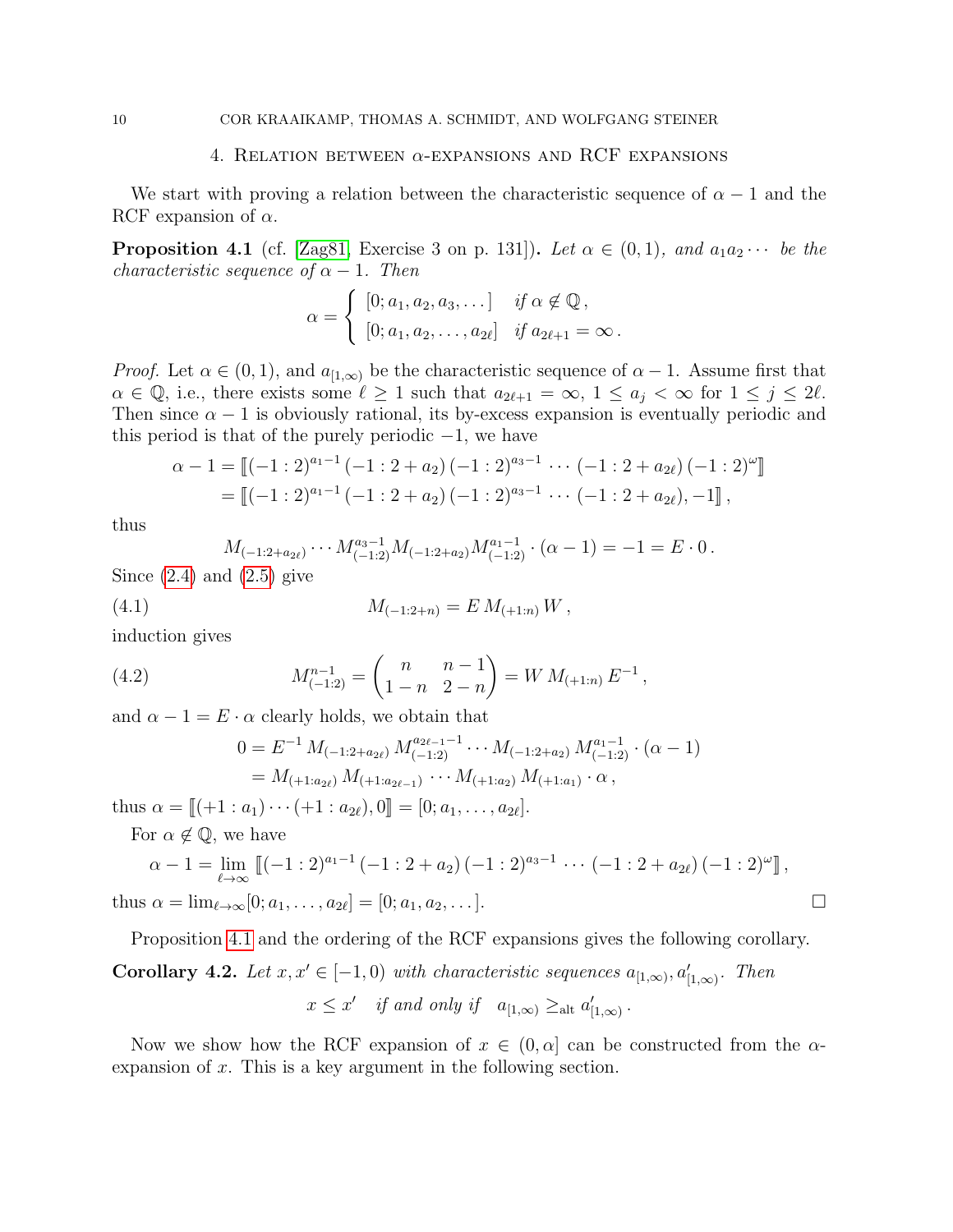<span id="page-10-0"></span>**Lemma 4.3.** Let  $\alpha \in (0,1)$ . For any  $x \in (0,\alpha]$ , the 1-expansion of x is obtained from the  $\alpha$ -expansion of x by successively replacing all digits in  $\mathscr{A}_-$  using the following rules:

$$
(+1:d)(-1:2)^{n-1}(-1:d') \mapsto (+1:d-1)(+1:n)(+1:d'-1), d \ge 2, n \ge 1, d' \ge 3,
$$
  

$$
(+1:d)(-1:2)^{n}(+1:d') \mapsto (+1:d-1)(+1:n)(+1:1)(+1:d'),
$$
  

$$
d \ge 2, n \ge 1, 1 \le d' < \infty,
$$
  

$$
(+1:d)(-1:2)^{n-1}(+1:\infty) \mapsto (+1:d-1)(+1:n)(+1:\infty), d \ge 2, n \ge 2.
$$

*Proof.* Let  $v_{[1,\infty)}$  be the  $\alpha$ -expansion of  $x \in (0,\alpha]$ , i.e.,  $v_j = (\varepsilon_{\alpha,j}(x) : d_{\alpha,j}(x))$  for all  $j \ge 1$ . By  $(4.2)$ , we have

$$
M_{(-1:d')} M_{(-1:2)}^{n-1} M_{(+1:d)} = M_{(-1:d')} W M_{(+1:n)} E^{-1} M_{(+1:d)} = M_{(+1:d'-1)} M_{(+1:n)} M_{(+1:d-1)}.
$$

Therefore, any sequence  $v'_{[1,\infty)}$  which is obtained from  $v_{[1,\infty)}$  by replacements of the form  $(+1:d)(-1:2)^{n-1}(-1:d') \mapsto (+1:d-1)(+1:n)(+1:d'-1)$  satisfies  $[\![v'_{[1,\infty)}]\!] =$  $[\![v_{[1,\infty)}]\!] = x$ . This includes  $(+1:d)(-1:2)^n \mapsto (+1:d-1)(+1:n)(+1:1)$ . We have of course  $[ (+1 : n - 1) (+1 : 1), 0] = [ (+1 : n), 0]$ , hence replacing  $(+1 : d) (-1 : 2)^{n-1} (+1 : \infty)$ <br>  $\infty$  by  $(+1 : d - 1) (+1 : n) (+1 : \infty)$  also does not change the value of the sequence  $\infty$ ) by  $(+1 : d-1)$   $(+1 : n)$   $(+1 : \infty)$  also does not change the value of the sequence.

Since  $v_{[1,\infty)}$  does not end with  $(+1:1)(+1:\infty)^{\omega}$ , the same holds for any new sequence  $v'_{[1,\infty)}$ . Therefore, it only remains to show that all digits in  $\mathscr{A}_-$  can be replaced by digits in  $\mathscr{A}_+$  using the given rules. Since  $x \in (0, \alpha]$ , we have  $v_1 \in \mathscr{A}_+$ . If  $v_1 = (+1 : 1)$ , then  $T_{\alpha}(x) = 1/x - 1 > 0$  implies that  $v_2 \in \mathscr{A}_{+}$ . More generally, the pattern  $(+1:1)(-1:d)$ does not occur in  $v_{[1,\infty)}$ . Thus any digit  $v_j \in \mathscr{A}_-$  is preceded by a word in  $(+1:d)\mathscr{A}^*_-$  with  $d \geq 2$ , and replacements do not change this fact. This implies that we can successively eliminate all digits in  $\mathscr{A}_-$ .

Remark 4.4. The above can be compared with the conversions from  $\alpha$ -expansions to RCF given in [\[NN02,](#page-42-4) [NN08\]](#page-42-2).

<span id="page-10-2"></span>**Lemma 4.5.** Let  $\alpha \in (0,1)$ ,  $x \in (0,\alpha]$ , and suppose that  $T_{\alpha}^{m}(x) > 0$  for some  $m \ge 1$ . Then there is some  $n \geq 1$  such that  $T_{\alpha}^{m}(x) = T_{1}^{n}(x)$  and  $\mathcal{T}_{\alpha}^{m}(x, y) = \mathcal{T}_{1}^{n}(x, y)$  for all  $y \in [0, 1]$ .

*Proof.* Let  $v_{[1,\infty)}$  be the  $\alpha$ -expansion of  $x \in (0,\alpha]$ , and  $T_\alpha^m(x) > 0$  for some  $m \ge 1$ . The procedure described in Lemma [4.3](#page-10-0) provides a sequence  $v'_{[1,n]} \in \mathscr{A}_{+}^*$  with  $M_{v'_{[1,n]}} = M_{v_{[1,m]}}$ . Since  $M_{v'_{[1,n]}} \cdot x = M_{v_{[1,m]}} \cdot x = T_{\alpha}^{m}(x) \in (0, \alpha)$ , we have  $v'_{j} = (+1 : d_{1,j}(x))$  for all  $1 \leq j \leq n$ , i.e.,  $T_1^n(x) = M_{v'_{[1,n]}} \cdot x = T_\alpha^m(x)$  and  $\mathcal{T}_1^n(x,y) = \mathcal{T}_\alpha^m(x,y)$  for all  $y \in [0,1]$ .

<span id="page-10-1"></span>**Lemma 4.6.** Let  $\alpha \in (0,1]$  and  $x \in \mathbb{I}_{\alpha}$ . The  $\alpha$ -expansion of x contains no sequence of  $d_{\alpha}(\alpha)$  consecutive digits  $(-1:2)$ .

*Proof.* The  $\alpha$ -expansion of x contains a sequence of  $d_{\alpha}(\alpha)$  consecutive digits (−1 : 2) if and only if the  $\alpha$ -expansion of  $T_\alpha^m(x)$  starts with  $(-1:2)^{d_\alpha(\alpha)}$  for some  $m \geq 0$ . Therefore, it suffices to show that  $(-1:2)^{d_{\alpha}(\alpha)}$  cannot be a prefix of an  $\alpha$ -expansion.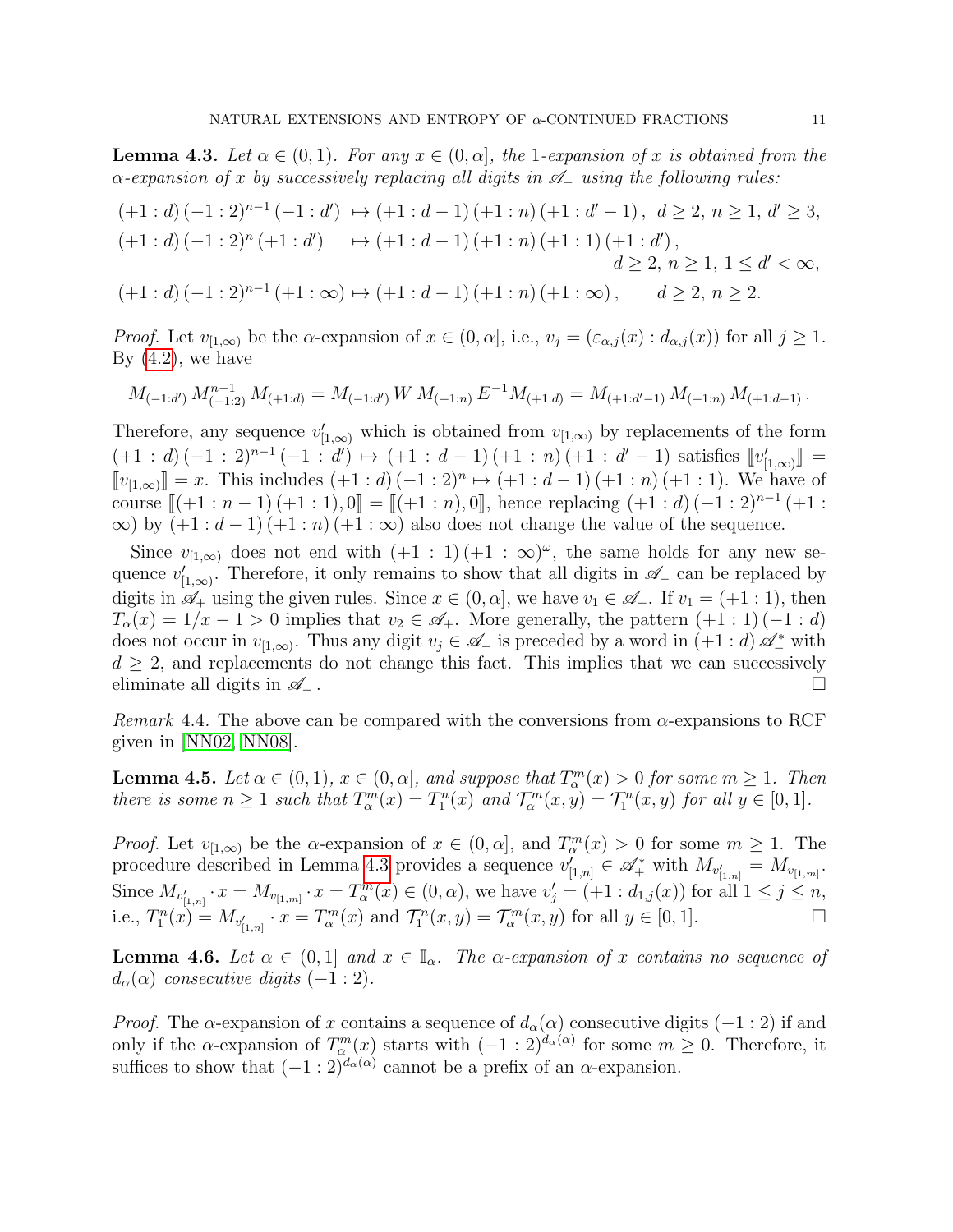Suppose on the contrary that the  $\alpha$ -expansion of x begins with  $(-1:2)^{d_{\alpha}(\alpha)}$ . In particular, this means that  $T_{\alpha}^n(x) = M_{(-1,2)}^n \cdot x < 0$  for all  $0 \leq n < d_{\alpha}(\alpha)$ . By [\(4.2\)](#page-9-2), we have  $M_{(-1:2)}^n \tcdot z \ge 0$  for all  $z \in \left[\frac{1}{n+1} - 1, \frac{1}{n} - 1\right)$ . It follows that  $x \in \left[\alpha - 1, \frac{1}{d_\alpha(\alpha)} - 1\right)$ . Since

$$
\alpha > T_{\alpha}^{d_{\alpha}(\alpha)}(x) = M_{(-1:2)}^{d_{\alpha}(\alpha)} \cdot x \ge M_{(-1:2)}^{d_{\alpha}(\alpha)} \cdot (\alpha - 1) = \frac{d_{\alpha}(\alpha)\alpha + \alpha - 1}{1 - d_{\alpha}(\alpha)\alpha}
$$

,

where we have used that the action of  $M_{(-1,2)}$  is order preserving on the negative numbers, and  $\alpha \leq x+1 < \frac{1}{d}$  $\frac{1}{d_{\alpha}(\alpha)}$ , we obtain that  $d_{\alpha}(\alpha)\alpha^2 + d_{\alpha}(\alpha)\alpha - 1 < 0$ . We must also have  $\alpha > T_{\alpha}(\alpha) = \frac{1}{\alpha} - d_{\alpha}(\alpha)$ , thus  $\alpha^2 + d_{\alpha}(\alpha)\alpha - 1 > 0$ . Since  $d_{\alpha}(\alpha) \ge 1$ , this is impossible.  $\Box$ 

<span id="page-11-1"></span>**Lemma 4.7.** Let  $\alpha \in (0,1)$ ,  $x \in (0,\alpha]$  and suppose that  $T_\alpha^m(x) < 0$  for all  $m \ge 1$ . Then, for any  $n \geq 1$ , we cannot have both  $d_{1,n}(x) > d_{\alpha}(\alpha)$  and  $d_{1,n+1}(x) > d_{\alpha}(\alpha)$ .

*Proof.* If  $x \in (0, \alpha]$ ,  $T_\alpha^m(x) < 0$  for all  $m \ge 1$ , then we can write the  $\alpha$ -expansion of x as

$$
(+1: d) (-1: 2)^{a_1-1} (-1: 2+a_2) (-1: 2)^{a_3-1} (-1: 2+a_4) \cdots
$$

with  $d \geq 2$ ,  $a_j \geq 1$  for all  $j \geq 1$ . By Proposition [4.1,](#page-9-1) the 1-expansion of x is

$$
(+1: d-1) (+1: a_1) (+1: a_2) (+1: a_3) (+1: a_4) \cdots
$$

By Lemma [4.6,](#page-10-1) we have  $a_{2j+1} \leq d_{\alpha}(\alpha)$  for all  $j \geq 0$ , which proves the lemma.

<span id="page-11-2"></span>**Lemma 4.8.** Let  $\alpha \in (0,1)$ ,  $x \in (0,\alpha]$ , and  $T_1^{n-1}(x) \in (0, \frac{1}{d_{\alpha}(\alpha)+1}]$ ,  $T_1^n(x) \in (0, \frac{1}{d_{\alpha}(\alpha)+1}]$  for some  $n \ge 1$ . Then there is some  $m \ge 1$  such that  $T_1^n(x) = T_\alpha^{m'}(x)$  and  $\mathcal{T}_1^n(x, y) = \mathcal{T}_\alpha^{m}(x, y)$ for all  $y \in [0, 1]$ .

*Proof.* Let  $v_{[1,\infty)}$  be the  $\alpha$ -expansion of  $x \in (0,\alpha]$ , and  $v'_{[1,\infty)}$  its 1-expansion. If  $T_1^{n-1}(x) \in$  $(0, \frac{1}{d_{\alpha}(\alpha)+1}], T_1^n(x) \in (0, \frac{1}{d_{\alpha}(\alpha)+1}],$  then  $v'_n = (+1:d), v'_{n+1} = (+1:d')$  with  $d, d' > d_{\alpha}(\alpha)$ . Similarly to the proof of Lemma [4.7,](#page-11-1) Lemmas [4.3](#page-10-0) and [4.6](#page-10-1) imply that  $v'_{n+1} = v_{m+1}$ ,  $M_{v'_{[1,n]}} =$  $M_{v_{[1,m]}}$  for some  $m\geq 1$ . Therefore, we have  $T_1^n(x)=T_\alpha^m(x)$  and  $\mathcal{T}_1^n(x,y)=\mathcal{T}_\alpha^m(x,y)$ .

## 5. Natural extensions and entropy

<span id="page-11-0"></span>The advantage for number theoretic usage of the natural extension map in the form  $\mathcal{T}_{\alpha}$ is that the Diophantine approximation to an  $x \in (\alpha - 1, \alpha)$  by the finite steps in its  $\alpha$ expansion is directly related to the  $\mathcal{T}_{\alpha}$ -orbit of  $(x, 0)$ ; see [\[Kra91\]](#page-41-3). We define our natural extension domain in terms of these orbits. We show moreover that the entropy of  $T_{\alpha}$  is directly related to the measure of the natural extension domain; that is, this section ends with the proof of Theorem [2.](#page-6-1)

We will see that the structure of  $\Omega_{\alpha}$  can be quite complicated. Even for "nice" numbers such as  $\alpha = g^2$  and  $\alpha = 1/4$  $\alpha = 1/4$  $\alpha = 1/4$  it has a fractal structure; see [\[LM08\]](#page-41-5) and Figures 1 and [2.](#page-12-1)

In the following, we show that  $\mathcal{T}_{\alpha}$  and  $\Omega_{\alpha}$  give indeed a natural extension of  $T_{\alpha}$ .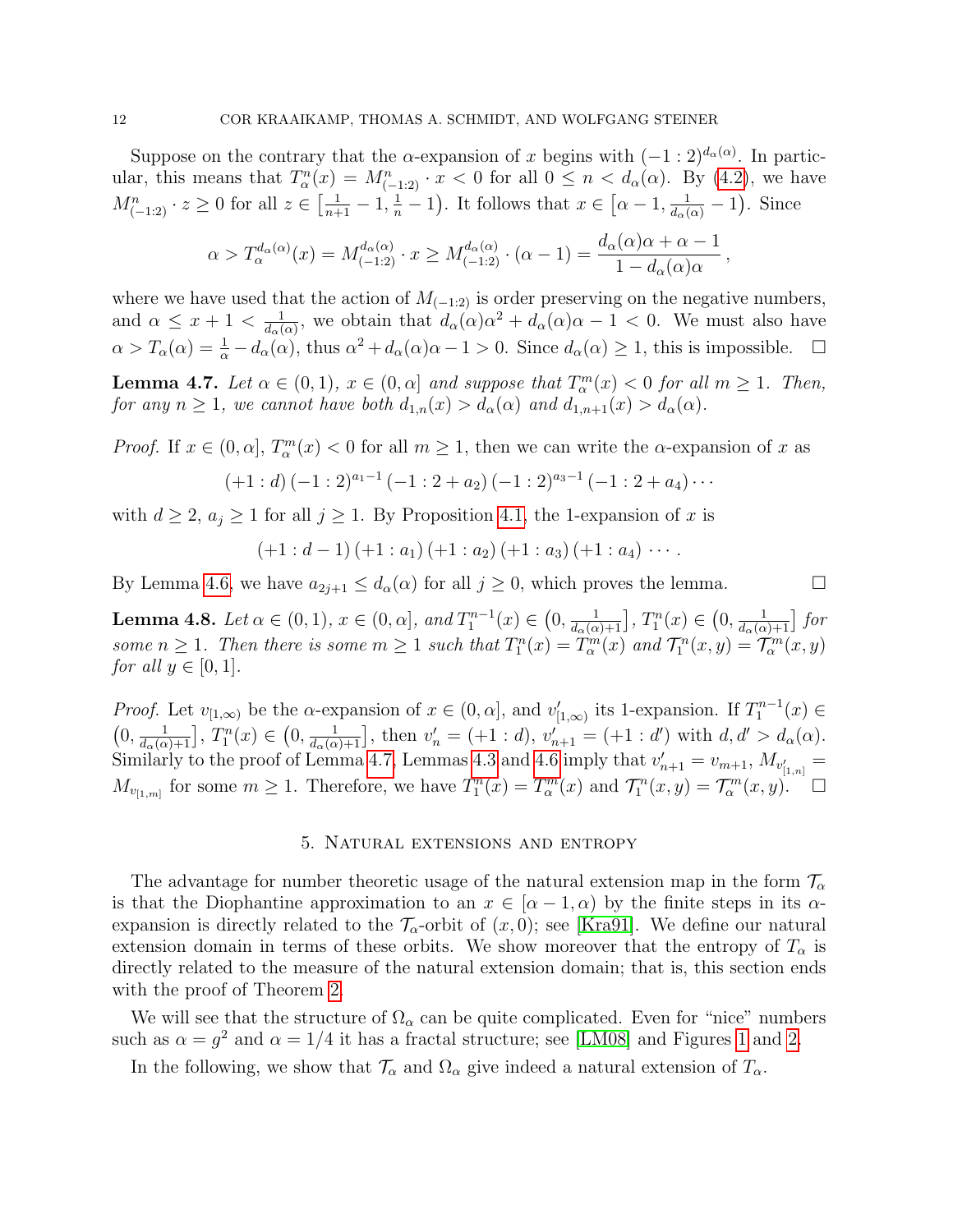

<span id="page-12-0"></span>FIGURE 1. The natural extension domain  $\Omega_{g^2}$ .



<span id="page-12-1"></span>FIGURE 2. The natural extension domain  $\Omega_{1/4}.$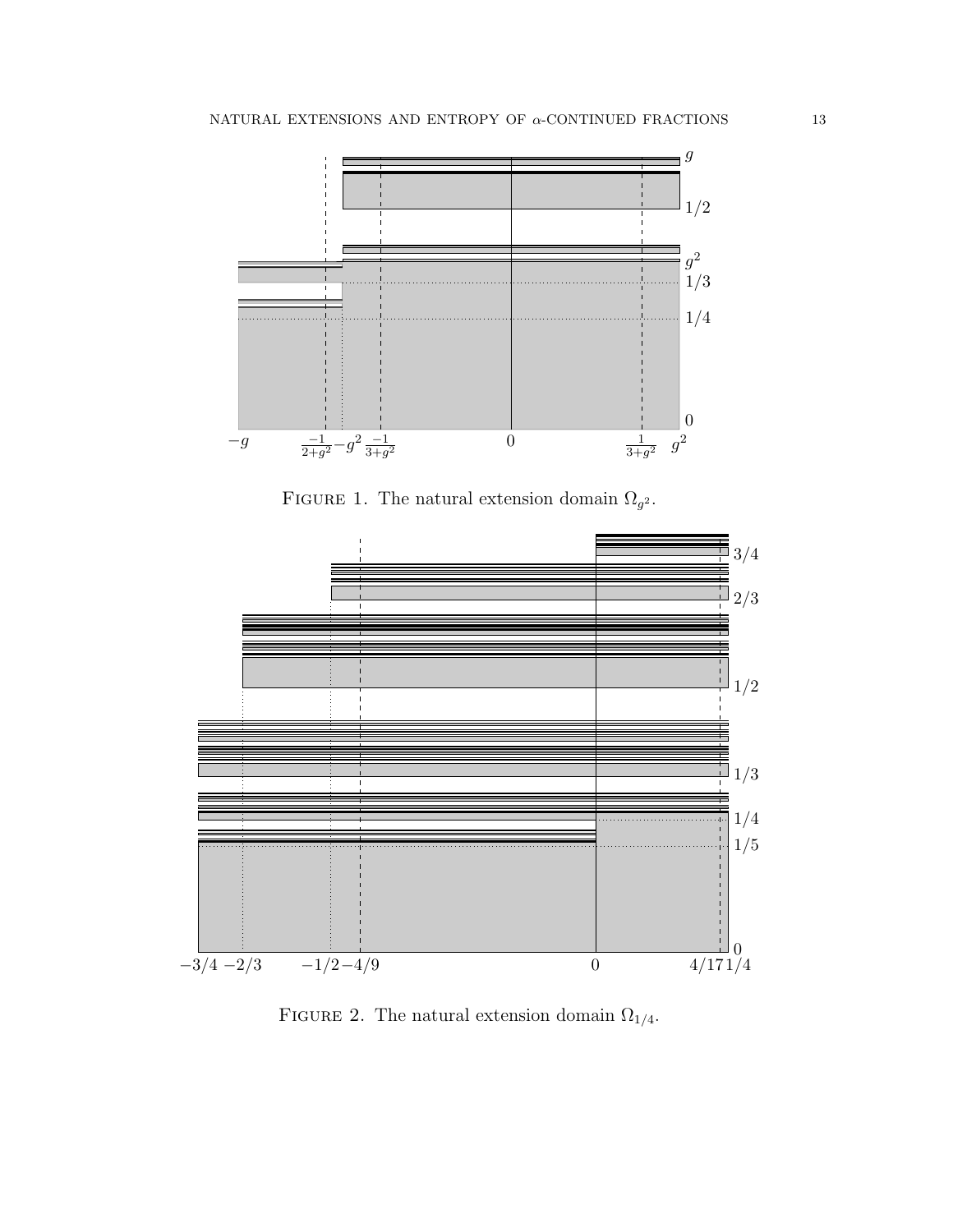<span id="page-13-0"></span>**Lemma 5.1.** Let  $\alpha \in (0,1]$ . We have

$$
\left[0, \frac{1}{d_{\alpha}(\alpha)+1}\right]^2 \subset \Omega_{\alpha} \subseteq \mathbb{I}_{\alpha} \times [0,1],
$$

thus  $0 < \mu(\Omega_{\alpha}) < \infty$ .

*Proof.* The inclusion  $\Omega_{\alpha} \subseteq \mathbb{I}_{\alpha} \times [0,1]$  follows from the inclusion  $N_a \cdot [0,1] \subset [0,1]$ , which holds for every  $a \in \mathscr{A}$ . Therefore,  $\Omega_{\alpha}$  is bounded away from  $y = -1/x$ , and its compactness yields that  $\mu(\Omega_{\alpha}) < \infty$ .

It remains to show that  $\Omega_{\alpha}$  contains the square  $\left[0, \frac{1}{d_{\alpha}(\alpha)+1}\right]^2$ , which implies  $\mu(\Omega_{\alpha}) > 0$ . Every point in  $\left[0, \frac{1}{d_{\alpha}(\alpha)+1}\right]^2$  can be approximated by points  $\mathcal{T}_1^n(x_n, 0), n \geq 1$ , with  $x_n \in$  $(0, \alpha], T_1^{n-1}(x_n) \leq \frac{1}{d_{\alpha}(\alpha)+1}, T_1^n(x_n) \leq \frac{1}{d_{\alpha}(\alpha)+1}.$  By Lemma [4.8,](#page-11-2) there exist numbers  $m_n \geq 1$ such that  $\mathcal{T}_1^n(x_n,0) = \mathcal{T}_{\alpha}^{m_n}(x_n,0)$ , from which we conclude that  $\left[0,\frac{1}{d_{\alpha}(\alpha)+1}\right]^2 \subset \Omega_{\alpha}$ .

<span id="page-13-1"></span>**Lemma 5.2.** Let  $\alpha \in (0,1]$ . Up to a set of  $\mu$ -measure zero,  $\mathcal{T}_{\alpha}$  is a bijective map from  $\Omega_{\alpha}$ to  $\Omega_{\alpha}$ .

*Proof.* For  $a \in \mathscr{A}$ , let  $D_{\alpha}(a) := \{(x, y) \in \Omega_{\alpha} \mid x \in \Delta_{\alpha}(a)\}\$ . The map  $\mathcal{T}_{\alpha}$  is one-to-one, continuous and  $\mu$ -preserving on each  $D_{\alpha}(a)$ . Now, as the  $\Delta_{\alpha}(a)$  partition  $\mathbb{I}_{\alpha} \setminus \{0\}, \mathcal{T}_{\alpha}$  is continuous on  $\Omega_{\alpha}$  except for its intersection with a countable number of vertical lines. Since  $\Omega_{\alpha}$  is compact and bounded away from  $y = -1/x$ , these lines are of  $\mu$ -measure zero. Thus, we find that

(5.1) 
$$
\mathcal{T}_{\alpha}(\Omega_{\alpha}) = \overline{\left\{ \mathcal{T}_{\alpha}^{n+1}(x,0) \mid x \in [\alpha-1,\alpha), n \geq 0 \right\}},
$$

up to a  $\mu$ -measure zero set, hence  $\mathcal{T}_{\alpha}(\Omega_{\alpha}) = \Omega_{\alpha}$ . This implies that

$$
\sum_{a\in\mathscr{A}}\mu\big(\mathcal{T}_{\alpha}(D_{\alpha}(a))\big)=\sum_{a\in\mathscr{A}}\mu\big(D_{\alpha}(a)\big)=\mu\big(\Omega_{\alpha}\big)=\mu\big(\mathcal{T}_{\alpha}(\Omega_{\alpha})\big)=\mu\big(\bigcup_{a\in\mathscr{A}}\mathcal{T}_{\alpha}(D_{\alpha}(a))\big),
$$

and thus

$$
\mu\big(\mathcal{T}_{\alpha}(D_{\alpha}(a)) \cap \mathcal{T}_{\alpha}(D_{\alpha}(a'))\big) = 0 \quad \text{for all } a, a' \in \mathscr{A} \text{ with } a \neq a'.
$$

From its injectivity on the  $D_{\alpha}(a)$ , we conclude that  $\mathcal{T}_{\alpha}$  is bijective on  $\Omega_{\alpha}$  up to a set of measure zero.

Our candidate  $(\Omega_{\alpha}, \mathcal{T}_{\alpha}, \mathscr{B}'_{\alpha}, \mu_{\alpha})$  for a natural extension of  $(\mathbb{I}_{\alpha}, T_{\alpha}, \mathscr{B}_{\alpha}, \nu_{\alpha})$  is such that the factor map is projection onto the first coordinate, call this map  $\pi$ . The first three criteria of the definition of a natural extension are clearly satisfied here: (1)  $\pi$  is a surjective and measurable map that pulls-back  $\mu_{\alpha}$  to  $\nu_{\alpha}$ ; (2)  $\pi \circ \mathcal{T}_{\alpha} = T_{\alpha} \circ \pi$ ; and, (3)  $\mathcal{T}_{\alpha}$  is an invertible transformation. It remains to show the minimality of the extended system: (4) any invertible system that admits  $(I_\alpha, T_\alpha, \mathscr{B}_\alpha, \nu_\alpha)$  as a factor must itself be a factor of  $(\Omega_\alpha, \mathcal{T}_\alpha, \mathscr{B}'_\alpha, \mu_\alpha)$ . We employ the standard method to verify this last criterion, in that we verify that  $\mathscr{B}'_{\alpha} = \bigvee_{n \geq 0} \mathcal{T}_{\alpha}^n \pi^{-1} \mathscr{B}_{\alpha}$ .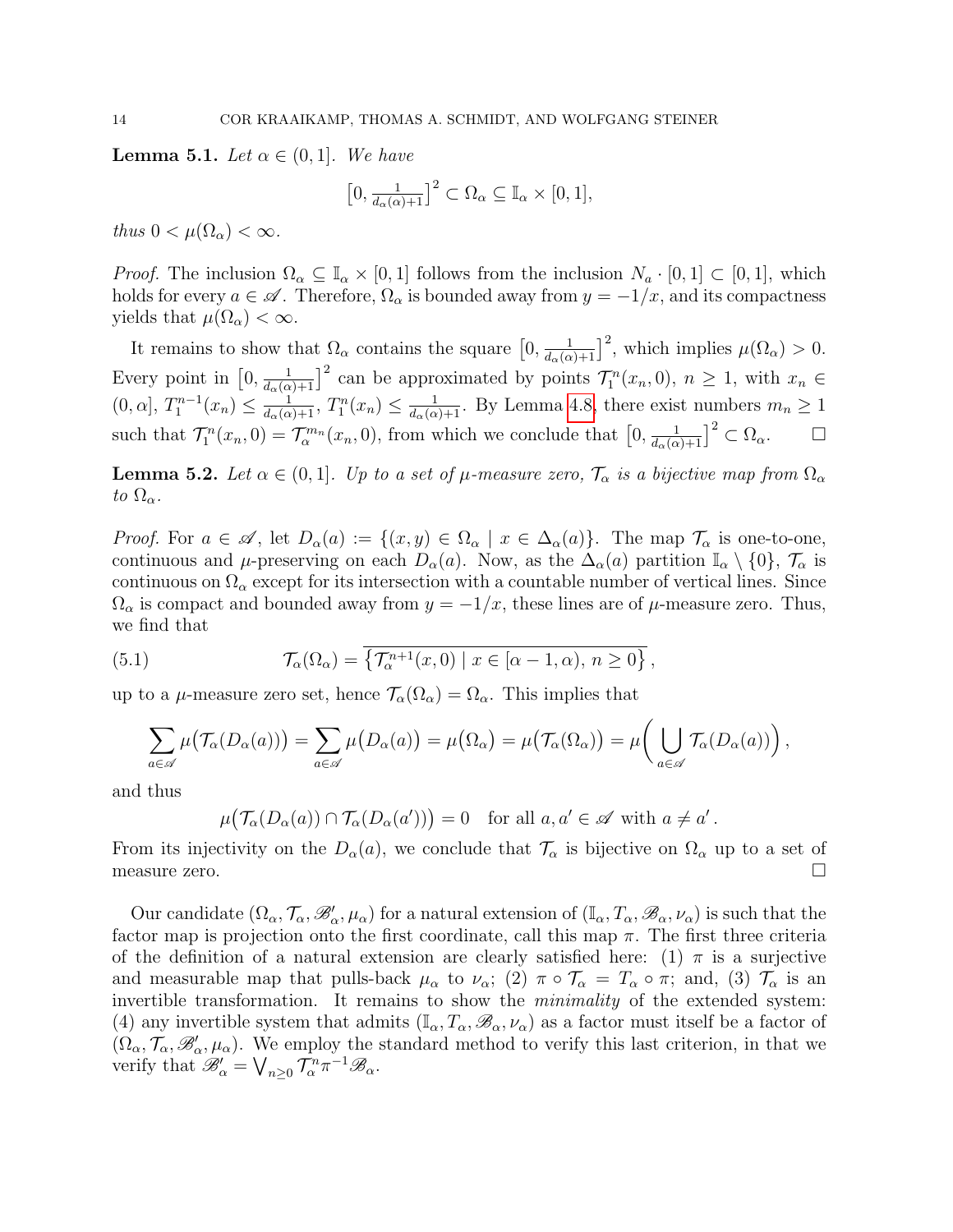**Proof of Theorem [1](#page-6-4).** Since  $\mathcal{T}_{\alpha}$  is invertible, with  $\mu_{\alpha}$  as an invariant probability measure, we must only show that  $\mathscr{B}'_{\alpha} = \bigvee_{n \geq 0} \mathcal{T}^n_{\alpha} \pi^{-1} \mathscr{B}_{\alpha}$ , where  $\pi$  is the projection map to the first coordinate. As usual, we define rank n cylinders as  $\Delta_{\alpha}(v_{[1,n]}) = \bigcap_{j=1}^{n} T_{\alpha}^{-j+1}(\Delta_{\alpha}(v_j)).$  Since  $T_\alpha$  is expanding, for any  $v_{[1,\infty)} \in \mathscr{A}_0^\omega$  the Lebesgue measure of  $\Delta_\alpha(v_{[1,n]})$  tends to zero as n goes to infinity. Thus  $P_{\alpha}$ , the collection of all of these cylinders, generates  $\mathscr{B}_{\alpha}$ . Let  $\mathcal{P}_{\alpha}$  $\pi^{-1}P_\alpha$ ; it suffices to show that  $\bigvee_{n\in\mathbb{Z}}\mathcal{T}_\alpha^n\mathcal{P}_\alpha$  separates points of  $\Omega_\alpha$ . We know that  $\bigvee_{n\geq 0}T_\alpha^nP_\alpha$ separates points of  $\mathbb{I}_{\alpha}$ , thus  $\bigvee_{n\geq 0} \overline{\mathcal{I}_{\alpha}^{n}} \mathcal{P}_{\alpha}$  separates points of the form  $(x, y), (x', y')$  with  $x \neq x'$ . It now suffices to show that powers of  $\mathcal{T}_{\alpha}^{-1}$  on  $\mathcal{P}_{\alpha}$  can separate points sharing the same x-value. Now, on some neighborhood of  $\mu_{\alpha}$ -almost any point of  $\Omega_{\alpha}$ , there is  $a \in \mathscr{A}$ such that  $\mathcal{T}_{\alpha}^{-1}$  is given locally by  $(x, y) \mapsto (M_a^{-1} \cdot x, N_a^{-1} \cdot y)$ . But,  $N_a^{-1} \cdot y$  is an expanding map. Since  $\mathcal{T}_{\alpha}^{-1}$  takes horizontal strips to vertical strips, one can separate points.  $\Box$ 

With the help of the following lemma and Abramov's formula, we show that the product of the entropy and the measure of the natural extension domain is constant.

<span id="page-14-0"></span>**Lemma 5.3.** Let  $\alpha \in (0,1]$ ,  $\mathcal{T}_{1,\alpha}$  be the first return map of  $\mathcal{T}_1$  on  $\Omega_1 \cap \Omega_\alpha$ , and  $\mathcal{T}_{\alpha,1}$  be the first return map of  $\mathcal{T}_{\alpha}$  on  $\Omega_1 \cap \Omega_{\alpha}$ . For  $\mu$ -almost all  $(x, y) \in \Omega_1 \cap \Omega_{\alpha}$ , these two maps are defined and  $\mathcal{T}_{1,\alpha}(x,y) = \mathcal{T}_{\alpha,1}(x,y)$ .

*Proof.* Note first that  $\Omega_1 \cap \Omega_\alpha = \{(x, y) \in \Omega_\alpha \mid x \geq 0\}$  since  $\Omega_1 = [0, 1]^2$ . The ergodicity of  $T_{\alpha}$  (see [\[LM08\]](#page-41-5)) yields that, for  $\nu_{\alpha}$ -almost every  $x \in [0, \alpha]$ , there exists some  $m \ge 0$ such that  $T_{\alpha}^{m}(x) \geq 0$ , and thus there exists some  $n \geq 0$  such that  $\mathcal{T}_{\alpha,1}(x,y) = \mathcal{T}_{1}^{n}(x,y)$  by Lemma [4.5.](#page-10-2) Then we have  $\mathcal{T}_{1,\alpha}(x,y) = \mathcal{T}_1^{n'}$  $T_1^{n'}(x,y)$  with  $1 \leq n' \leq n$ , thus  $\mathcal{T}_{1,\alpha}$  and  $\mathcal{T}_{\alpha,1}$  are defined for  $\nu_{\alpha}$ -almost all  $x \in [0, \alpha]$ , hence for  $\mu$ -almost all  $(x, y) \in \Omega_1 \cap \Omega_{\alpha}$ .

The ergodicity of  $T_1$  yields that, for  $\nu_1$ -almost every  $x \in [0, \alpha]$ , there exists some  $n'' \ge 1$ such that  $T_1^{n''-1}(x) \leq \frac{1}{d_\alpha(\alpha)+1}$  and  $T_1^{n''}$  $T_1^{n''}(x) \leq \frac{1}{d_{\alpha}(\alpha)+1}$ . By Lemma [4.8,](#page-11-2) we obtain that  $\mathcal{T}^{n''}_1$  $\mathcal{T}_1^{n''}(x,y) = \mathcal{T}_\alpha^{m'}(x,y)$  for some  $m' \geq 1$ ; it follows that  $n'' \geq n'$ . Applying Lemma [4.8](#page-11-2) a second time, we find that  $\mathcal{T}_1^{n''}$  $\mathcal{T}_1^{n''}(x,y) = \mathcal{T}_1^{n''-n'} \mathcal{T}_1^{n'}$  $\mathcal{T}_1^{n'}(x,y) = \mathcal{T}_{\alpha}^{m''} \mathcal{T}_1^{n'}$  $T_1^{n'}(x, y)$  for some  $m'' \geq 1$ , with  $m'' \leq m'$ . Since  $\mathcal{T}_{\alpha}$  is bijective  $\mu$ -almost everywhere, we obtain that  $\mathcal{T}_{1}^{n'}$  $\zeta_1^{n'}(x,y) =$  $\mathcal{T}_{\alpha}^{-m''}\mathcal{T}_{1}^{n''}$  $\mathcal{T}_1^{n''}(x,y) = \mathcal{T}_{\alpha}^{m'-m''}(x,y)$  for  $\mu$ -almost all  $(x,y) \in \Omega_1 \cap \Omega_\alpha$ . Since for these  $(x,y)$  there is a power of  $\mathcal{T}_{\alpha}$  that agrees with the first return of  $\mathcal{T}_1$ , it follows that  $\mathcal{T}_{1,\alpha}(x,y) = \mathcal{T}_{\alpha,1}(x,y)$  $holds$  here.

**Proof of Theorem [2](#page-6-1).** It is well known that  $h(T_1) = \pi^2/(6 \log 2)$  and that  $\mu(\Omega_1) =$  $\mu([0,1]^2) = \log 2$ , thus  $h(T_1)\mu(\Omega_1) = \pi^2/6$ . With the definitions of Lemma [5.3,](#page-14-0) Abramov's formula [\[Abr59\]](#page-41-11) yields that

$$
h(\mathcal{T}_{1,\alpha}) = \frac{\mu(\Omega_1)}{\mu(\Omega_1 \cap \Omega_\alpha)} h(\mathcal{T}_1) \text{ and } h(\mathcal{T}_{\alpha,1}) = \frac{\mu(\Omega_\alpha)}{\mu(\Omega_1 \cap \Omega_\alpha)} h(\mathcal{T}_\alpha).
$$

Since  $\mathcal{T}_{1,\alpha}$  and  $\mathcal{T}_{\alpha,1}$  are equal (up to a set of measure zero), and a system and its natural extension have the same entropy [\[Roh61\]](#page-42-0), we obtain that  $h(T_\alpha)\mu(\Omega_\alpha) = h(T_1)\mu(\Omega_1)$ .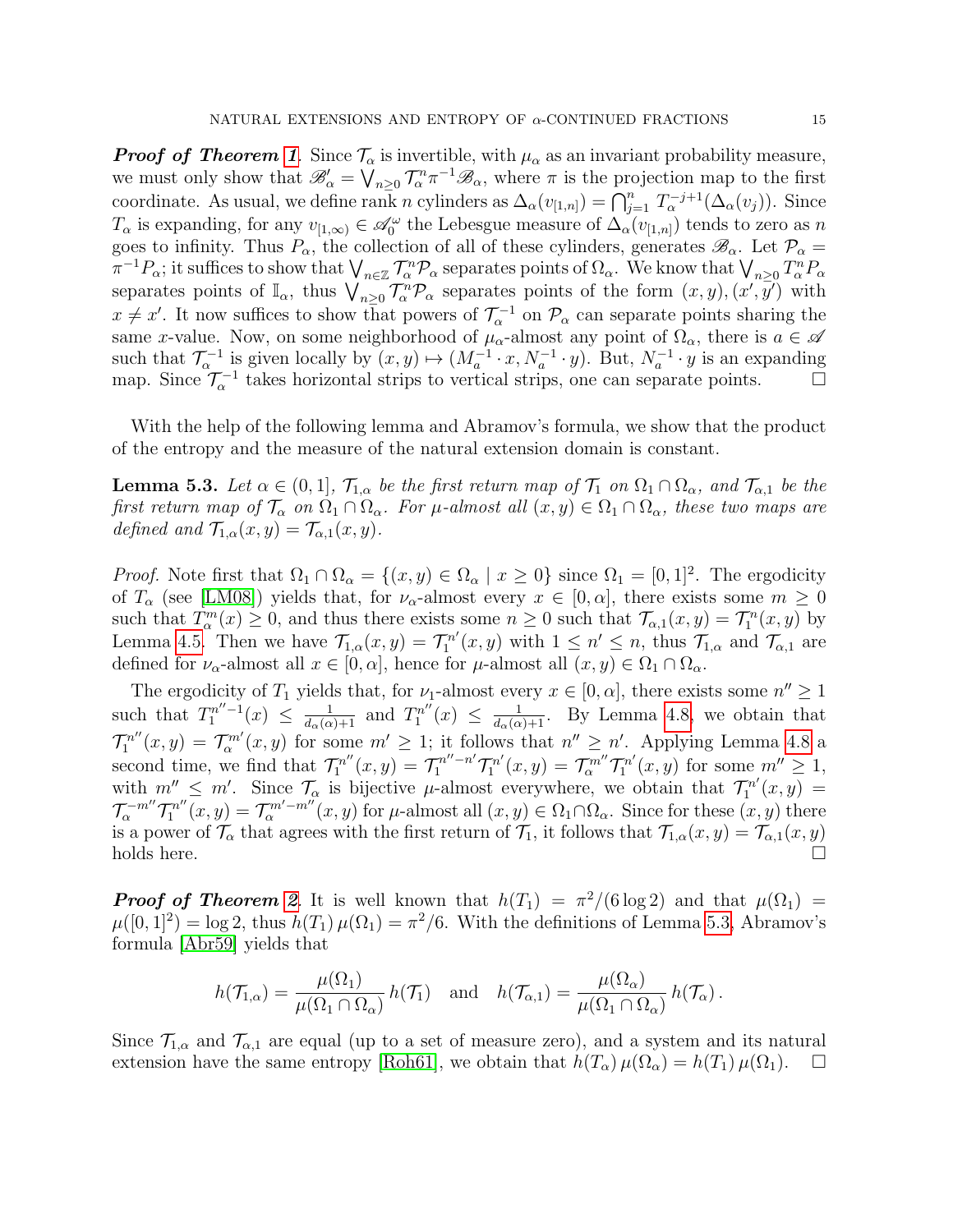## 6. Intervals of synchronizing orbits

<span id="page-15-1"></span>Luzzi and Marmi indicate in [\[LM08,](#page-41-5) Remark 3] that the natural extension domain can be described in an explicit way when one has an explicit relation between the  $\alpha$ -expansions of  $\alpha - 1$  and of  $\alpha$ . Such a relation is easily found for  $\alpha \geq \sqrt{2} - 1$ . Nakada and Natsui [\[NN08\]](#page-42-2) find the relation on some subintervals of  $(0, \sqrt{2}-1)$ , showing that it can be rather complicated. The aim of this section is to provide a relation for every  $\alpha \in (0,1]$ , i.e., to prove Theorem [5.](#page-7-0)

<span id="page-15-2"></span>**Lemma 6.1.** For each  $v \in \mathscr{A}_{-}^{*}$ , we have  $M_{\hat{v}} = EWM_{v}EM$ .

*Proof.* Let  $a_{[1,2\ell+1]}$  be the characteristic sequence of  $v \in \mathscr{A}_{-}^*$ . By [\(4.1\)](#page-9-3) and [\(4.2\)](#page-9-2), we have

$$
EWM_{(-1:2)}^{n-1} EW = M_{(-1:2+n)},
$$

thus

$$
EWM_v EW = EWM_{(-1:2)}^{a_{2\ell+1}-1} M_{(-1:2+a_{2\ell})} \cdots M_{(-1:2)}^{a_{3}-1} M_{(-1:2+a_{2})} M_{(-1:2)}^{a_{1}-1} EW
$$
  
=  $M_{(-1:2+a_{2\ell+1})} M_{(-1:2)}^{a_{2\ell}-1} \cdots M_{(-1:2+a_{3})} M_{(-1:2)}^{a_{2}-1} M_{(-1:2+a_{1})} = M_{\hat{v}}.$ 

<span id="page-15-4"></span>**Lemma 6.2.** If  $\alpha - 1 = [v, x]$  with  $v \in \mathcal{A}^*_{-}, x \in \mathbb{R}$ , then  $\alpha = [W]\hat{v}^{(-1)}, W \cdot x]$ . If  $\alpha - 1 = \llbracket v \rrbracket$ , with  $v \in \mathscr{A}^{\omega}_{-}$ , then  $\alpha = \llbracket {}^{(W)}\widehat{v} \rrbracket$ .

*Proof.* For any  $v \in \mathcal{A}_-^*$ , Lemma [6.1](#page-15-2) implies that

<span id="page-15-0"></span>(6.1) 
$$
M_v \cdot (\alpha - 1) = M_v E \cdot \alpha = W E^{-1} M_{\widehat{v}} W \cdot \alpha,
$$

which proves the first statement. Taking limits, the second statement follows.  $\Box$ 

<span id="page-15-3"></span>**Lemma 6.3.** Let  $x \in \mathbb{I}_{\alpha} \setminus \{0\}$ , and  $a \in \mathscr{A}$ . If  $|T_{\alpha}(x) - M_{a} \cdot x| < 1$ , then  $T_{\alpha}(x) = M_{\alpha} \cdot x$ and  $(\varepsilon(x) : d_{\alpha}(x)) = a$ .

Proof. Let  $a = (\varepsilon' : d') \in \mathscr{A}$ , then we have  $M_a \cdot x = \varepsilon'/x - d'$  and  $T_\alpha(x) = \varepsilon(x)/x - d_\alpha(x)$ . We cannot have  $\varepsilon' \neq \varepsilon(x)$  since this would imply  $M_a \cdot x \leq -2$ , contradicting  $|T_\alpha(x) - M_a \cdot x| < 1$ . Since d',  $d_{\alpha}(x)$  are integers and  $\varepsilon' = \varepsilon(x)$ ,  $|T_{\alpha}(x) - M_{a} \cdot x| < 1$  yields that  $d' = d_{\alpha}(x)$ .  $\Box$ 

We will use Lemma [6.3](#page-15-3) mainly to deduce that  $T_{\alpha}(x) = M_a \cdot x$  from  $M_a \cdot x \in [\alpha - 1, \alpha)$ or from  $T_{\alpha}(x) < 0, M_a \cdot x \in [-1, 0).$ 

<span id="page-15-5"></span>**Lemma 6.4.** Let  $x \in \mathbb{I}_{\alpha}$ . If  $W \cdot x \in \mathbb{I}_{\alpha}$ , then  $T_{\alpha}(W \cdot x) = T_{\alpha}(x)$  and  $(\varepsilon(W \cdot x) : d_{\alpha}(W \cdot x)) =$  $^{(W)}(\varepsilon(x):d_{\alpha}(x)).$ 

*Proof.* For  $x = 0$ , this is clear since  $W \cdot 0 = 0$ . For  $x \neq 0$ , we have

$$
M_{(W)_{(\varepsilon(x):d_{\alpha}(x))}} \cdot (W \cdot x) = M_{(\varepsilon(x):d_{\alpha}(x))} W W \cdot x = M_{(\varepsilon(x):d_{\alpha}(x))} \cdot x = T_{\alpha}(x),
$$

thus  $T_{\alpha}(W \cdot x) = T_{\alpha}(x)$  and  $(\varepsilon(W \cdot x) : d_{\alpha}(W \cdot x)) = {}^{(W)}(\varepsilon(x) : d_{\alpha}(x))$  by Lemma [6.3.](#page-15-3)  $\Box$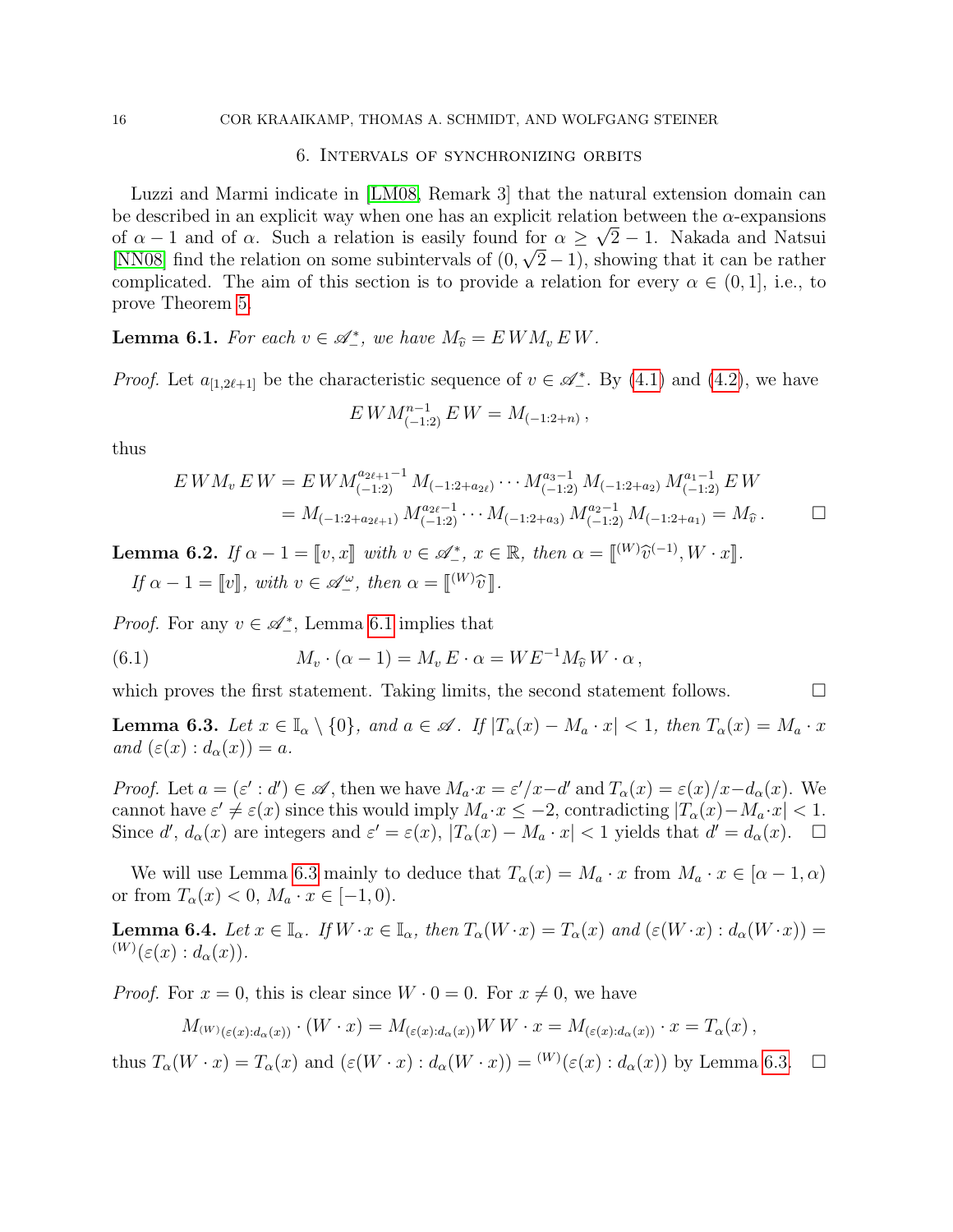<span id="page-16-3"></span>**Lemma 6.5.** Let  $\alpha \in (0,1], v \in \mathcal{F}$ . Then

(6.2) 
$$
\underline{b}_{[1,|v|]}^{\alpha} = v \quad \text{and} \quad \overline{b}_{[1,|\widehat{v}|]}^{\alpha} = {}^{(W)}\widehat{v}^{(-1)}
$$

hold if and only if  $\alpha \in \Gamma_v$ .

<span id="page-16-4"></span><span id="page-16-0"></span>If  $\alpha \in (\zeta_v, \eta_v)$ , then we have

(6.3) 
$$
T_{\alpha}^n(\alpha - 1) > \eta_v - 1 \text{ for all } 1 \le n \le |v|, \quad T_{\alpha}^n(\alpha) > \eta_v - 1 \text{ for all } 1 \le n \le |\hat{v}|.
$$

Moreover, we have  $M_v \cdot (\eta_v - 1) = \eta_v$  (if  $|v| \ge 1$ ) and  $M_{v'} \cdot \zeta_v = \zeta_v$ , with  $v' = {^{(W)}\hat{v}^{(-1)}}$ .

*Proof.* Let  $v \in \mathscr{F}$  with characteristic sequence  $a_{[1,2\ell+1]}, \alpha \in (0,1]$ . If v is the empty word, then  $\hat{v} = (-1 : 3)$ , and  $^{(W)}\hat{v}^{(-1)} = (+1 : 1) = \bar{b}_1^{\alpha}$  if and only if  $\alpha \in (g, 1]$ . If  $\alpha \in (g, 1)$ , then  $T(\alpha) = \frac{1}{2} - 1 > 0$ , thus (6.3) holds in this case. We also have  $M_{\alpha}$ ,  $\alpha \in \alpha$  $T_{\alpha}(\alpha) = \frac{1}{\alpha} - 1 > 0$ , thus [\(6.3\)](#page-16-0) holds in this case. We also have  $M_{(+1:1)} \cdot g = g$ .

Assume from now on that  $|v| \geq 1$ ; in particular, by Proposition [4.1,](#page-9-1)  $a_1 \geq 2$ . The characteristic sequence of  $\zeta_v - 1 = [(v \hat{v})^{\omega}]$  is  $(a_{[1,2\ell+1]})^{\omega}$ , and that of  $\eta_v - 1 = [(v^{(+1)})^{\omega}]$  is

<span id="page-16-1"></span>
$$
a'_{[1,\infty)} = \begin{cases} (a_{[1,2\ell]}(a_{2\ell+1}-1)1)^{\omega} & \text{if } a_{2\ell+1} \geq 2, \\ (a_{[1,2\ell)}(a_{2\ell}+1))^{\omega} & \text{if } a_{2\ell+1} = 1. \end{cases}
$$

Write  $v = v_{[1,|v|]}$ . We next show that  $M_{v_{[1,n]}} \cdot (\zeta_v - 1) \in (\eta_v - 1, 0)$  for  $1 \leq n \leq |v|$ . For  $1 \leq n \leq |v|$ , the characteristic sequence of  $M_{v_{[1,n]}} \cdot (\zeta_v - 1)$  is  $m a_{[2j+2,2\ell+1]} (a_{[1,2\ell+1]})^{\omega}$  for some  $0 \le j \le \ell, 1 \le m \le a_{2j+1}$ , where  $m = a_1$  is excluded when  $j = 0$ . In these cases, we show that

(6.4) 
$$
m a_{[2j+2,2\ell+1]} (a_{[1,2\ell+1]})^{\omega} <_{\text{alt}} a'_{[1,\infty)}.
$$

Of course, it suffices to consider  $m = a_{2j+1}$  when  $j \ge 1$ , and  $m = a_1 - 1$  when  $j = 0$ . The case j = 0 is settled by  $a_1 - 1 < a_1 = a'_1$  in case  $\ell \ge 1$ , and by  $(a_1 - 1)a_1 <_{\text{alt}} (a_1 - 1) 1 = a'_1 a'_2$ in case  $\ell = 0$ . For  $1 \leq j \leq \ell$ , we have  $a_{[2j+1,2\ell+1]} \leq_{\text{alt}} a_{[1,2\ell-2j+1]}$ , thus it only remains to consider the case  $a_{[2j+1,2\ell+1]} = a_{[1,2\ell-2j+1]}$ . Since  $a_1 \geq 2$ , it is not possible that  $j = \ell$  and  $a_{2\ell+1} = 1$  in this case. From  $a_{[2\ell-2j+2,2\ell+1]} < \text{at } a_{[1,2j]}, 1 \leq j \leq \ell$ , we infer that

<span id="page-16-2"></span>
$$
(6.5) \quad a_{[1,2j+1]} \geq_{\text{alt}} a_{[1,2j]} 1 \geq_{\text{alt}} a_{[2\ell-2j+2,2\ell]} (a_{2\ell+1}-1) 1 = a'_{[2\ell-2j+2,2\ell+2]} \quad \text{if } a_{2\ell+1} \geq 2,
$$
  

$$
a_{[1,2j)} \geq_{\text{alt}} a_{[2\ell-2j+2,2\ell]} (a_{2\ell}+1) = a'_{[2\ell-2j+2,2\ell]} \quad \text{if } a_{2\ell+1} = 1,
$$

and strict inequality implies that  $a_{[2j+1,2\ell+1]} (a_{[1,2\ell+1]})^{\omega} <_{\text{alt}} a'_{[1,\infty)}$ . In particular, this settles the case  $j = \ell$ . In case  $a_{2\ell+1} \geq 2$ ,  $1 \leq j < \ell$ , we have  $a_{[2j+2,2\ell+1]} < \text{alt } a_{[1,2\ell-2j]} = a'_{[1,2\ell-2j]},$ thus  $a_{[2j+1,2\ell+1]} a_{[1,2\ell+1]} <_{\text{alt}} a'_{[1,4\ell-2j+2]}$ . In case  $a_{2\ell+1} = 1, 1 \leq j < \ell$ , we have  $a_{[2j,2\ell+1]} <_{\text{alt}} a_{[2j,2\ell+1]}$  $a_{[1,2\ell-2j+2]} = a'_{[1,2\ell-2j+2]}$ , thus [\(6.4\)](#page-16-1) holds in all our cases. Together with Corollary [4.2,](#page-9-4) this yields that, indeed,  $M_{v_{[1,n]}} \cdot (\zeta_v - 1) \in (\eta_v - 1, 0)$  for  $1 \le n \le |v|$ .

We clearly have  $M_{v_{[1,n]}} \cdot (\eta_v - 1) < 0$  for  $1 \le n < |v|$ , and  $M_{v^{(+1)}} \cdot (\eta_v - 1) = \eta_v - 1$ , thus  $M_v \cdot (\eta_v - 1) = \eta_v$ . Note that  $x \mapsto M_a \cdot x$  is order preserving and expanding on (-1, 0) for any  $a \in \mathscr{A}_-$ . For any  $\alpha \in \Gamma_v$ , we have therefore  $M_{v_{[1,n]}} \cdot (\alpha - 1) \in (\eta_v - 1, 0), 1 \leq n < |v|$ ,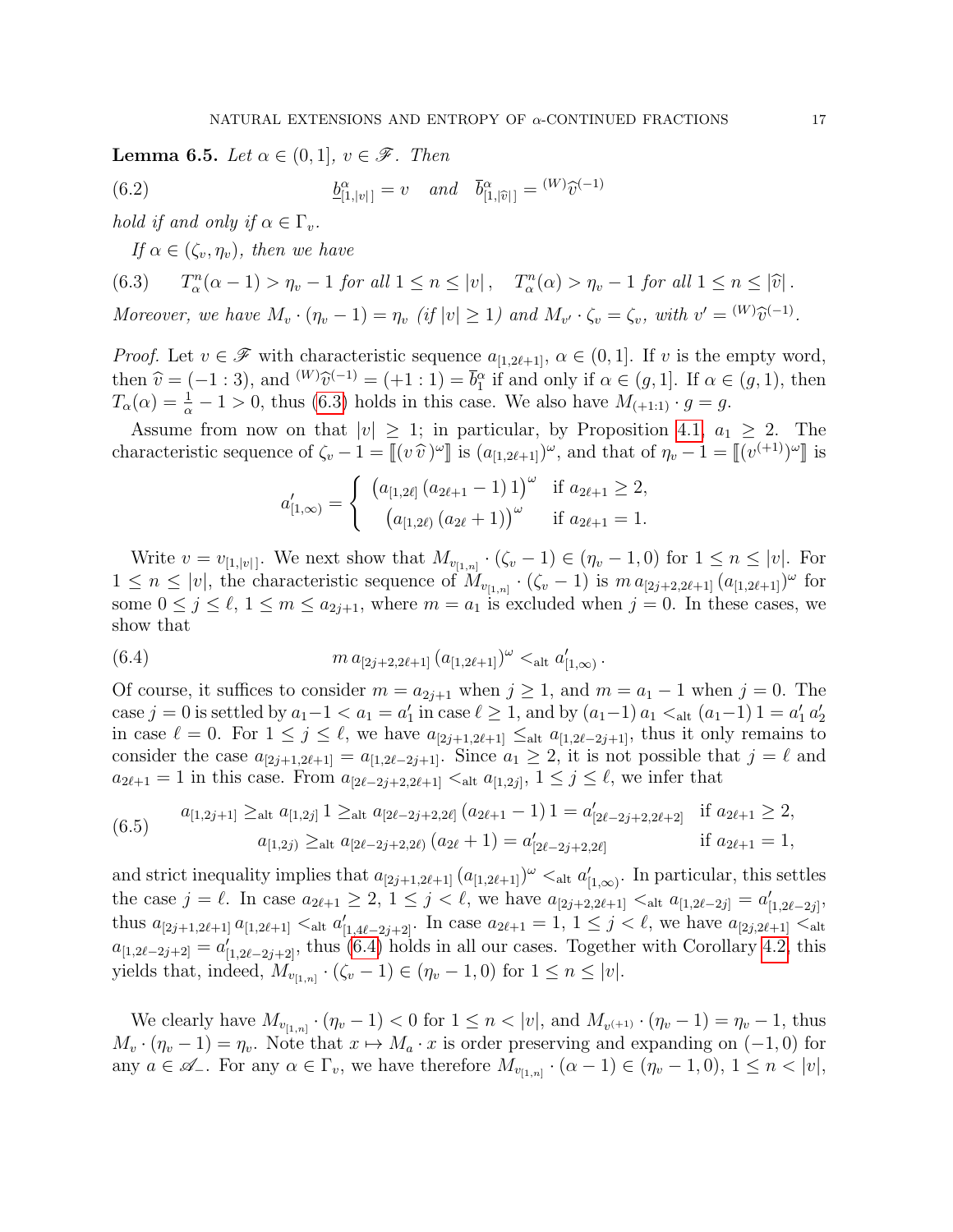and  $M_v \cdot (\alpha - 1) \in (\eta_v - 1, \alpha)$ , thus  $\underline{b}_{[1, |v|]}^{\alpha} = v$ ,  $T_\alpha^n(\alpha - 1) > \eta_v - 1$  for  $1 \leq n \leq |v|$ . Moreover, we have  $\underline{b}_{[1,|v|]}^{\alpha} \neq v$  for all  $\alpha \geq \eta_v$ .

Since the characteristic sequence of  $(v^{(+1)})^{\omega}$  is  $a'_{[1,\infty)}$ , that of  $\widehat{(v^{(+1)})^{\omega}}$  is  $1 a'_{[1,\infty)}$ , and we obtain that  $\widehat{(v^{(+1)})^{\omega}} = \widehat{(v^{(-1)})^{\omega}}$ . By Lemma [6.2,](#page-15-4) we get that

$$
\eta_v = \begin{bmatrix} (W) \widehat{v^{(n+1)}}^{\omega} \end{bmatrix} = \begin{bmatrix} (W) \widehat{v}^{(-1)}^{\omega} \end{bmatrix} = \begin{bmatrix} v' \widehat{v}^{(-1)}^{\omega} \end{bmatrix},
$$

with  $v' = v'_{[1,|\hat{v}|]} = {}^{(W)}\hat{v}^{(-1)}$ . The characteristic sequence of  $M_{v'_{[1,n]}} \cdot \eta_v$ ,  $1 \leq n \leq |\hat{v}|$ , is therefore of the form  $m a'_{[2j+1,\infty)}$  for some  $1 \leq m \leq a'_{2j}$  with  $1 \leq j \leq \ell$  if  $a_{2\ell+1} = 1$ ,  $1 \leq j \leq \ell + 1$  if  $a_{2\ell+1} \geq 2$ . We show that

<span id="page-17-0"></span>.

$$
(6.6) \t a'_{[2j,\infty)} \leq_{\text{alt}} a'_{[1,\infty)}
$$

For  $1 \le j \le \ell$ , [\(6.5\)](#page-16-2) and  $a'_{[1,2\ell)} = a_{[1,2\ell)}$  imply that

$$
a'_{[2j,2\ell+2]} \leq_{\text{alt}} a_{[1,2\ell-2j+3]} = a'_{[1,2\ell-2j+3]}, \ a'_{[1,2j)} = a_{[1,2j)} \geq_{\text{alt}} a'_{[2\ell-2j+4,2\ell+2]} \quad \text{if } a_{2\ell+1} \geq 2,
$$
  

$$
a'_{[2j,2\ell]} \leq_{\text{alt}} a_{[1,2\ell-2j+1]} = a'_{[1,2\ell-2j+1]}, \ a'_{[1,2j)} = a_{[1,2j)} \geq_{\text{alt}} a'_{[2\ell-2j+2,2\ell]} \quad \text{if } a_{2\ell+1} = 1.
$$

In this case, [\(6.6\)](#page-17-0) follows from  $a'_{[1,\infty)} = (a'_{[1,2\ell+2]})^{\omega}$  and  $a'_{[1,\infty)} = (a'_{[1,2\ell]})^{\omega}$  respectively. For  $j = \ell + 1$  (and  $a_{2\ell+1} \ge 2$ ), [\(6.6\)](#page-17-0) is a consequence of  $a'_{2\ell+2} = 1 < a'_1$  when  $\ell \ge 1$  or  $a_1 \ge 3$ , and of  $a'_{[1,\infty)} = 1^{\omega}$  when  $\ell = 0$  and  $a_1 = 2$ . Now, Corollary [4.2](#page-9-4) yields that  $M_{v'_{[1,n]}} \cdot \eta_v \in [\eta_v - 1, 0)$ for  $1 \leq n \leq |\widehat{v}|$ .

The equation

$$
\zeta_v = \begin{bmatrix} (W) \widehat{(v \hat{v})^{\omega}} \end{bmatrix} = \begin{bmatrix} (W) (\widehat{v} v)^{\omega} \end{bmatrix}
$$

shows that  $M_{v'_{[1,n]}} \cdot \zeta_v < 0$  for  $1 \leq n < |\hat{v}|$ , and  $M_{v'} \cdot \zeta_v = \zeta_v$ . As  $x \mapsto M_{v'_1} \cdot x$  is order reversing on  $(0,1)$  and  $x \mapsto M_{v'_n} \cdot x$  is order preserving on  $(-1,0)$  for  $2 \le n \le |\hat{v}|$ , we<br>obtain for any  $\alpha \in \Gamma$ , that  $M_{v_1} \cdot \alpha \in (n-1,0)$  for  $1 \le n \le |\hat{v}|$ ,  $M_{v_1} \alpha \in (n-1,\alpha)$ botain for any  $\alpha \in \Gamma_v$  that  $M_{v'_{[1,n]}} \cdot \alpha \in (\eta_v - 1, 0)$  for  $1 \le n < |\hat{v}|$ ,  $M_{v'} \cdot \alpha \in (\eta_v - 1, \alpha)$ , thus  $\bar{b}^{\alpha}_{[1,|\hat{v}|]} = v'$ , and  $T^n_{\alpha}(\alpha) > \eta_v - 1$  for  $1 \leq n \leq |\hat{v}|$ . We also obtain that  $\bar{b}^{\alpha}_{[1,|\hat{v}|]} \neq v'$  for all  $\alpha \leq \zeta_v$ , which concludes the proof of the lemma.

<span id="page-17-1"></span>**Lemma 6.6.** For any  $\alpha \in \Gamma$ , there exists a unique  $v \in \mathcal{F}$  such that  $\alpha \in \Gamma_v$ .

*Proof.* Let  $\alpha \in \Gamma$ , and  $a_{[1,\infty)}$  be the characteristic sequence of  $\alpha - 1$ . If  $T_{\alpha}(\alpha) \geq 0$ , then using  $(4.2)$ 

$$
0 \geq W \cdot T_{\alpha}(\alpha) = WM_{(1: d_{\alpha}(\alpha))} \cdot \alpha = M_{(-1:2)}^{d_{\alpha}(\alpha)-1} \cdot (\alpha-1) = T_{\alpha}^{d_{\alpha}(\alpha)-1}(\alpha-1),
$$

thus  $\alpha \in \Gamma_{(-1,2)^{d_\alpha(\alpha)-1}}$  by Lemma [6.5.](#page-16-3) Assume from now on that  $T_\alpha(\alpha) < 0$ . Then the characteristic sequence of  $T_{\alpha}(\alpha)$  is  $a_{[2,\infty)}$  by Lemma [6.2.](#page-15-4)

If  $T_\alpha^n(\alpha-1) \geq 0$  for some  $n \geq 1$ , and n is minimal with this property, then the by-excess expansion of  $\alpha - 1$  starts with  $\underline{b}_{[1,n]}^{\alpha}$  (+1). Since this word does not end with (-1 : 2), there exists some  $m \geq 1$  such that the characteristic sequence of  $\underline{b}_{[1,n]}^{\alpha}$ <sup>(+1)</sup> is  $a_{[1,2m]}$  1. Therefore,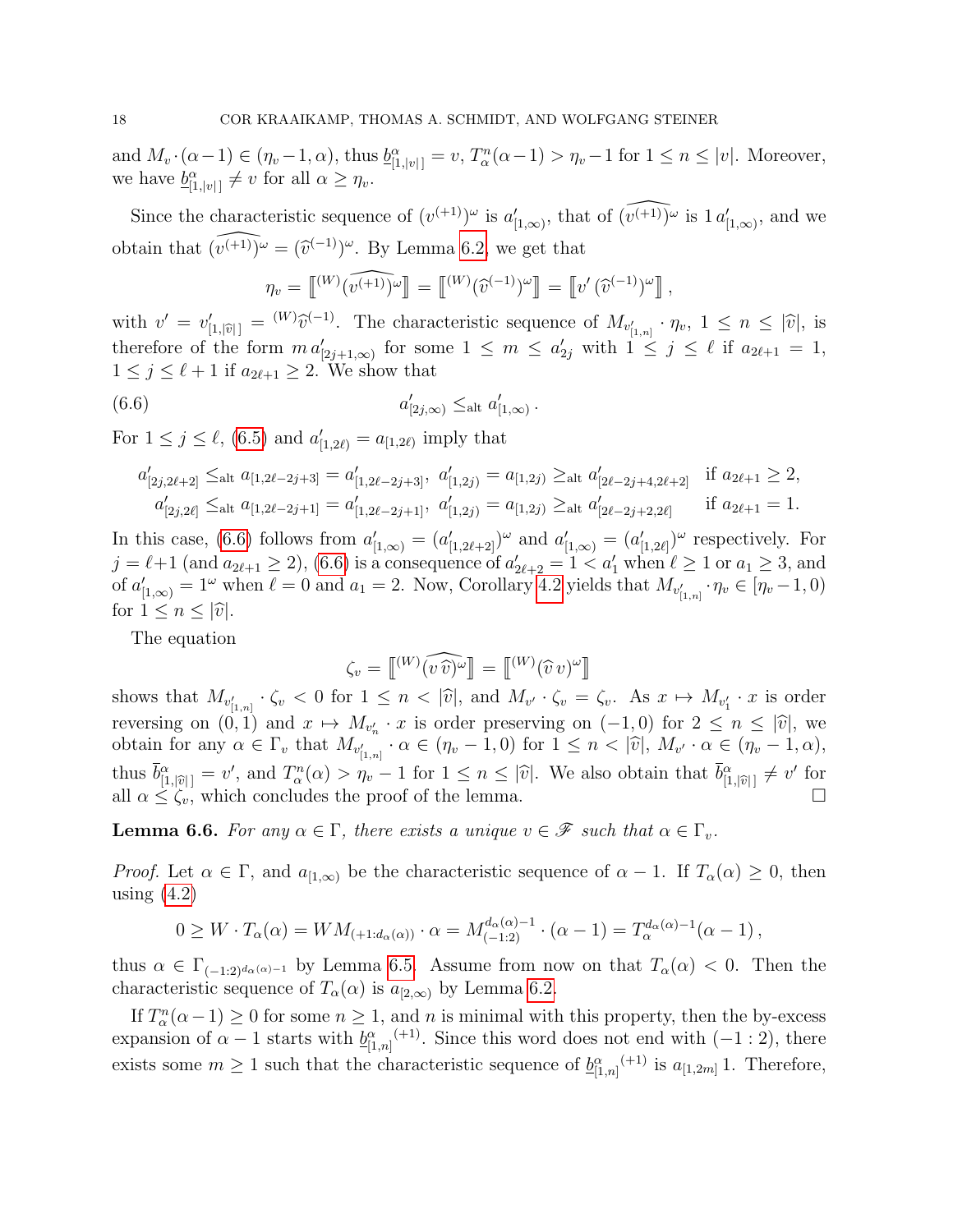the characteristic sequence of  $\underline{b}_{[1,n]}^{\alpha}$  is  $a_{[1,2m)} (a_{2m} - 1) 1$  (if  $a_{2m} \geq 2$ ) or  $a_{[1,2m-2]} (a_{2m-1} + 1)$ (if  $a_{2m} = 1$ ). Set  $m = \infty$  if  $T_\alpha^n(\alpha - 1) < 0$  for all  $n \ge 1$ .

Similarly, if  $T_\alpha^n(\alpha) \geq 0$  for some  $n \geq 2$ , and n is minimal with this property, then the 0-expansion of  $T_\alpha(\alpha)$  starts with  $\bar{b}^{\alpha}_{[2,n]}(n+1)}$ . Therefore, the characteristic sequence of  $\bar{b}^{\alpha}_{[2,n]}(n+1)}$ is  $a_{[2,2m'+1]}$  1 for some  $m' \geq 1$ , and that of  $\bar{b}_{[2,n]}^{\alpha}$  is  $a_{[2,2m']}(a_{2m'+1}-1)$  1 (if  $a_{2m'+1} \geq 2$ ) or  $a_{[2,2m')}$   $(a_{2m'}+1)$  (if  $a_{2m'+1}=1$ ). Set  $m'=\infty$  if  $T_\alpha^n(\alpha) < 0$  for all  $n \geq 1$ .

Let  $v \in \mathcal{A}_-^*$  be the word with characteristic sequence

$$
a'_{[1,2\ell+1]} = \begin{cases} a_{[1,2m)} (a_{2m} - 1) 1 & \text{if } m \leq m', a_{2m} \geq 2, \\ a_{[1,2m-2]} (a_{2m-1} + 1) & \text{if } m \leq m', a_{2m} = 1, \\ a_{[1,2m'+1]} & \text{if } m > m'. \end{cases}
$$

We show that [\(6.2\)](#page-16-4) holds. Suppose first  $m \leq m'$ . Then  $\underline{b}_{[1,|v|]}^{\alpha} = v$  by the definition of v, and the characteristic sequence of  $\hat{v}^{(-1)}$  is  $1 a_{[1,2m]}$ . Removing the first letter of  $\hat{v}^{(-1)}$ yields a word with characteristic sequence  $a_{[2,2m]}$ , and  $m \leq m'$  implies that  $\bar{b}^{\alpha}_{[2,\infty)}$  starts with this word. By Lemma [6.2](#page-15-4) and since  $T_{\alpha}(\alpha) < 0$ , Lemma [6.3](#page-15-3) shows that  $\bar{b}_1^{\alpha}$  is equal to the first letter of  $^{(W)}\hat{v}^{(-1)}$ . Therefore, we also have  $\overline{b}_{[1,|\hat{v}|]}^{\alpha} = {^{(W)}\hat{v}^{(-1)}}$ . Suppose now  $m > m'$ . Then  $\underline{b}_{[1,\infty)}^{\alpha}$  starts with v. As for  $m \leq m'$ , the first letter of  $W(\hat{v})^{-1}$  is equal  $\overline{b}^{\alpha}$ . to  $\bar{b}_1^{\alpha}$ . Since the characteristic sequence of  $\hat{v}^{(-1)}$  is  $1 a_{[1,2m']} (a_{2m'+1} - 1) 1$  (if  $a_{2m'+1} \ge 2$ ) or  $1 a_{[1,2m')} (a_{2m'} + 1)$  (if  $a_{2m'+1} = 1$ ), we obtain that  $\bar{b}_{[1,|\hat{v}|]}^{\alpha} = {}^{(W)}\hat{v}^{(-1)}$ . Therefore,  $\alpha$  and  $v$ satisfy  $(6.2)$ .

Next we show that  $v \in \mathscr{F}$ , i.e.,  $a'_{[2j,2\ell+1]} < \text{alt } a'_{[1,2\ell-2j+2]}$  and  $a'_{[2j+1,2\ell+1]} \leq \text{alt } a'_{[1,2\ell-2j+1]}$ for all  $1 \leq j \leq \ell$ . Since the characteristic sequence of  $T_{\alpha}^{1+a_2+a_4+\cdots+a_{2j-2}}(\alpha)$  is  $a_{[2j,\infty)}$  for all  $1 \leq j \leq \ell$ , we have  $a_{[2j,\infty)} \leq_{\text{alt}} a_{[1,\infty)}$  by Corollary [4.2.](#page-9-4) If  $m \leq m'$ , this yields that  $a'_{[2j,2\ell+1]}$   $\lt_{\text{alt}} a_{[2j,2\ell+1]} \leq_{\text{alt}} a_{[1,2\ell-2j+2]} = a'_{[1,2\ell-2j+2]}$ . If  $m > m'$ , then we have  $a_{[2\ell+2,\infty)} >_{\text{alt}}$  $a_{[1,\infty)}$  because  $a_{[2\ell+2,\infty)}$  is the characteristic sequence of  $T_\alpha^{[0]}(\alpha) - 1$ , thus  $a_{[2j,\infty)} \leq_{\text{alt}} a_{[1,\infty)}$ implies that  $a_{[2j,2\ell+1]} \lt_{\text{alt}} a_{[1,2\ell-2j+2]}$ . In this case, we obtain that  $a'_{[2j,2\ell+1]} = a_{[2j,2\ell+1]} \lt_{\text{alt}}$  $a_{[1,2\ell-2j+2]} = a'_{[1,2\ell-2j+2]}$ . Consider now  $a'_{[2j+1,2\ell+1]}$ ,  $1 \leq j \leq \ell$ . If  $j = \ell, m \leq m'$ , and  $a_{2m} \geq 2$ , then  $a'_{2\ell+1} = 1 \leq a'_{1}$ . In all other cases we have  $a_{[2j+1,\infty)} \leq_{\text{alt}} a_{[1,\infty)}$  because  $a_{[2j+1,\infty)}$  is the characteristic sequence of  $T_\alpha^{a_1+a_3+\cdots+a_{2j-1}}(\alpha-1)$ . If  $m > m'$ , then this implies that  $a'_{[2j+1,2\ell+1]} = a_{[2j+1,2\ell+1]} \leq_{\text{alt}} a_{[1,2\ell-2j+1]} = a'_{[1,2\ell-2j+1]}$ . If  $m \leq m'$ , then the fact that  $a_{[2m+1,\infty)}$  is the characteristic sequence of  $T_\alpha^{|v|}(\alpha-1)-1$  implies that  $a_{[2j+1,2m]} <_{\text{alt}} a_{[1,2m-2j]},$ thus  $a'_{[2j+1,2\ell+1]} \leq_{\text{alt}} a_{[1,2\ell-2j+1]} = a'_{[1,2\ell-2j+1]}$ . This proves that  $v \in \mathscr{F}$ .

By Lemma [6.5,](#page-16-3) we have shown that  $\alpha \in \Gamma$  implies that  $\alpha \in \Gamma_v$  for some  $v \in \mathscr{F}$ . Suppose that  $\alpha \in \Gamma_v$  and  $\alpha \in \Gamma_w$  for two different  $v, w \in \mathscr{F}$ . Since  $\underline{b}_{[1,|v|]}^{\alpha} = v$  and  $\underline{b}_{[1,|w|]}^{\alpha} = w$  by Lemma [6.5,](#page-16-3) v is a prefix of w or w is a prefix of v. Then  $^{(W)}\hat{v}^{(-1)}$  is not a prefix of  $^{(W)}\hat{w}^{(-1)}$ ,<br>and  $^{(W)}\hat{w}^{(-1)}$  is not a profix of  $^{(W)}\hat{w}^{(-1)}$  thus  $\bar{h}^{\alpha}$   $\rightarrow$   $^{(W)}\hat{w}^{(-1)}$  or  $\bar{h}^{\alpha}$   $\rightarrow$ and  $^{(W)}\hat{w}^{(-1)}$  is not a prefix of  $^{(W)}\hat{v}^{(-1)}$ , thus  $\bar{b}^{\alpha}_{[1,|\hat{v}|]} \neq {}^{(W)}\hat{v}^{(-1)}$  or  $\bar{b}^{\alpha}_{[1,|\hat{w}|]} \neq {}^{(W)}\hat{w}^{(-1)}$ . Again by Lemma [6.5,](#page-16-3) this implies that  $\alpha \notin \Gamma_v$  or  $\alpha \notin \Gamma_w$ . Thus  $\alpha$  lies in a unique  $\alpha \in \Gamma_v$ .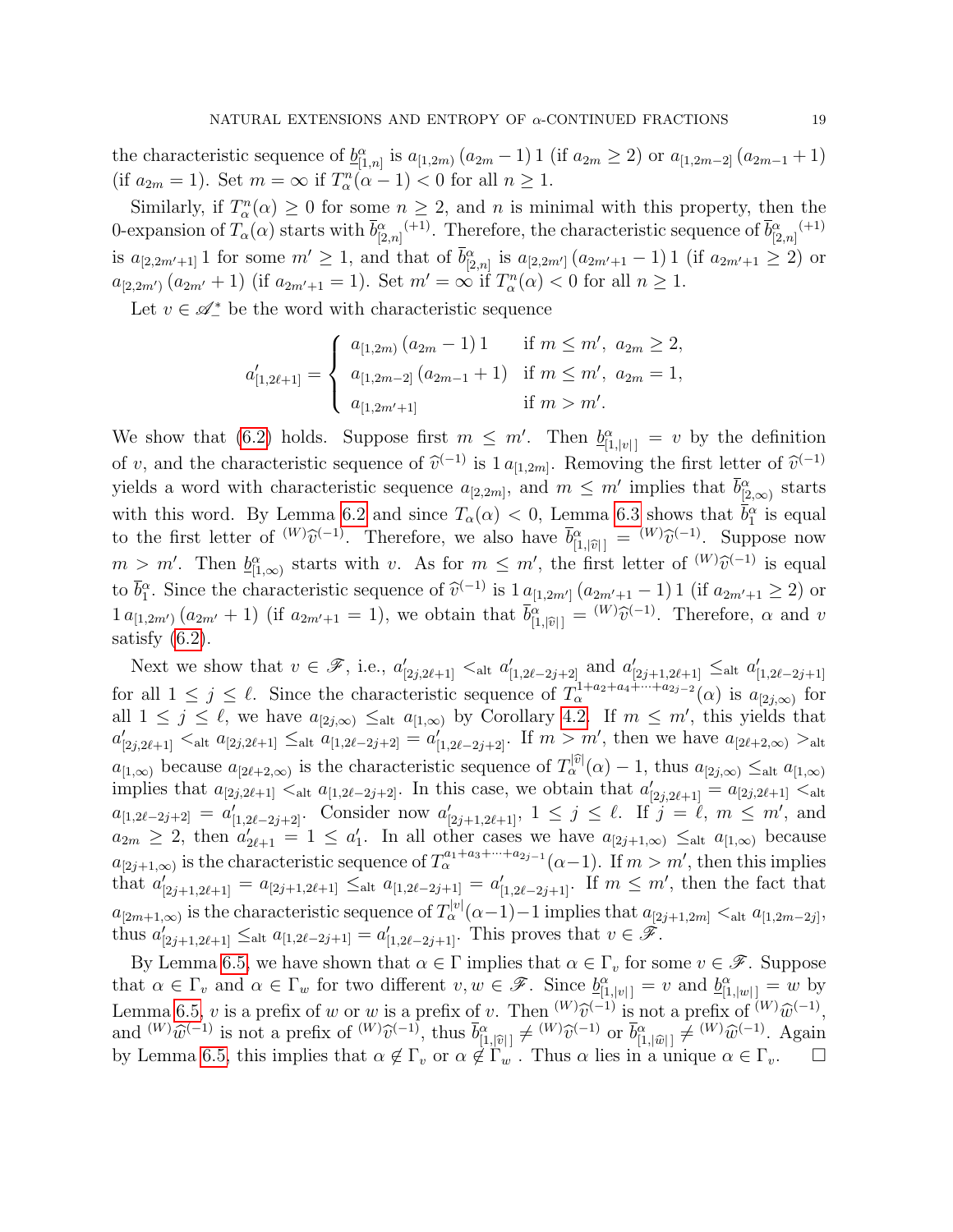<span id="page-19-1"></span>**Lemma 6.7.** We have  $\alpha \in (0,1] \backslash \Gamma$  if and only if  $\alpha \in (0,g]$  and the characteristic sequence  $a_{[1,\infty)}$  of  $\alpha-1$  satisfies  $a_{[n,\infty)} \leq_{\text{alt}} a_{[1,\infty)}$  for all  $n \geq 2$ . If  $\alpha \in (0,1] \backslash \Gamma$ , then  $\overline{b_{[1,\infty)}^{\alpha}} = {}^{(W)}\widehat{\underline{b_{[1,\infty)}^{\alpha}}}$ .

*Proof.* We have  $\alpha \in (0,1] \setminus \Gamma$  if and only if  $\underline{b}_{[1,\infty)}^{\alpha} \in \mathscr{A}_{-}^{\omega}$  and  $\overline{b}_{[2,\infty)}^{\alpha} \in \mathscr{A}_{-}^{\omega}$ , which in turn is equivalent to  $\underline{b}_{[1,\infty)}^{\alpha} \in \mathscr{A}_{-}^{\omega}$  and  $\overline{b}_{[1,\infty)}^{\alpha} = {}^{(W)}\widehat{\underline{b}_{[1,\infty)}^{\alpha}}$  by Lemmas [6.2](#page-15-4) and [6.3.](#page-15-3) Since  $\Gamma_v = (g,1]$ for the empty word v, we have  $(0, 1] \setminus \Gamma \subset (0, g]$ .

Let  $\alpha \in (0,g]$ , and  $a_{[1,\infty)}$  be the characteristic sequence of  $\alpha - 1$ . If  $\underline{b}_{[1,\infty)}^{\alpha} \in \mathscr{A}_{-}^{\omega}$ , then  $a_{[2j+1,\infty)}$  is the characteristic sequence of  $T_\alpha^{a_1+a_3+\cdots+a_{2j-1}}(\alpha-1)$  for all  $j\geq 0$ , thus  $a_{[2j+1,\infty)} \leq_{\text{alt}} a_{[1,\infty)}$  by Corollary [4.2.](#page-9-4) If moreover  $\overline{b}_{[1,\infty)}^{\alpha} = {^{(W)}\widehat{b_{[1,\infty)}^{\alpha}}}$ , then  $a_{[2j,\infty)}$  is the characteristic sequence of  $T_{\alpha}^{1+a_2+a_4+\cdots+a_{2j-2}}(\alpha-1)$  for all  $j\geq 1$ , thus  $a_{[2j,\infty)} \leq_{\text{alt}} a_{[1,\infty)}$ .

On the other hand, if  $a_{[2j+1,\infty)} \leq_{\text{alt}} a_{[1,\infty)}$  for all  $j \geq 1$ , then we obtain recursively from Corollary [4.2,](#page-9-4) Lemma [6.3](#page-15-3) and the fact that  $M_{(-1,2)}$  is increasing on  $(-1,0)$  that  $\underline{b}_{[a_1+a_3+\cdots+a_{2j-3}+1,a_1+a_3+\cdots+a_{2j-1}]}^{a_1+a_3+\cdots+a_{2j-1}} = (-1 \pm 2)^{a_{2j-1}-1}(-1 \pm 2+a_{2j}),$  thus  $\underline{b}_{[1,\infty)}^{\alpha} \in \mathscr{A}_{-}^{\omega}$ . If moreover  $a_{[2j,\infty)} \leq_{\text{alt}} a_{[1,\infty)}$  holds for all  $j \geq 1$ , then we obtain in the same way that  $\underline{b}_{[a_2+a_4+\cdots+a_{2j-2}+2,a_2+a_4+\cdots+a_{2j}+1]}^{a_2} = (-1:2)^{a_{2j}-1}(-1:2+a_{2j+1})$  for all  $j \geq 1$ , thus  $\overline{b}_{[2,\infty)}^{\alpha} \in$  $\mathscr{A}^{\omega}_{-}$ . This implies  $\alpha \in (0,1] \setminus \Gamma$ .

<span id="page-19-2"></span>By the following lemma, the orbits of  $\alpha - 1$  and  $\alpha$  synchronize for almost all  $\alpha \in (0, 1]$ . **Lemma 6.8.** The set  $(0,1] \setminus \Gamma$  has zero Lebesque measure.

Proof. By Lemma [6.7](#page-19-1) and Proposition [4.1,](#page-9-1) we have

$$
(0,1] \setminus \Gamma = \left\{ \alpha \in (0,1] \mid T_1^n(\alpha) \ge \alpha \text{ for all } n \ge 1 \right\}
$$
  

$$
\subset \bigcup_{d \ge 1} \left\{ \alpha \in [1/d,1] \mid T_1^n(\alpha) \ge 1/d \text{ for all } n \ge 1 \right\}.
$$

Since  $T_1$  is ergodic, this set is the countable union of null sets.

We remark that Lemma [6.8](#page-19-2) was also proved in [\[CT\]](#page-41-6). Furthermore, they showed that the Hausdorff measure of  $(0, 1] \setminus \Gamma$  is 1.

Putting everything together, we obtain the main result of this section.

**Proof of Theorem [5](#page-7-0).** Lemma [6.6](#page-17-1) shows that  $\Gamma$  is the disjoint union of the intervals  $\Gamma_v$ ,  $v \in \mathscr{F}$ . For any  $\alpha \in \Gamma_v$ , we have  $\underline{b}_{[1,|v|]}^{\alpha} = v$  and  $\overline{b}_{[1,|\widehat{v}|]}^{\alpha} = {}^{(W)}\widehat{v}^{(-1)}$  by Lemma [6.5,](#page-16-3) thus  $T_{\alpha}^{|v|}(\alpha-1) = W \cdot T_{\alpha}^{|\widehat{v}|}(\alpha)$  by Lemma [6.2.](#page-15-4) Then Lemma [6.4](#page-15-5) gives  $T_{\alpha}^{|v|+1}(\alpha-1) = T_{\alpha}^{|\widehat{v}|+1}(\alpha)$ and  $\overline{b}_{|\widehat{v}|+1}^{\alpha} = {}^{(W)}\underline{b}_{|v|+1}^{\alpha}$ . The statements on  $(0,1] \setminus \Gamma$  are shown in Lemmas [6.7](#page-19-1) and [6.8.](#page-19-2)  $\Box$ Remark 6.9. Let  $L_v := M_v E$  and  $R_v := E^{-1} M_{\hat{v}} W$ . Then Lemma [6.1](#page-15-2) implies that for each  $v \in \mathcal{F}$ ,  $L_{v}$  with  $R_{v}$  and Theorem 5 implies that the membership for each  $R_{v}$  were above  $v \in \mathscr{F}, L_v = WR_v$  and Theorem [5](#page-7-0) implies that the graphs of  $L_v \cdot x$  and  $R_v \cdot x$  cross above  $(\zeta_v, \eta_v)$ , with common zero at  $\chi_v$ . See Figure [3.](#page-20-0)

<span id="page-19-0"></span>We give examples realizing some of the various cases that arise in Lemma [6.6.](#page-17-1)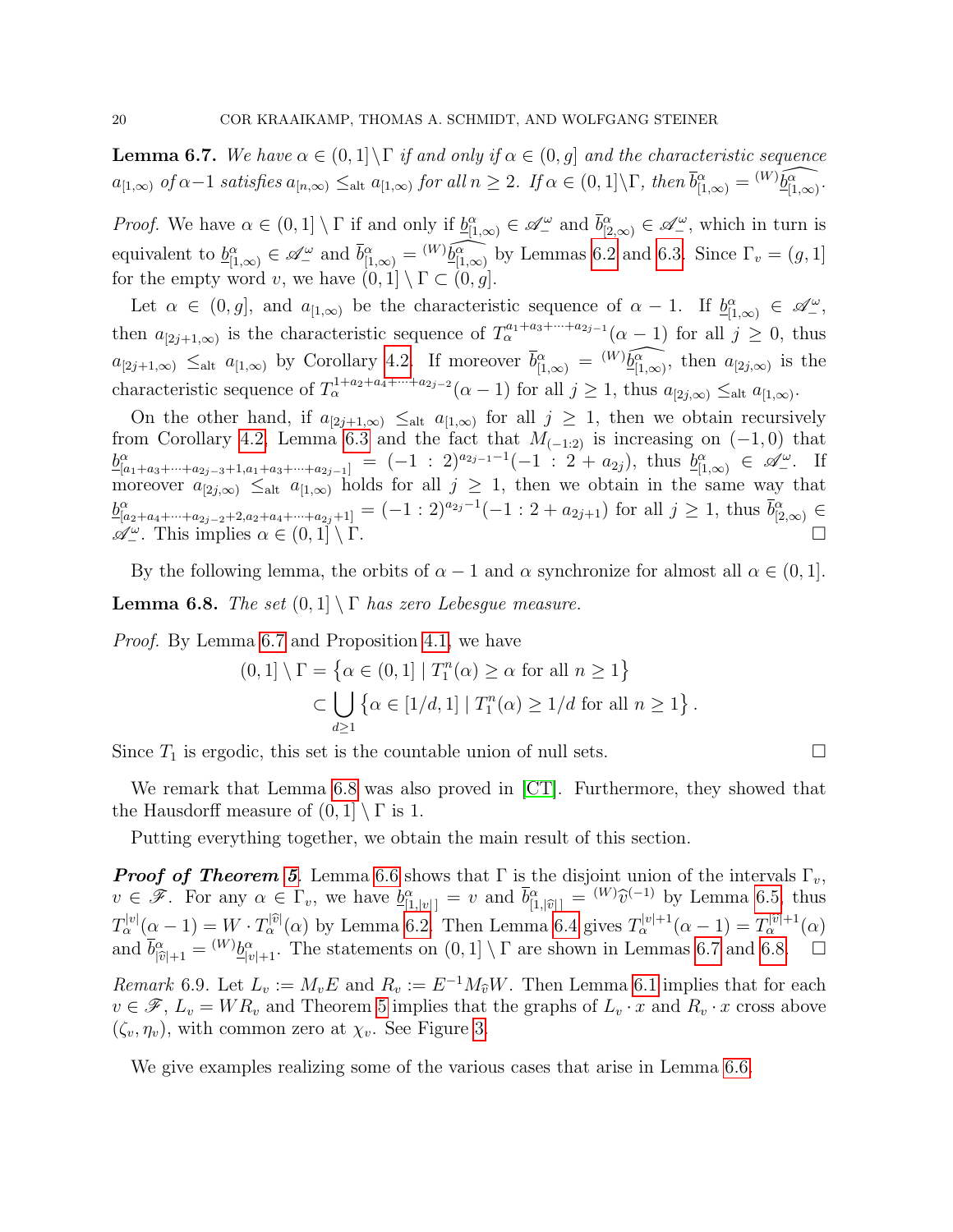

<span id="page-20-0"></span>FIGURE 3. Graphs of  $\alpha \mapsto T^4_\alpha(\alpha)$  in solid red,  $\alpha \mapsto T^4_\alpha(\alpha-1)$  in dotted blue,  $\alpha \mapsto T_\alpha^2(\alpha)$  in solid green, and  $\alpha \mapsto T_\alpha^2(\alpha-1)$  in dotted cyan, near  $\Gamma_v$  for  $v = (-1 : 2)(-1 : 3)(-1 : 4)(-1 : 2) = \Theta((-1 : 2)(-1 : 3)).$ On  $\Gamma_v = (0.3867\dots, 0.3874\dots), R_v \cdot \alpha$  and  $L_v \cdot \alpha$  agree with  $T^4_\alpha(\alpha)$  and  $T_\alpha^4(\alpha - 1)$ , respectively; have a common zero at  $\chi = \chi_v$ ; and, meet the graph of the identity function at  $\zeta = \zeta_v$  and  $\eta = \eta_v$ , respectively. To aid com-parison with Figure [7,](#page-31-0) gridline is at  $\alpha = 113/292$ . For  $\alpha \in \Gamma_{(-1,2)(-1,3)} =$  $(0.3874\dots, 0.4142\dots)$ , one has  $T_\alpha^4(\alpha) = T_\alpha^4(\alpha - 1)$  — compare with Fig-ure [6,](#page-31-1) whereas to the left of  $\zeta = \zeta_v$ , one sees that there is a gap before once again these agree. The transcendental  $\tau_v$  lies in this gap.

*Example* 6.10. If  $\alpha = 1/r$  for some positive integer r, then  $\underline{b}_{[1,r)}^{\alpha} = (-1 : 2)^{r-1}$  and  $\overline{b}_1^{\alpha} = (+1 : r)$  imply that  $\alpha \in \Gamma_{(-1:2)^{r-1}}$ . We have  $T_{\alpha}^{r-1}(\alpha) = 0 = T_{\alpha}(\alpha)$ .

*Example* 6.11. If  $\alpha = 37/97$ , then  $\underline{b}_{[1,4]}^{\alpha} = (-1:2)(-1:3)(-1:3)(-1:2)$  and  $T_{\alpha}^{4}(\alpha - 1) =$ 1/4. The characteristic sequence of  $v = \underline{b}_{[1,4]}^{\alpha}$  is 21112, thus  $\hat{v} = (-1 : 4)(-1 : 3)(-1 : 4)$ . Since  $\bar{b}^{\alpha}_{[1,3]} = (+1 : 3)(-1 : 3)(-1 : 3) = {^{(W)}\hat{v}}^{(-1)}$ , we have  $\alpha \in \Gamma_v$ . Note that  $T^3_{\alpha}(\alpha) =$  $-1/5 = W \cdot T_\alpha^4(\alpha - 1), T_\alpha^5(\alpha - 1) = 0 = T_\alpha^4(\alpha), \text{ and that } |v| = 4 > 3 = |\hat{v}|.$ 

*Example* 6.12. If  $\alpha = 58/195$ , then  $\underline{b}_{[1,5]}^{\alpha} = (-1:2)(-1:2)(-1:4)(-1:4)(-1:5)$  and  $T_{\alpha}^{5}(\alpha-1)=0, \bar{b}_{[1,5]}^{\alpha}=(+1:4)(-1:2)(-1:3)(-1:2)(-1:2)$  and  $T_{\alpha}^{5}(\alpha)=1/4$ . The characteristic sequence of  $\underline{b}_{[1,5]}^{\alpha}$  (+1) is 3212141, and that of  $\overline{b}_{[2,5]}^{\alpha}$  (+1) is 21211. This yields that  $m = 3, m' = 2$  in Lemma [6.6,](#page-17-1) hence  $\alpha \in \Gamma_v$ , where  $v = (-1:2)(-1:2)(-1:4)(-1:4)$ has the characteristic sequence 32121. Since  $\hat{v} = (-1 : 5)(-1 : 2)(-1 : 3)(-1 : 3),$ we have  $|v| = 4 < 5 = |\hat{v}|$ .

Theorem [8](#page-8-2) shows that  $v \in \mathscr{F}$  for which  $|v| = |\hat{v}|$  abound. In the following examples, we exhibit families of words showing that strict inequality (in each direction) also arises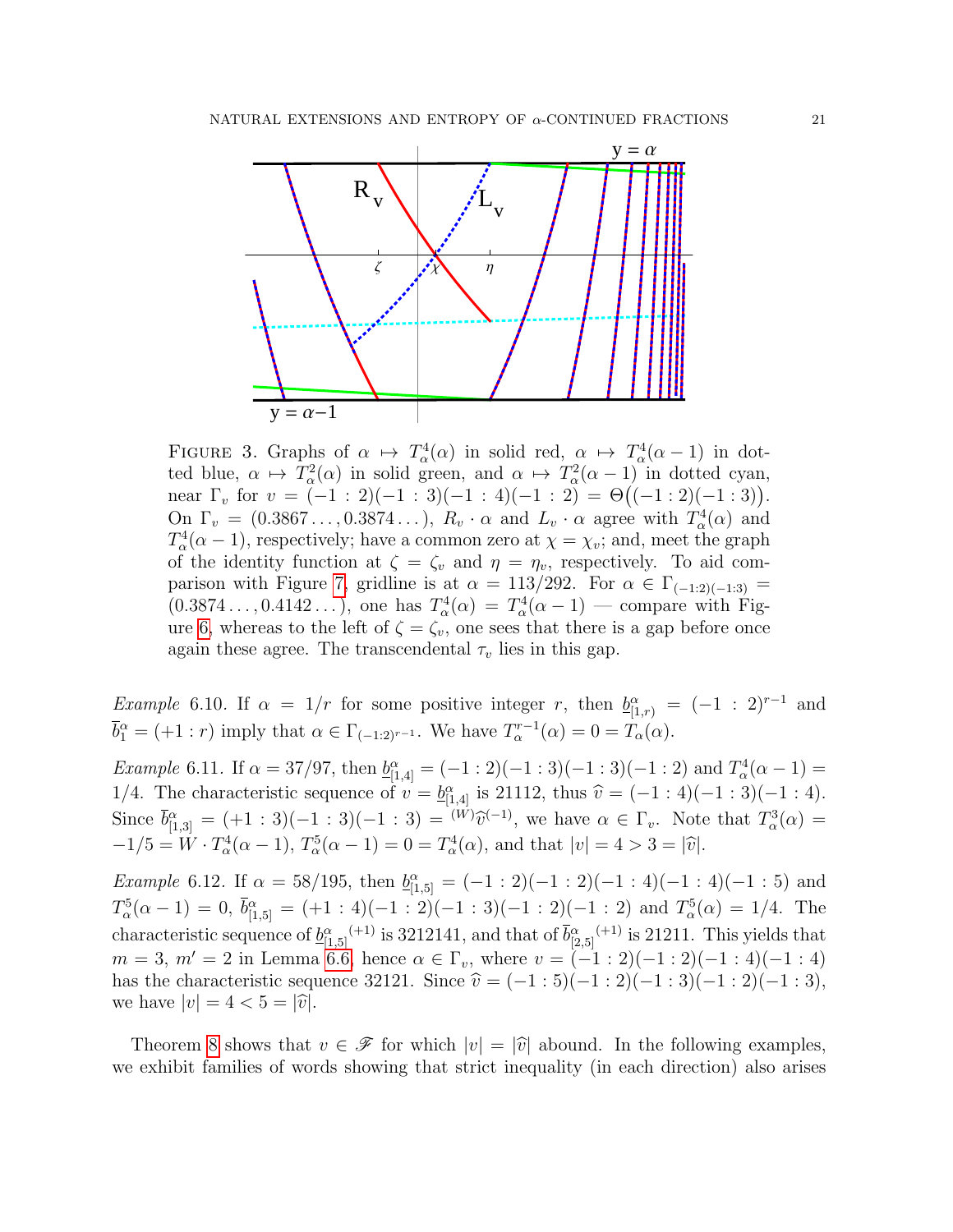infinitely often. Note that [\[NN08\]](#page-42-2) also give infinite families realizing each of the three types of behavior.

<span id="page-21-1"></span>Example 6.13. Let  $v = (-1:2)^m (-1:3)^{\ell} (-1:2)$  for some positive integers m and  $\ell$ . Then the characteristic sequence of v is  $a_{[1,2\ell+1]} = (m + 1) 1^{2\ell-1} 2$ , thus  $v \in \mathscr{F}$ . Since  $\hat{v} = (-1 : 3 + m) (-1 : 3)^{\ell-1} (-1 : 4)$ , we have  $|v| - |\hat{v}| = m$ .

*Example* 6.14. Let  $v = (-1:2)^{m+1} (-1:4)^{\ell}$  for some positive integers m and  $\ell$ . Then the characteristic sequence is  $a_{[1,2\ell+1]} = (m+2) (2 \ 1)^{\ell}$ , thus  $\hat{v} = (-1 : 4+m) ((-1 : 2) (-1 : 3))^{\ell}$ and  $|\hat{v}| - |v| = \ell - m$ . Again, membership of v in  $\mathscr F$  follows trivially.

In the central range  $[g^2, g]$ , however, we always have equality  $|v| = |\hat{v}|$ .

<span id="page-21-2"></span>**Lemma 6.15.** For any  $v \in \mathscr{F}$  with  $\Gamma_v \subset [g^2, g]$ , we have  $|v| = |\hat{v}|$ .

*Proof.* Let  $a_{[1,2\ell+1]}$  be the characteristic sequence of  $v \in \mathscr{F}$  with  $\Gamma_v \subset [g^2, g]$ . Then we have  $a_1 = 2$  because  $\underline{b}_1^{\alpha} = (-1 : 2)$  and  $\underline{b}_2^{\alpha} \neq (-1 : 2)$  for each  $\alpha \in [g^2, g)$ . This implies that  $a_{[1,2\ell+1]} \in \{1,2\}^*$ . Since  $\alpha - 1 \geq -g$  and the characteristic sequence of  $-g$  is  $21^\omega$ , Corollary [4.2](#page-9-4) yields that  $a_{[1,2j+1]} \neq 21^{2j-1}2$  for all  $1 \leq j \leq \ell$ . Therefore, the number of 1s between any two 2s in  $a_{[1,2\ell+1]}$  is even. Moreover,  $a_{[2j,2\ell+1]} = 2 1^{2\ell-2j+1}$  is impossible for  $1 \leq j \leq \ell$ . Since  $a_{[1,2\ell+1]}$  is of odd length, we obtain that  $a_{[1,2\ell+1]} \in 2(11)^{*}(2(11)^{*})^{*}$ . We have  $|v| = \sum_{j=0}^{\ell} a_{2j+1} - 1$  and  $|\hat{v}| = \sum_{j=1}^{\ell} a_{2j} + 1$ , thus  $|v| = |\hat{v}|$ .

Immediately to the right of  $[g^2, g]$  lies the interval  $\Gamma_v = (g, 1]$  with the empty word v, where  $|v| = 0 < 1 = |\hat{v}|$ . Example [6.13](#page-21-1) (with  $m = 1$ ) provides intervals  $\Gamma_v$  arbitrarily close to the left of  $[g^2, g]$  with  $|v| > |\hat{v}|$ . The following example shows that the opposite<br>inoquality also occurs arbitrarily close to the left of  $[a^2, a]$ inequality also occurs arbitrarily close to the left of  $[g^2, g]$ .

*Example* 6.16. Let  $m$  be a positive integer and set

$$
v = (-1:2)(-1:3)^{m} (-1:2)(-1:4)(-1:3)^{m} (-1:4)(-1:3)^{m} (-1:4)(-1:2).
$$

Then the characteristic sequence is  $a_{[1,6m+7]} = 21^{2m-1}221^{2m+1}21^{2m+1}22$ , thus  $v \in \mathscr{F}$ , and  $\widehat{v} = (-1:4)(-1:3)^{m-1}(-1:4)(-1:2)(-1:3)^{m+1}(-1:2)(-1:3)^{m+1}(-1:2)(-1:4)$ shows that  $|\hat{v}| = |v| + 1$ .

## 7. Structure of the natural extension domains

<span id="page-21-0"></span>For an explicit description of  $\Omega_{\alpha}$ , we require detailed knowledge of the effects of  $\mathcal{T}_{\alpha}$  on the regions fibered above non-full cylinders determined by the  $T_{\alpha}$ -orbits of  $\alpha - 1$  and  $\alpha$ . To this end, we use the languages  $\mathscr{L}_{\alpha}$  and  $\mathscr{L}'_{\alpha}$  defined in Section [3.](#page-6-0) Throughout the section, let

$$
k = \begin{cases} |v| + 1 & \text{if } \alpha \in \Gamma_v, v \in \mathcal{F}, \\ \infty & \text{if } \alpha \in (0, 1] \setminus \Gamma, \end{cases} \qquad k' = \begin{cases} |\widehat{v}| + 1 & \text{if } \alpha \in \Gamma_v, v \in \mathcal{F}, \\ \infty & \text{if } \alpha \in (0, 1] \setminus \Gamma. \end{cases}
$$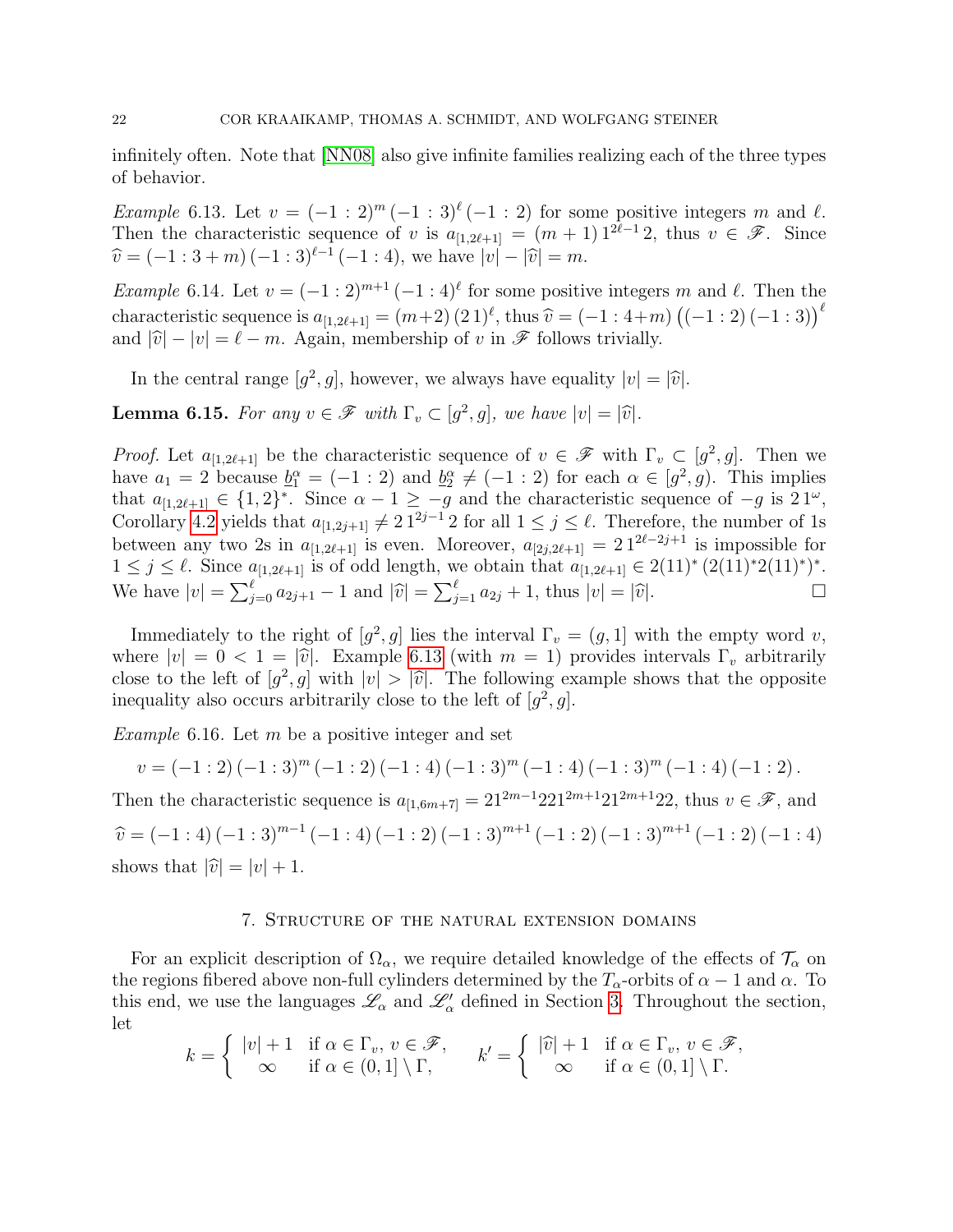We make use of the extended languages  $\mathscr{L}_{\alpha}^{\times}$  and  $\mathscr{L}'^{\times}_{\alpha}$ , defined by

$$
\mathscr{L}_{\alpha}^{\times} := (\widetilde{U}_{\alpha,3} \cup U_{\alpha,1} U_{\alpha,2}^{*} \widetilde{U}_{\alpha,4})^{*}, \quad \mathscr{L}_{\alpha}^{\prime \times} := \mathscr{L}_{\alpha}^{\times} U_{\alpha,1} U_{\alpha,2}^{*},
$$
  
\nwhere  $U_{\alpha,1} := \{ \underline{b}_{[1,j]}^{\alpha} \mid 0 \leq j < k \}$ ,  $U_{\alpha,2} := \{ \overline{b}_{[1,j]}^{\alpha} \mid 1 \leq j < k' \}$  as in Section 3, and  
\n
$$
\widetilde{U}_{\alpha,3} := \{ \underline{b}_{[1,j]}^{\alpha} \mid j \geq 1, a \in \mathscr{A}, \underline{b}_{j}^{\alpha} \prec a \prec \overline{b}_{1}^{\alpha} \}
$$
\nif  $\alpha \in (0,1] \setminus \Gamma$ ,  
\n
$$
\widetilde{U}_{\alpha,4} := \{ \overline{b}_{[1,j]}^{\alpha} \mid j \geq 2, a \in \mathscr{A}, \overline{b}_{j}^{\alpha} \prec a \prec \overline{b}_{1}^{\alpha} \}
$$
\nif  $\alpha \in (0,1] \setminus \Gamma$ ,  
\n
$$
\widetilde{U}_{\alpha,3} := \{ \underline{b}_{[1,j]}^{\alpha} \mid 1 \leq j < k, a \in \mathscr{A}, \underline{b}_{j}^{\alpha} \prec a \prec \overline{b}_{1}^{\alpha} \} \cup \{ \underline{b}_{[1,k]}^{\alpha} \mid a \in \mathscr{A}_{+}, a \prec \overline{b}_{1}^{\alpha} \}
$$

 $\widetilde{U}_{\alpha,3} := \left\{ \underline{b}_{[1,j)}^{\alpha} \, a \mid 1 \leq j < k, \, a \in \mathscr{A}, \, \underline{b}_j^{\alpha} \prec a \prec \overline{b}_1^{\alpha} \right\} \cup \left\{ \underline{b}_{[1,k)}^{\alpha} \, a \mid a \in \mathscr{A}_+, \, a \prec \overline{b}_1^{\alpha} \right\}$  $\widetilde{U}_{\alpha,4} := \left\{ \overline{b}_{[1,j)}^{\alpha} \ a \mid 2 \leq j < k', \ a \in \mathscr{A}, \ \overline{b}_{j}^{\alpha} \prec a \prec \overline{b}_{1}^{\alpha} \right\} \cup \left\{ \overline{b}_{[1,k')}^{\alpha} \ a \mid a \in \mathscr{A}_{+}, \ a \prec \overline{b}_{1}^{\alpha} \right\}$ if  $\alpha \in \Gamma$ . Let

$$
\Psi_{\alpha}^{\times} := \{ N_w \cdot 0 \mid w \in \mathscr{L}_{\alpha}^{\times} \} \quad \text{and} \quad \Psi_{\alpha}^{\prime \times} := \{ N_w \cdot 0 \mid w \in \mathscr{L}_{\alpha}^{\prime \times} \}.
$$

The languages introduced above allow us to view the region  $\Omega_{\alpha}$  as being the union of pieces, each of which fibers over a subinterval whose left endpoint is in the  $T_{\alpha}$ -orbit of  $\alpha$  or of  $\alpha - 1$ . We will see in Lemma [7.4](#page-24-0) that  $\mathscr{L}^{\prime\prime\prime}_{\alpha}$  is the language of the  $\alpha$ -expansions avoiding  $(+1 : \infty)$  if either  $\alpha \in (0,1] \setminus \Gamma$  or  $T_{\alpha}^{k-1}(\alpha-1) = T_{\alpha}^{k-1}(\alpha) = 0$ . For other  $\alpha$ ,  $\mathscr{L}'^{\times}_{\alpha}$  is slightly different from the language of the  $\alpha$ -expansions. However, any  $\alpha \in \Gamma$  lies in some  $\Gamma_v$  and hence shares various properties with  $\chi_v$ . We thus can exploit the fact that  $T_{\alpha}^{k-1}(\chi_v) = T_{\alpha}^{k'-1}(\chi_v) = 0$  to aid in the description of  $\Omega_{\alpha}$ .

From their definitions, we clearly have  $\Psi_\alpha^\times \subset \Psi_\alpha^{\prime\times}$ . Using these languages, we describe  $\Omega_\alpha$ in terms of its fibering over  $\mathbb{I}_{\alpha}$ . For example, Corollary [7.7](#page-26-0) shows that the fiber in  $\Omega_{\alpha}$  above any  $x \in \mathbb{I}_{\alpha}$  is squeezed between the closures of  $\Psi^{\times}_{\alpha}$  and  $\Psi'^{\times}_{\alpha}$ . Thus,  $\mathbb{I}_{\alpha} \times \overline{\Psi^{\times}_{\alpha}} \subseteq \Omega_{\alpha} \subseteq \mathbb{I}_{\alpha} \times \overline{\Psi'^{\times}_{\alpha}}$ . Note also that Lemma [7.10](#page-26-1) shows that  $\Psi_{\alpha} = \overline{\Psi_{\alpha}^{\times}}$  and  $\Psi_{\alpha}' = \overline{\Psi_{\alpha}^{\prime \times}}$ .

<span id="page-22-2"></span>**Proposition 7.1.** Let  $\alpha \in (0, 1]$ . Then we have

<span id="page-22-1"></span>
$$
(7.1) \bigcup_{n\geq 0} T_{\alpha}^{n} \big( [\alpha - 1, \alpha) \times \{ 0 \} \big)
$$
  
=  $[\alpha - 1, \alpha) \times \Psi_{\alpha}^{\times} \cup \bigcup_{1 \leq j < k} \big[ T_{\alpha}^{j} (\alpha - 1), \alpha \big) \times N_{\underline{b}_{[1,j]}^{\alpha}} \cdot \Psi_{\alpha}^{\times} \cup \bigcup_{1 \leq j < k'} \big( T_{\alpha}^{j}(\alpha), \alpha \big) \times N_{\overline{b}_{[1,j]}^{\alpha}} \cdot \Psi_{\alpha}^{\prime \times}.$ 

Here,  $(x, x')$  denotes the open interval between x and x' (and not a point in  $\mathbb{R}^2$ ), and the map  $\mathcal{T}_{\alpha}$  always acts on products of two sets in R.

The following lemmas are used in the proof of the proposition.

<span id="page-22-0"></span>**Lemma 7.2.** For any  $\alpha \in (0,1]$ ,  $\mathscr{L}_\alpha^{\prime\prime\prime}$  admits the partition

$$
\mathscr{L}^{\prime\times}_\alpha=\mathscr{L}^\times_\alpha\ \cup\bigcup_{1\leq j
$$

*Proof.* In the factorization  $\mathscr{L}^{\prime\times}_{\alpha} = \mathscr{L}^{\times}_{\alpha} U_{\alpha,1} U^*_{\alpha,2}$ , there are two cases: the exponent of  $U_{\alpha,2}$ being zero or not. In the first case, the element of  $U_{\alpha,1}$  can be the empty word  $\underline{b}_{[1,0]}^{\alpha}$ , which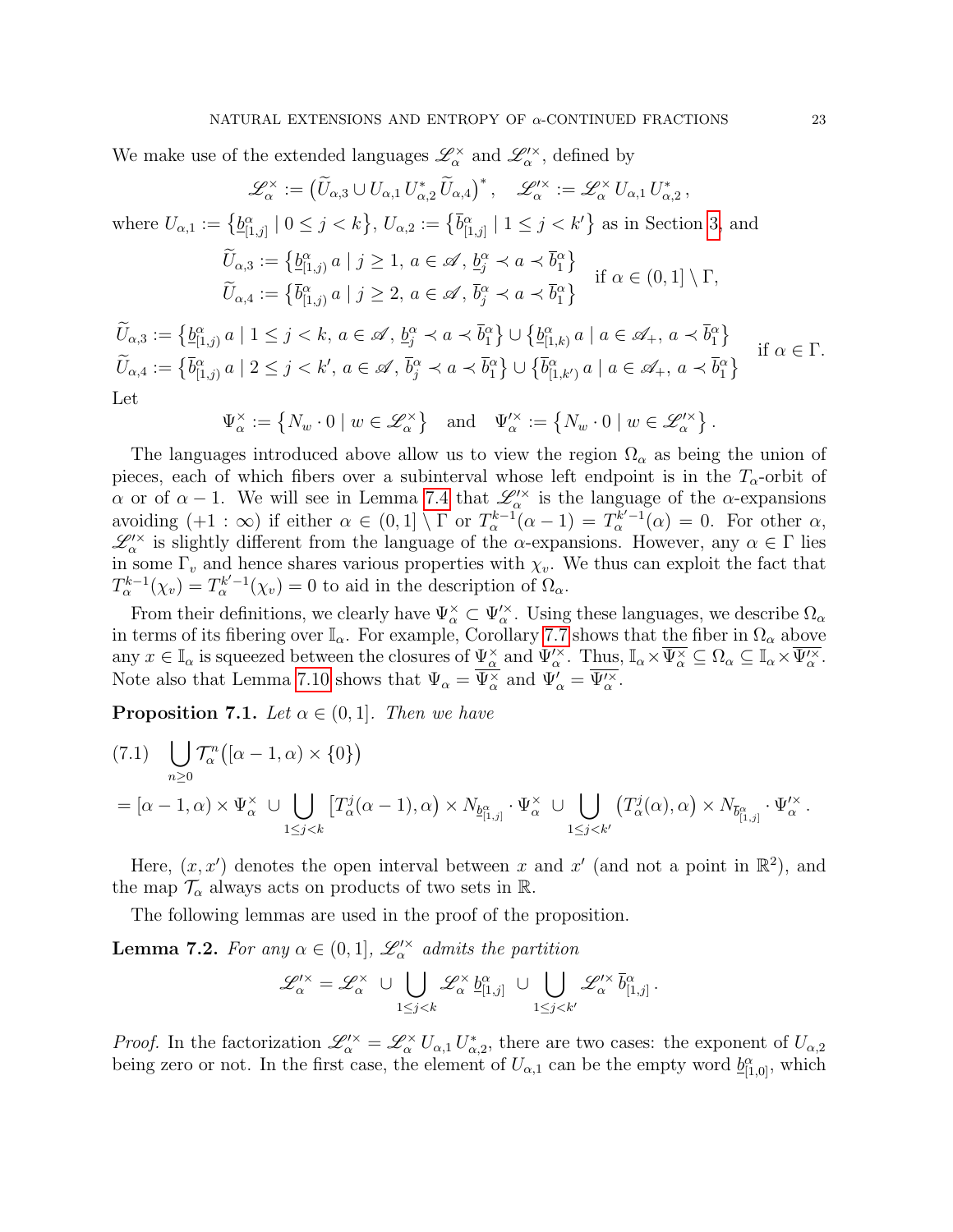gives  $\mathscr{L}_{\alpha}^{\times}$ , or a word  $\underline{b}_{[1,j]}^{\alpha}$ ,  $1 \leq j < k$ . In the second case, we can factor exactly one power of  $U_{\alpha,2}$  to the right. Since the decomposition of every  $w \in \mathscr{L}'^{\times}_{\alpha}$  into factors in  $\mathscr{L}^{\times}_{\alpha}, U_{\alpha,1}, U_{\alpha,2}^{*}$ (in this order) is unique, this proves the lemma.

By Lemma [7.2,](#page-22-0) we can write [\(7.1\)](#page-22-1) as

(7.2) 
$$
\bigcup_{n\geq 0} \mathcal{T}_{\alpha}^{n} \big( [\alpha - 1, \alpha \big) \times \{ 0 \} \big) = \bigcup_{w \in \mathscr{L}_{\alpha}^{\prime \times}} J_{w}^{\alpha} \times \{ N_{w} \cdot 0 \},
$$

where

<span id="page-23-1"></span>
$$
J^{\alpha}_{w} := \begin{cases} \begin{array}{ll} [\alpha - 1, \alpha) & \text{if } w \in \mathscr{L}_{\alpha}^{\times}, \\ \begin{bmatrix} T_{\alpha}^{j}(\alpha - 1), \alpha \end{bmatrix} & \text{if } w \in \mathscr{L}_{\alpha}^{\times} \underline{b}_{[1,j]}^{\alpha}, \ 1 \leq j < k \\ \begin{array}{ll} \left( T_{\alpha}^{j}(\alpha), \alpha \right) & \text{if } w \in \mathscr{L}_{\alpha}^{\prime \times} \overline{b}_{[1,j]}^{\alpha}, \ 1 \leq j < k' \end{array}. \end{cases}
$$

From now on, denote by  $\Delta_{\alpha}(w)$ ,  $w \in \mathscr{A}^*$ , the set of  $x \in [\alpha - 1, \alpha)$  with  $\alpha$ -expansion starting with w. This only differs from previous definitions in that  $\Delta_{\alpha}(w)$  never contains the point  $\alpha$ .

<span id="page-23-0"></span>**Lemma 7.3.** Let  $\alpha \in (0,1] \setminus \Gamma$  or  $\alpha = \chi_v$ ,  $v \in \mathscr{F}$ . Then

$$
J_w^{\alpha} = T_{\alpha}^{|w|} (\Delta_{\alpha}(w)) = M_w \cdot \Delta_{\alpha}(w) \quad \text{for all } w \in \mathscr{L}'_{\alpha}.
$$

Proof. The second equality follows immediately from the definitions.

The first equality clearly holds if w is the empty word. We proceed by induction on  $|w|$ . The definition of  $\mathscr{L}'^{\times}_{\alpha}$  implies that every  $w' \in \mathscr{L}'^{\times}_{\alpha}$  with  $|w'| \geq 1$  can be written as  $w' = wa$ with  $w \in \mathscr{L}^{\prime\times}_{\alpha}$ ,  $a \in \mathscr{A}$ . Let first  $w \in \mathscr{L}^{\times}_{\alpha}$   $\underline{b}^{\alpha}_{[1,j)}, 1 \leq j < k$ , which implies  $\underline{b}^{\alpha}_{j} \preceq a \preceq \overline{b}^{\alpha}_{1}$ . Since  $T_{\alpha}^{j-1}(\alpha - 1) < 0$ , we have

$$
J_w^{\alpha} = \left[ T_{\alpha}^{j-1}(\alpha - 1), \alpha \right) = \left[ T_{\alpha}^{j-1}(\alpha - 1), \frac{-1}{d_{\alpha,j}(\alpha - 1) + \alpha} \right) \cup \bigcup_{\substack{a \in \mathscr{A} : \\ \frac{b_{j}^{\alpha} \prec a \preceq b_{1}^{\alpha}}{\alpha}} \Delta_{\alpha}(a) \cup \{0\} .
$$

Then,  $J_w^{\alpha} = T_{\alpha}^{|w|}(\Delta_{\alpha}(w))$  implies that

$$
T_{\alpha}^{|w|+1}(\Delta_{\alpha}(w\underline{b}_{j}^{\alpha})) = T_{\alpha}(J_{w}^{\alpha} \cap \Delta_{\alpha}(\underline{b}_{j}^{\alpha})) = [T_{\alpha}^{j}(\alpha - 1), \alpha) = J_{w\underline{b}_{j}^{\alpha}},
$$
  
\n
$$
T_{\alpha}^{|w|+1}(\Delta_{\alpha}(wa)) = [\alpha - 1, \alpha) = J_{wa} \quad (\underline{b}_{j}^{\alpha} \prec a \prec \overline{b}_{1}^{\alpha}),
$$
  
\n
$$
T_{\alpha}^{|w|+1}(\Delta_{\alpha}(w\overline{b}_{1}^{\alpha})) = (T_{\alpha}(\alpha), \alpha) = J_{w\overline{b}_{1}^{\alpha}}.
$$

If  $w \in \mathscr{L}'_{\alpha}$   $\bar{b}^{\alpha}_{[1,j)}, 2 \leq j < k'$ , then similar arguments yield that  $T_{\alpha}^{|w|+1}(\Delta_{\alpha}(wa)) = J_{wa}$  for  $\overline{b}_j^{\alpha} \preceq a \preceq \overline{b}_1^{\alpha}$ . Finally, if  $w \in \mathscr{L}_{\alpha}^{\times} \underline{b}_{[1,k)}^{\alpha}$  or  $w \in \mathscr{L}_{\alpha}^{\prime \times} \overline{b}_{[1,k')}^{\alpha}$  (which is possible only for  $\alpha \in \Gamma$ ), then  $\alpha = \chi_v$  yields that  $J_w^{\alpha} = [0, \alpha)$  and  $J_w^{\alpha} = (0, \alpha)$  respectively. Here,  $wa \in \mathscr{L}_{\alpha}^{\prime \times}$  is equivalent to  $a \in \mathscr{A}_+$ ,  $a \preceq \overline{b}_1^{\alpha}$ , and we obtain again that  $T_{\alpha}^{|w|+1}(\Delta_{\alpha}(wa)) = J_{wa}$ .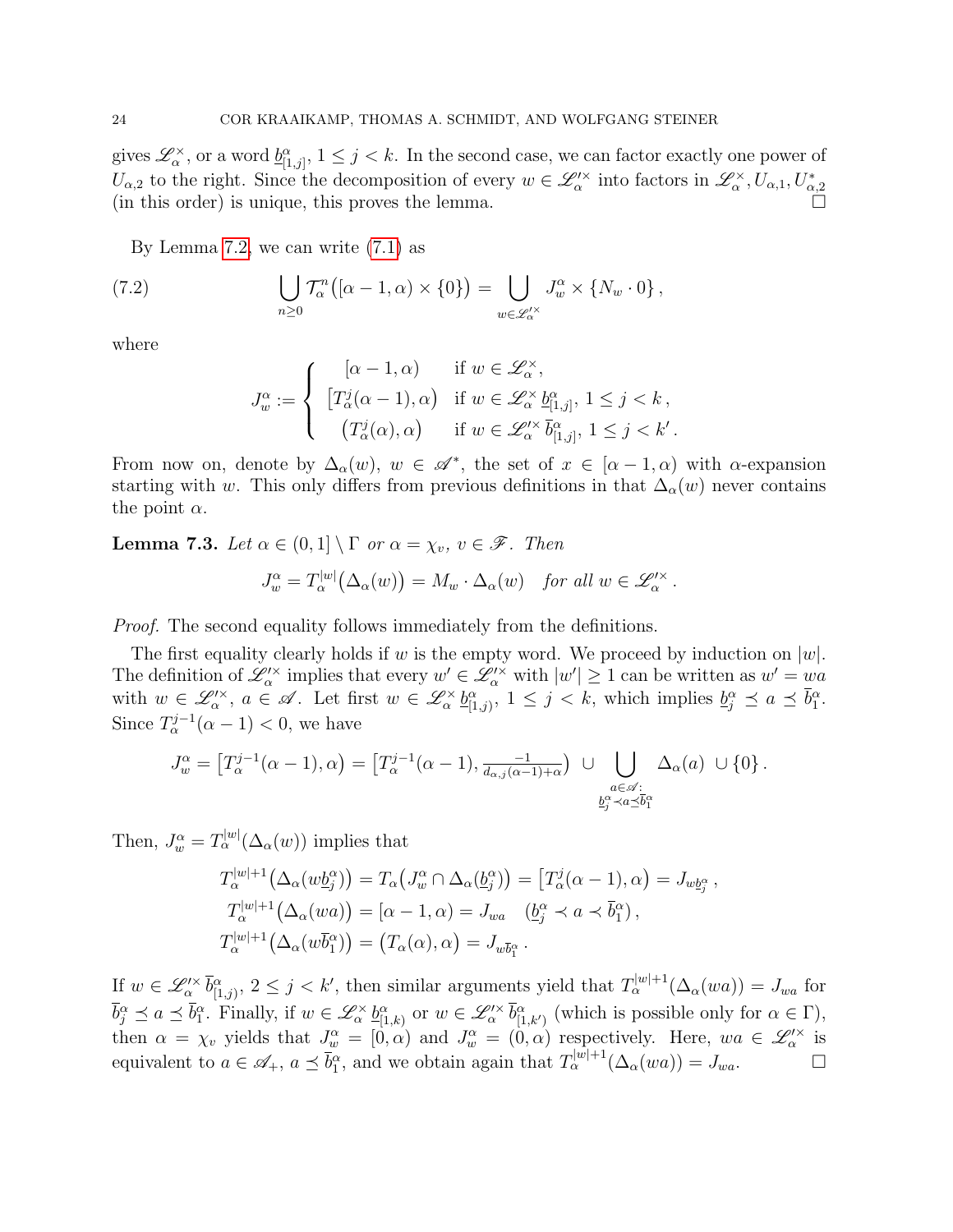<span id="page-24-0"></span>**Lemma 7.4.** Let  $\alpha \in (0,1] \setminus \Gamma$  or  $\alpha = \chi_v$ ,  $v \in \mathscr{F}$ . Then

<span id="page-24-1"></span>(7.3) 
$$
[\alpha - 1, \alpha] = \bigcup_{w \in \mathscr{L}'^{\times} \cap \mathscr{A}^n} \Delta_{\alpha}(w) \cup \{x \in [\alpha - 1, \alpha) \mid T_{\alpha}^{n-1}(x) = 0\}
$$

for all  $n \geq 1$ , i.e.,  $\mathscr{L}^{\prime \times}_\alpha$  is the language of the  $\alpha$ -expansions of  $x \in [\alpha-1, \alpha)$  avoiding  $(1:\infty)$ .

*Proof.* We have  $\mathscr{L}'^{\times} \cap \mathscr{A} = \{a \in \mathscr{A} \mid \underline{b}_1^{\alpha} \preceq a \preceq \overline{b}_1^{\alpha}\}\$ , thus [\(7.3\)](#page-24-1) holds for  $n = 1$ . In the proof of Lemma [7.3,](#page-23-0) we have seen that

$$
T_{\alpha}^{|w|}(\Delta_{\alpha}(w)) \setminus \{0\} = \bigcup_{\substack{a \in \mathscr{A}: \\ wa \in \mathscr{L}_{\alpha}^{\prime} }} T_{\alpha}^{|w|}(\Delta_{\alpha}(wa))
$$

for all  $w \in \mathscr{L}'^{\times}_{\alpha}$ . By applying  $M^{-1}_w$ , we obtain the corresponding subdivision of  $\Delta_{\alpha}(w)$ , which yields inductively [\(7.3\)](#page-24-1) for all  $n \geq 1$ .

Lemmas [7.3](#page-23-0) and [7.4](#page-24-0) show that [\(7.2\)](#page-23-1) and thus [\(7.1\)](#page-22-1) hold if  $\alpha \in (0,1] \setminus \Gamma$  or  $\alpha = \chi_v$ ,  $v \in \mathscr{F}$ . For general  $\alpha \in \Gamma$ , note that

<span id="page-24-2"></span>(7.4) 
$$
\mathcal{T}_{\alpha}\left(J_{w}^{\alpha} \times \{N_{w} \cdot 0\}\right) = \{0\} \times \{0\} \cup \bigcup_{\substack{a \in \mathscr{A}: \\ wa \in \mathscr{L}_{\alpha}^{\times}}} J_{wa}^{\alpha} \times \{N_{wa} \cdot 0\}
$$

holds for all  $w \in \mathscr{L}'^{\times}_{\alpha} \setminus (\mathscr{L}^{\times}_{\alpha} \underline{b}^{\alpha}_{[1,k)} \cup \mathscr{L}'^{\times}_{\alpha} \overline{b}^{\alpha}_{[1,k')})$ , by arguments similar to the proof of Lemma [7.3.](#page-23-0) For  $w \in \mathscr{L}_{\alpha}^{\times} \underline{b}_{[1,k)}^{\alpha} \cup \mathscr{L}_{\alpha}^{\prime \times} \overline{b}_{[1,k']}^{\alpha}$ , we use the following two lemmas.

<span id="page-24-5"></span>**Lemma 7.5.** Let  $\alpha \in (0,1]$ ,  $w \in \mathcal{A}^*$  with  $|w| \geq 1$ . Then the membership of w in  $\mathcal{L}_\alpha^*$  is equivalent to that of  $w^{(-1)}$  in  $\mathscr{L}^{\prime\times}_{\alpha}$ . Furthermore, we have  $\Psi^{\prime\times}_{\alpha} = {}^{t}E \cdot \Psi^{\times}_{\alpha}$ .

*Proof.* The equivalence between  $w \in \mathscr{L}_{\alpha}^{\times}$  and  $w^{(-1)} \in \mathscr{L}_{\alpha}^{\times}$  follows directly from the definition of  $\mathscr{L}_{\alpha}^{\times}$  and  $\mathscr{L}_{\alpha}^{\prime\times}$ . Then we find that

$$
\Psi''_{\alpha} = \{ N_w \cdot 0 \mid w \in \mathscr{L}'^{\times}_{\alpha} \} = \{ N_{w^{(-1)}} \cdot 0 \mid w \in \mathscr{L}^{\times}_{\alpha} \} = \{ {}^t E N_w \cdot 0 \mid w \in \mathscr{L}^{\times}_{\alpha} \} = {}^t E \cdot \Psi^{\times}_{\alpha} . \ \ \Box
$$

<span id="page-24-4"></span>**Lemma 7.6.** Let  $\alpha \in \Gamma$  and  $w = \underline{b}_{[1,k)}^{\alpha}$ ,  $w' = \overline{b}_{[1,k')}^{\alpha}$ , or  $w = u \underline{b}_{[1,k]}^{\alpha}$ ,  $w' = u^{(-1)} \overline{b}_{[1,k']}^{\alpha}$  with  $u \in \mathscr{L}_{\alpha}^{\times}$ ,  $|u| \geq 1$ . Then we have  $w, w' \in \mathscr{L}_{\alpha}^{\prime \times}$  and

<span id="page-24-3"></span>
$$
(7.5) \quad \mathcal{T}_{\alpha}\left(J_{w}^{\alpha} \times \{N_{w} \cdot 0\}\right) \cup \mathcal{T}_{\alpha}\left(J_{w'}^{\alpha} \times \{N_{w'} \cdot 0\}\right) \\
= \{0\} \times \{0\} \cup \bigcup_{\substack{a \in \mathcal{A}: \\ w a \in \mathcal{L}_{\alpha}^{\vee} \\ \vdots \\ w' a \in \mathcal{L}_{\alpha}^{\vee}}} J_{w}^{\alpha} \times \{N_{wa} \cdot 0\} \cup \bigcup_{\substack{a \in \mathcal{A}: \\ w' a \in \mathcal{L}_{\alpha}^{\vee} \\ \vdots \\ w' a \in \mathcal{L}_{\alpha}^{\vee}}} J_{w'}^{\alpha} \times \{N_{w'a} \cdot 0\}.
$$

*Proof.* By Theorem [5,](#page-7-0) we have  $sgn(T_\alpha^{k-1}(\alpha-1)) = -sgn(T_\alpha^{k'-1}(\alpha))$ . We can assume that  $T_{\alpha}^{k-1}(\alpha-1) < 0$ , the case  $T_{\alpha}^{k'-1}(\alpha) < 0$  being symmetric, and the case  $T_{\alpha}^{k-1}(\alpha-1) = 0$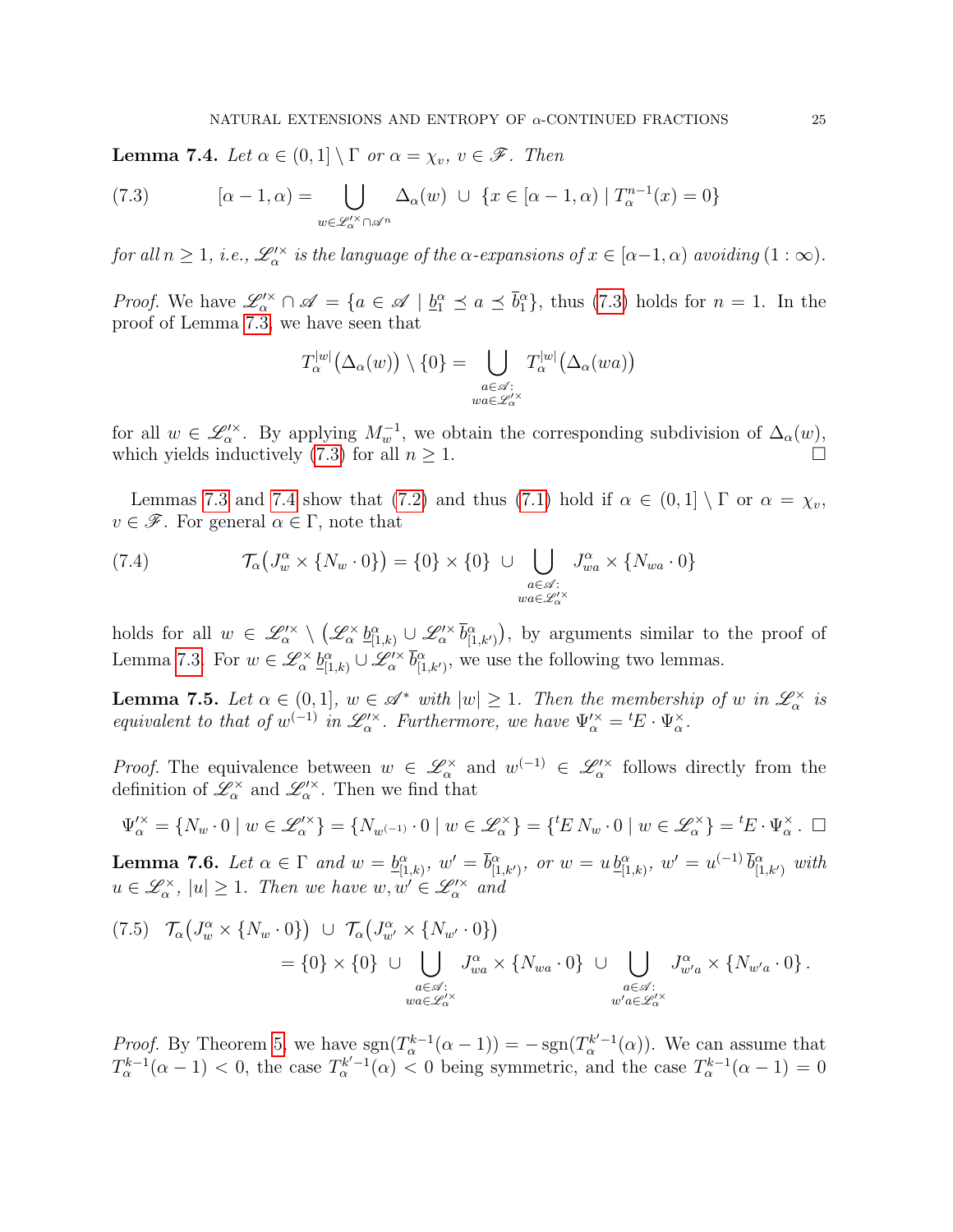being trivial since [\(7.4\)](#page-24-2) holds for w and w' in this case (except for the point  $\{0\} \times \{0\}$  not belonging to  $\mathcal{T}_{\alpha}(J_{w'}^{\alpha} \times \{N_{w'} \cdot 0\})$ ). Then

$$
\mathcal{T}_{\alpha}(J_{w}^{\alpha} \times \{N_{w} \cdot 0\}) = [T_{\alpha}^{k}(\alpha - 1), \alpha) \times \{N_{w\underline{b}_{k}^{\alpha}} \cdot 0\} \cup \{0\} \times \{0\}
$$
  

$$
\cup \ [\alpha - 1, \alpha) \times \{N_{wa} \cdot 0 \mid \underline{b}_{k}^{\alpha} \prec a \prec \overline{b}_{1}^{\alpha}\} \cup (T_{\alpha}(\alpha), \alpha) \times \{N_{w\overline{b}_{1}^{\alpha}} \cdot 0\}
$$

and, if  $\overline{b}_{k'}^{\alpha} \prec \overline{b}_{1}^{\alpha}$ ,

$$
\mathcal{T}_{\alpha}\left(J_{w'}^{\alpha} \times \{N_{w'} \cdot 0\}\right) = \left[\alpha - 1, T_{\alpha}^{k'}(\alpha)\right) \times \{N_{w'\bar{b}_{k'}^{\alpha}} \cdot 0\}
$$

$$
\cup \left[\alpha - 1, \alpha\right) \times \{N_{w'a} \cdot 0 \mid \bar{b}_{k'}^{\alpha} \prec a \prec \bar{b}_1^{\alpha}\} \cup \left(T_{\alpha}(\alpha), \alpha\right) \times \{N_{w'\bar{b}_1^{\alpha}} \cdot 0\},
$$

whereas  $\mathcal{T}_{\alpha}(J_{w'}^{\alpha} \times \{N_{w'} \cdot 0\}) = (T_{\alpha}(\alpha), T_{\alpha}^{k'}$  $N_{\alpha}^{k'}(\alpha)$   $\times$  { $N_{w'\overline{b}_{1}^{\alpha}}\cdot 0$ } if  $\overline{b}_{k'}^{\alpha} = \overline{b}_{1}^{\alpha}$ .

Theorem [5](#page-7-0) gives that  $T_{\alpha}^{k}(\alpha - 1) = T_{\alpha}^{k'}$  $a_{\alpha}^{k'}(\alpha)$  and  $\underline{b}_{k}^{\alpha} = {}^{(W)}\overline{b}_{k'}^{\alpha}$  by Lemma [6.4.](#page-15-5) If  $w = \underline{b}_{[1,k]}^{\alpha}$ ,  $w' = \overline{b}_{[1,k')}^{\alpha}$ , then we have  $M_{w'(W)a} = M_{wa}E$  for any  $a \in \mathscr{A}$ , whereas

$$
M_{w'^{(W)}a}=M_{u^{(-1)}}_{\bar{b}^{\alpha}_{[1,k')}} \mathrm{_{}(w)}_{a}=M_{a}WM_{\bar{b}^{\alpha}_{[1,k')}}E^{-1}M_{u}=M_{a}M_{\underline{b}^{\alpha}_{[1,k)}}M_{u}=M_{wa}
$$

otherwise. In all cases, this yields that  $N_{wa} \cdot 0 = N_{w'(W)a} \cdot 0$ . Applying this for  $a \in \mathscr{A}_{-}$ , we obtain that

$$
\mathcal{T}_{\alpha}(J_{w}^{\alpha} \times \{N_{w} \cdot 0\}) \cup \mathcal{T}_{\alpha}(J_{w'}^{\alpha} \times \{N_{w'} \cdot 0\}) = (T_{\alpha}(\alpha), \alpha) \times \{N_{w\bar{b}_{1}^{\alpha}} \cdot 0, N_{w'\bar{b}_{1}^{\alpha}} \cdot 0\} \cup \{0\} \times \{0\}
$$
  

$$
\cup [\alpha - 1, \alpha) \times \{N_{wa} \cdot 0 \mid a \in \mathscr{A}_{+}, a \prec \bar{b}_{1}^{\alpha}\} \cup [\alpha - 1, \alpha) \times \{N_{w'a} \cdot 0 \mid a \in \mathscr{A}_{+}, a \prec \bar{b}_{1}^{\alpha}\},
$$
  
which is precisely (7.5).

**Proof of Proposition [7.1](#page-22-2)**. We have already noted that  $(7.1)$  is equivalent to  $(7.2)$ , and that [\(7.2\)](#page-23-1) follows from Lemmas [7.3](#page-23-0) and [7.4](#page-24-0) for  $\alpha \in (0,1] \setminus \Gamma$  or  $\alpha = \chi_v, v \in \mathscr{F}$ . For general  $\alpha \in \Gamma$ , we already know that [\(7.4\)](#page-24-2) holds for  $w \in \mathscr{L}^{\prime \times}_{\alpha} \setminus (\mathscr{L}^{\times}_{\alpha} \underline{b}^{\alpha}_{[1,k]}) \cup \mathscr{L}^{\prime \times}_{\alpha} \overline{b}^{\alpha}_{[1,k')})$ . Together with Lemma [7.6,](#page-24-4) this gives inductively that

$$
\bigcup_{\substack{w \in \mathscr{L}'^\times_{\alpha} : \\ |w| \leq nm/m'}} J^\alpha_w \times \{N_w \cdot 0\} \subseteq \bigcup_{0 \leq j \leq n} \mathcal{T}^j_\alpha \big( [\alpha - 1, \alpha) \times \{0\} \big) \subseteq \bigcup_{\substack{w \in \mathscr{L}'^\times_{\alpha} : \\ |w| \leq nm/m}} J^\alpha_w \times \{N_w \cdot 0\}
$$

for every  $n \geq 0$ , where  $m = \min(k, k')$  and  $m' = \max(k, k')$ . This shows again [\(7.2\)](#page-23-1), hence the proposition.  $\Box$ 

For  $\alpha \in (0,1], x \in \mathbb{I}_{\alpha}$ , the *x*-fiber is

$$
\Phi_{\alpha}(x) := \{ y \mid (x, y) \in \Omega_{\alpha} \}.
$$

The description of  $\Omega_{\alpha}$  as the union of pieces fibering above the various  $J_{w}^{\alpha}$  shows both that fibers are constant between points in the union of the orbits of  $\alpha$  and  $\alpha - 1$  and that a fiber contains every fiber to its left. The maximal fiber is therefore  $\Phi_{\alpha}(\alpha)$ , which by [\(7.1\)](#page-22-1) and Lemma [7.2](#page-22-0) equals  $\overline{\Psi_{\alpha}^{\prime \times}}$ . To be precise, we state the following.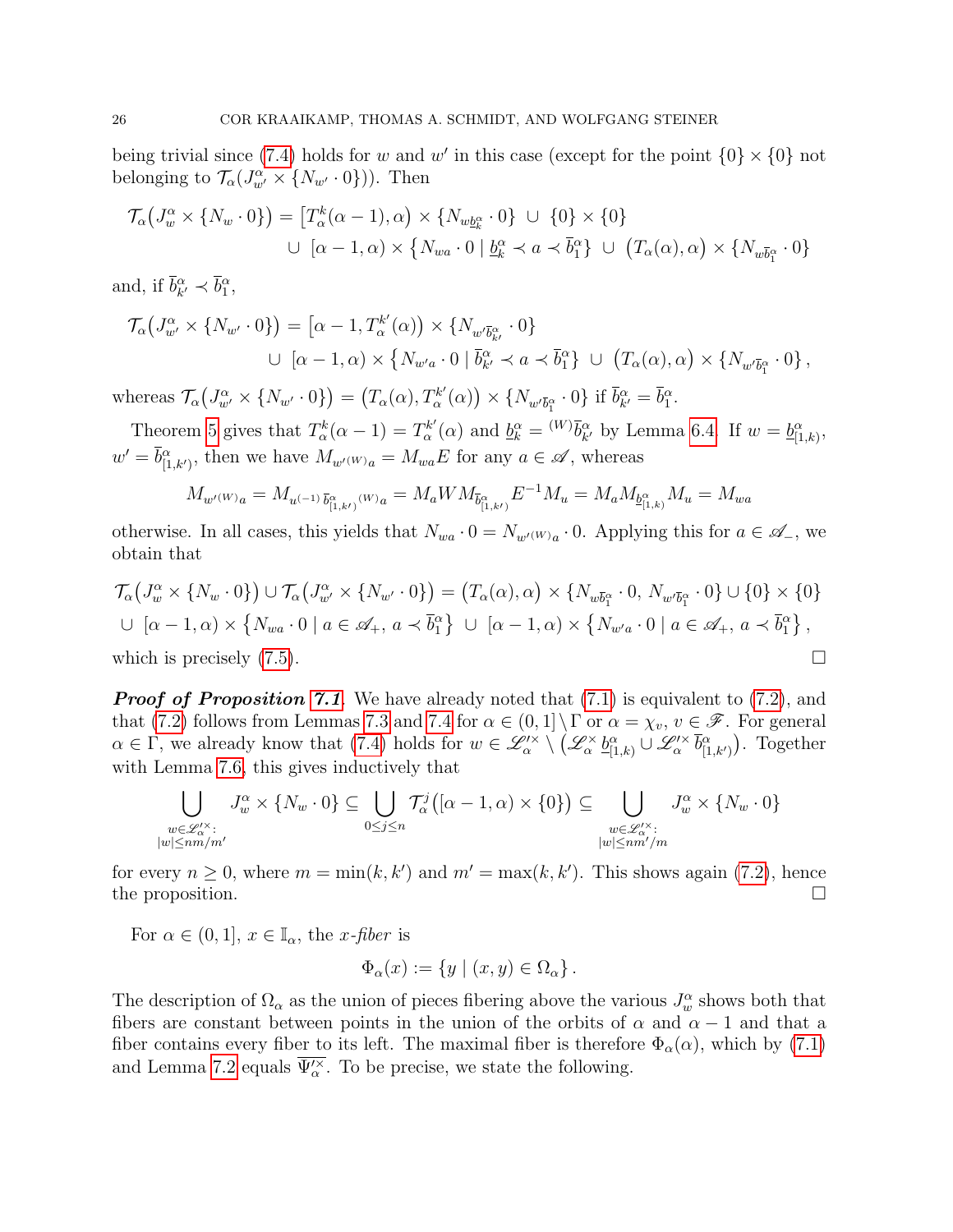<span id="page-26-0"></span>Corollary 7.7. Let  $\alpha \in (0,1]$ . If  $x, x' \in \mathbb{I}_{\alpha}, x \leq x'$ , then

$$
\overline{\Psi_{\alpha}^{\times}} \subseteq \Phi_{\alpha}(\alpha - 1) \subseteq \Phi_{\alpha}(x) \subseteq \Phi_{\alpha}(x') \subseteq \Phi_{\alpha}(\alpha) = \overline{\Psi_{\alpha}^{\times}}.
$$

$$
If (x, x') \cap (\{T_\alpha^j(\alpha - 1) \mid 0 \le j < k\} \cup \{T_\alpha^j(\alpha) \mid 1 \le j < k'\}) = \emptyset, then \ \Phi_\alpha(x) = \Phi_\alpha(x').
$$

Remark 7.8. The inclusion  $\overline{\Psi_{\alpha}^{\times}} \subseteq \Phi_{\alpha}(\alpha-1)$  can be strict only when  $\alpha-1 \in \{T_{\alpha}^{j}(\alpha) \mid j \geq 1\}$ or  $\alpha - 1 \in \{T_\alpha^j(\alpha - 1) \mid j \ge 1\}$ , which implies that  $\alpha \in (0, 1] \setminus \Gamma$ . Furthermore, Lemma [7.5](#page-24-5) implies that  $\overline{\Psi_{\alpha}^{\times}} = {}^{t}E^{-1} \cdot \overline{\Psi_{\alpha}^{\prime \times}}$ ; since  $\overline{\Psi_{\alpha}^{\prime \times}} \subseteq [0,1]$  and  ${}^{t}E^{-1} \cdot y = y/(y+1)$  takes  $[0,1]$  to  $[0, 1/2]$ , we find that  $\overline{\Psi^{\times}_{\alpha}} \subseteq [0, 1/2]$ . Compare this with Figures [4,](#page-30-0) [5](#page-30-1) and [6.](#page-31-1)

Now we give a description of  $\Omega_{\alpha}$  which provides good approximations of  $\Omega_{\alpha}$  and of  $\mu(\Omega_{\alpha})$ . We show how the languages  $\mathscr{L}_\alpha^\times$  and  $\mathscr{L}'^\times_\alpha$  can be replaced by the restricted languages  $\mathscr{L}_\alpha$ and  $\mathscr{L}'_\alpha$ . To this matter, we define the alphabet

$$
\mathscr{A}_{\alpha} := \left\{ a \in \mathscr{A}_{-} \mid \overline{b}_{1}^{\alpha} \preceq a \preceq {}^{(W)}\overline{b}_{1}^{\alpha} \right\} \cup \left\{ \overline{b}_{1}^{\alpha} \right\}.
$$

This set can also be written as  $\{(-1:d') | 2 \le d' \le d_\alpha(\alpha) + 1\} \cup \{(+1:d_\alpha(\alpha))\}.$ 

<span id="page-26-2"></span>**Lemma 7.9.** Let  $\alpha \in (0,1]$ . Then  $\underline{b}_{j}^{\alpha} \in \mathscr{A}_{\alpha}$  for all  $1 \leq j < k$ ,  $\overline{b}_{j}^{\alpha} \in \mathscr{A}_{\alpha}$  for all  $1 \leq j < k'$ . We have  $\mathscr{L}_{\alpha} = \mathscr{L}_{\alpha}^{\times} \cap \mathscr{A}_{\alpha}^{*}$  and  $\mathscr{L}_{\alpha}^{\prime} = \mathscr{L}_{\alpha}^{\prime \times} \cap \mathscr{A}_{\alpha}^{*}$ .

*Proof.* Let first  $\alpha \in (0,1] \setminus \Gamma$ , and  $a_{[1,\infty)}$  be the characteristic sequence of  $\alpha - 1$ . We have  $a_1 = d_\alpha(\alpha) - 1$  since  $(+1 : d_\alpha(\alpha)) = \overline{b}_1^\alpha = {^{(W)}(-1 : 2 + a_1) = (+1 : 1 + a_1)}$  by Theorem [5.](#page-7-0) Moreover, Theorem [5](#page-7-0) implies that  $a_n \leq a_1$  for all  $n \geq 1$  and that  $a_{[2,\infty)}$  is the characteristic sequence of  $\bar{b}^{\alpha}_{[2,\infty)}$ , thus  $\underline{b}^{\alpha}_{[1,\infty)} \in \mathscr{A}_{\alpha}^{\omega}$  and  $\bar{b}^{\alpha}_{[1,\infty)} \in \mathscr{A}_{\alpha}^{\omega}$ .

Let now  $\alpha \in \Gamma_v$ , and  $a_{[1,2\ell+1]}$  be the characteristic sequence of  $v \in \mathscr{F}$ . If  $\ell = 0$ , then we have  $\underline{b}_{[1,k)}^{\alpha} = (-1:2)^{a_1-1}, \overline{b}_{[1,k')}^{\alpha} = \overline{b}_1^{\alpha} = (+1: a_1)$ , and these words are in  $\mathscr{A}_{\alpha}^*$ . If  $\ell \geq 1$ , then  $a_1 = d_\alpha(\alpha) - 1$  as in the case  $\alpha \in (0,1] \setminus \Gamma$ . Again, we have  $a_n \le a_1$  for all  $1 \le n \le 2\ell + 1$ , thus  $\underline{b}_{[1,k)}^{\alpha} \in \mathscr{A}_{\alpha}^{*}$  and  $\overline{b}_{[1,k')}^{\alpha} \in \mathscr{A}_{\alpha}^{*}$ .

The equations  $\mathscr{L}_{\alpha} = \mathscr{L}_{\alpha}^{\times} \cap \mathscr{A}_{\alpha}^{*}$  and  $\mathscr{L}_{\alpha}' = \mathscr{L}_{\alpha}^{\times} \cap \mathscr{A}_{\alpha}^{*}$  are now immediate consequences of the definitions.

<span id="page-26-1"></span>**Lemma 7.10.** For any  $\alpha \in (0,1]$ , we have  $\Psi_{\alpha} = \overline{\Psi_{\alpha}^{\times}}$  and  $\Psi_{\alpha}' = \overline{\Psi_{\alpha}^{\prime \times}}$ .

*Proof.* We know from Lemma [5.1](#page-13-0) and Corollary [7.7](#page-26-0) that  $\left[0, \frac{1}{d_{\alpha}(\alpha)+1}\right] \subset \overline{\Psi_{\alpha}^{\prime \times}}$ . The last letter of any  $w \in \mathscr{L}'^{\times}_{\alpha}$  with  $N_w \cdot 0 \in (0, \frac{1}{d_{\alpha}(\alpha)+1})$  is not in  $\mathscr{A}_{\alpha}$ , thus  $w \in \mathscr{L}^{\times}_{\alpha}$  by Lemmas [7.2](#page-22-0) and [7.9.](#page-26-2) This implies that  $[0, \frac{1}{d_{\alpha}(\alpha)+1}] \subset \overline{\Psi_{\alpha}^{\times}}$ . Since  $\mathscr{L}_{\alpha}^{\times} \mathscr{L}_{\alpha}^{\prime\times} = \mathscr{L}_{\alpha}^{\prime\times}$  and  $\mathscr{L}_{\alpha}^{\prime} \subset \mathscr{L}_{\alpha}^{\prime\times}$ , we obtain that  $N_w \cdot [0, \frac{1}{d_\alpha(\alpha)+1}] \subset \overline{\Psi_\alpha^{\prime \times}}$  for all  $w \in \mathscr{L}'_\alpha$ , thus  $\Psi_\alpha \subseteq \overline{\Psi_\alpha^{\prime \times}}$ . For the other inclusion, write any  $w' \in \mathscr{L}'^{\times}_{\alpha}$  as  $w' = uw$ , with  $w \in \mathscr{A}^*_{\alpha}$  and u empty or ending with a letter in  $\mathscr{A}\setminus\mathscr{A}_\alpha$ . Then we have  $u\in\mathscr{L}_\alpha^\times$  by Lemmas [7.2](#page-22-0) and [7.9,](#page-26-2) and  $w\in\mathscr{L}'_\alpha^\times\cap\mathscr{A}_\alpha^*=\mathscr{L}'_\alpha$ , thus  $N_{w'} \cdot 0 = N_w N_u \cdot 0 \in N_w \cdot [0, \frac{1}{d_\alpha(\alpha) + 1}] \subset \Psi'_\alpha$ . Since  $\Psi'_\alpha$  is closed, this shows that  $\Psi'_\alpha = \overline{\Psi''_\alpha}$ . In the same way,  $\mathscr{L}_{\alpha}^{\times} \mathscr{L}_{\alpha}^{\times} = \mathscr{L}_{\alpha}^{\times}$  and  $\mathscr{L}_{\alpha}^{\times} \cap \mathscr{A}_{\alpha}^{*} = \mathscr{L}_{\alpha}$  imply that  $\Psi_{\alpha} = \overline{\Psi_{\alpha}^{\times}}$ .<br>. Последница и последница и последница и последница и последница и последница и последница и последница и по<br>. В последница и последница и последница и последница и последница и последница и последница и последница и по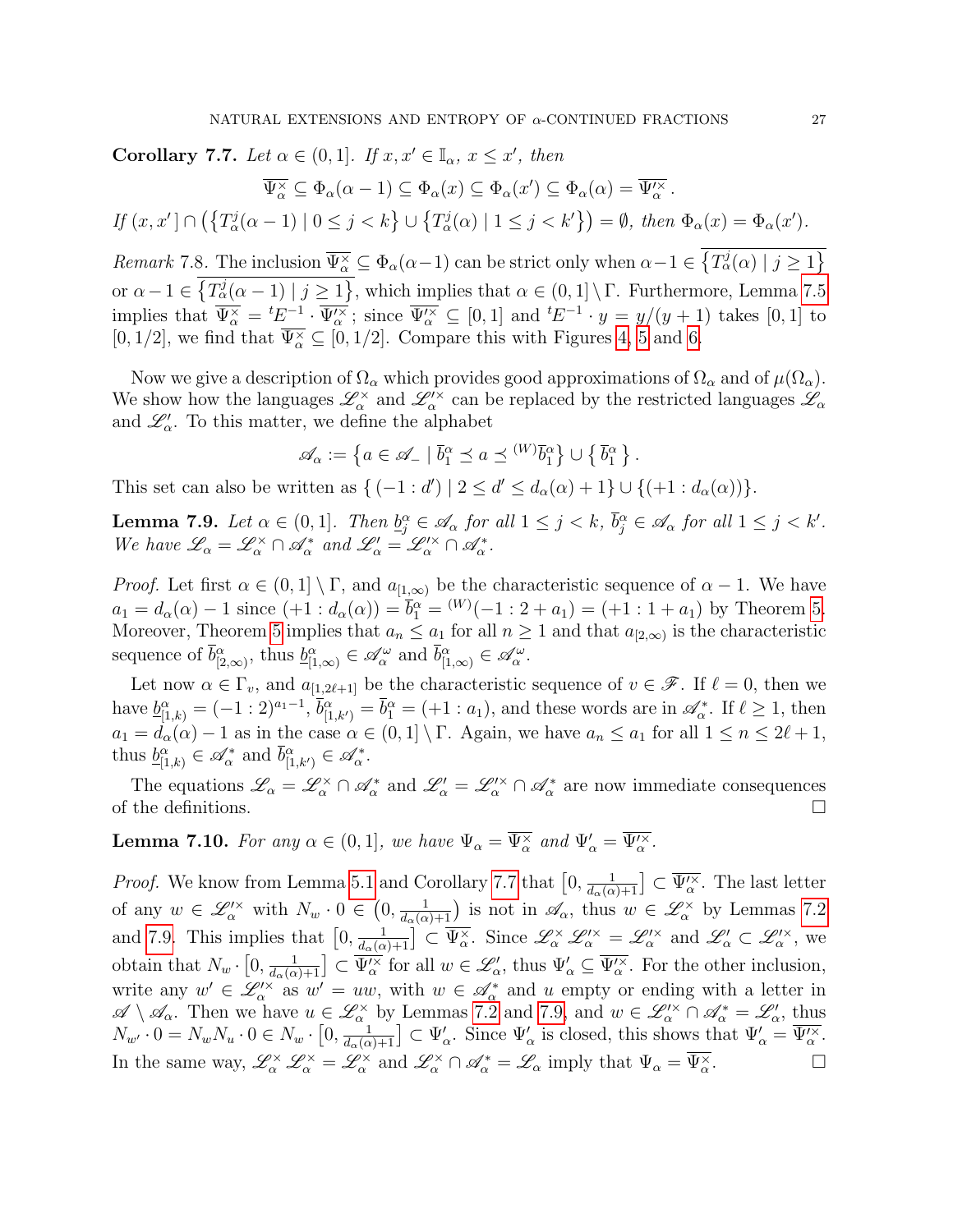<span id="page-27-0"></span>**Lemma 7.11.** For any  $\alpha \in (0,1]$ , we have

$$
\Omega_{\alpha} = \mathbb{I}_{\alpha} \times \Psi_{\alpha} \cup \overline{\bigcup_{1 \leq j < k} \left[ T_{\alpha}^{j}(\alpha - 1), \alpha \right] \times N_{\underline{b}_{[1,j]}^{\alpha}} \cdot \Psi_{\alpha}} \cup \overline{\bigcup_{1 \leq j < k'} \left[ T_{\alpha}^{j}(\alpha), \alpha \right] \times N_{\overline{b}_{[1,j]}^{\alpha}} \cdot \Psi_{\alpha}'}\right] \n= \overline{\bigcup_{w \in \mathscr{L}'_{\alpha}} J_{w}^{\alpha} \times N_{w} \cdot \left[ 0, \frac{1}{d_{\alpha}(\alpha) + 1} \right]}.
$$

For any  $w \in \mathscr{L}'_\alpha$ , we have  $N_w \cdot (0, \frac{1}{d_\alpha(\alpha)+1}) \cap \bigcup_{w' \in \mathscr{L}'_\alpha \setminus \{w\}} N_{w'} \cdot [0, \frac{1}{d_\alpha(\alpha)+1}] = \emptyset$ .

*Proof.* The first equation follows from Proposition [7.1](#page-22-2) and Lemma [7.10.](#page-26-1) The decomposition  $\mathscr{L}'_{\alpha} = \mathscr{L}_{\alpha} \cup \bigcup_{1 \leq j < k} \mathscr{L}_{\alpha} \underline{b}^{\alpha}_{[1,j]} \cup \bigcup_{1 \leq j < k'} \mathscr{L}'_{\alpha} \overline{b}^{\alpha}_{[1,j]}$  gives the second equation.

To show the disjointness of  $N_w \cdot (0, \frac{1}{d_\alpha(\alpha)+1})$  and  $\bigcup_{w' \in \mathscr{L}'_\alpha \setminus \{w\}} N_{w'} \cdot [0, \frac{1}{d_\alpha(\alpha)+1}]$ , note first that  $\alpha \in \Gamma_v$ ,  $v \in \mathscr{F}$ , implies that  $d_{\alpha}(\alpha) = d_{\chi_v}(\chi_v)$  and  $\mathscr{L}'_{\alpha} = \mathscr{L}'_{\chi_v}$ . Therefore, we can assume that  $\alpha = \chi_v$  or  $\alpha \in (0,1] \setminus \Gamma$ . Then Lemma [7.3](#page-23-0) yields that

<span id="page-27-1"></span>(7.6) 
$$
\mathcal{T}_{\alpha}^{|w|}(\Delta_{\alpha}(w) \times [0, \tfrac{1}{d_{\alpha}(\alpha)+1}]) = J_{w}^{\alpha} \times N_{w} \cdot [0, \tfrac{1}{d_{\alpha}(\alpha)+1}] \qquad (w \in \mathscr{L}'_{\alpha}).
$$

Since  $\mathcal{T}_{\alpha}$  is bijective (up to a set of measure zero) by Lemma [5.2,](#page-13-1) the disjointness of the cylinders  $\Delta_{\alpha}(w)$  and  $\Delta_{\alpha}(w')$  yields that  $\mu\left(J_{w}^{\alpha} \times N_{w} \cdot \left[0, \frac{1}{d_{\alpha}(\alpha)+1}\right] \cap J_{w'}^{\alpha} \times N_{w'} \cdot \left[0, \frac{1}{d_{\alpha}(\alpha)+1}\right]\right) = 0$ for all  $w, w' \in \mathscr{L}'_\alpha$  with  $|w| = |w'|$ ,  $w \neq w'$ . For all  $w, w' \in \mathscr{L}'_\alpha$  with  $|w| < |w'|$ , we have

<span id="page-27-2"></span>
$$
(7.7) \t\t \mathcal{T}_{\alpha}^{|w|}\Big(T_{\alpha}^{|w'|-|w|}(\Delta_{\alpha}(w')) \times N_{w'_{[1,|w'|-|w|]}} \cdot \left[0, \tfrac{1}{d_{\alpha}(\alpha)+1}\right]\Big) = J_{w'}^{\alpha} \times N_{w'} \cdot \left[0, \tfrac{1}{d_{\alpha}(\alpha)+1}\right].
$$

The inclusion  $N_a \cdot [0,1] \subset \left[\frac{1}{d_\alpha(\alpha)+1}, 1\right]$  for all  $a \in \mathscr{A}_\alpha$  gives that

$$
\Delta_{\alpha}(w) \times \left[0, \frac{1}{d_{\alpha}(\alpha)+1}\right) \cap \overline{\bigcup_{\substack{w' \in \mathscr{L}'_{\alpha}: \\ |w'| > |w|}} T_{\alpha}^{|w'|-|w|}(\Delta_{\alpha}(w')) \times N_{w'_{[1,|w'|-|w|]}} \cdot \left[0, \frac{1}{d_{\alpha}(\alpha)+1}\right] = \emptyset.
$$

As  $\mathcal{T}_{\alpha}$  is bijective and continuous  $\mu$ -almost everywhere, applying  $\mathcal{T}_{\alpha}^{[w]}$  yields that  $J_{w}^{\alpha} \times N_{w}$ .  $\left[0, \frac{1}{d_{\alpha}(\alpha)+1}\right]$  and  $\bigcup_{w'\in\mathscr{L}'_{\alpha}:|w'|>|w|}J_{w'}^{\alpha}\times N_{w'}\cdot\left[0, \frac{1}{d_{\alpha}(\alpha)+1}\right]$  are  $\mu$ -disjoint. We have shown that  $\mu$  $\sqrt{ }$  $J^{\alpha}_{w} \times N_{w} \cdot \left[0, \frac{1}{d_{\alpha}(\alpha)+1}\right] \cap \bigcup$  $w' \in \mathscr{L}'_\alpha$ :  $|w'|$  $|\geq|w|, w'\neq w$  $\overline{J_{w'}^{\alpha} \times N_{w'} \cdot \left[0, \frac{1}{d_{\alpha}(\alpha)+1}\right]}}$  $= 0$ .

Inverting the roles of w and w', we also obtain for all  $w' \in \mathcal{L}'_\alpha$  with  $|w'| < |w|$  that  $J^{\alpha}_{w} \times N_{w} \cdot [0, \frac{1}{d_{\alpha}(\alpha)+1}]$  and  $J^{\alpha}_{w'} \times N_{w'} \cdot [0, \frac{1}{d_{\alpha}(\alpha)+1}]$  are  $\mu$ -disjoint. Since  $(0, \alpha] \subseteq J^{\alpha}_{w}$  for all  $w \in \mathscr{L}'_{\alpha}$ , this yields that the intersection of  $N_w \cdot \left[0, \frac{1}{d_{\alpha}(\alpha)+1}\right]$  and  $\bigcup_{w' \in \mathscr{L}'_{\alpha} \setminus \{w\}} N_{w'} \cdot \left[0, \frac{1}{d_{\alpha}(\alpha)+1}\right]$ has zero Lebesgue measure, thus  $N_w \cdot (0, \frac{1}{d_\alpha(\alpha)+1}) \cap \overline{\bigcup_{w' \in \mathscr{L}'_\alpha \setminus \{w\}} N_{w'} \cdot [0, \frac{1}{d_\alpha(\alpha)+1}] } = \emptyset.$   $\Box$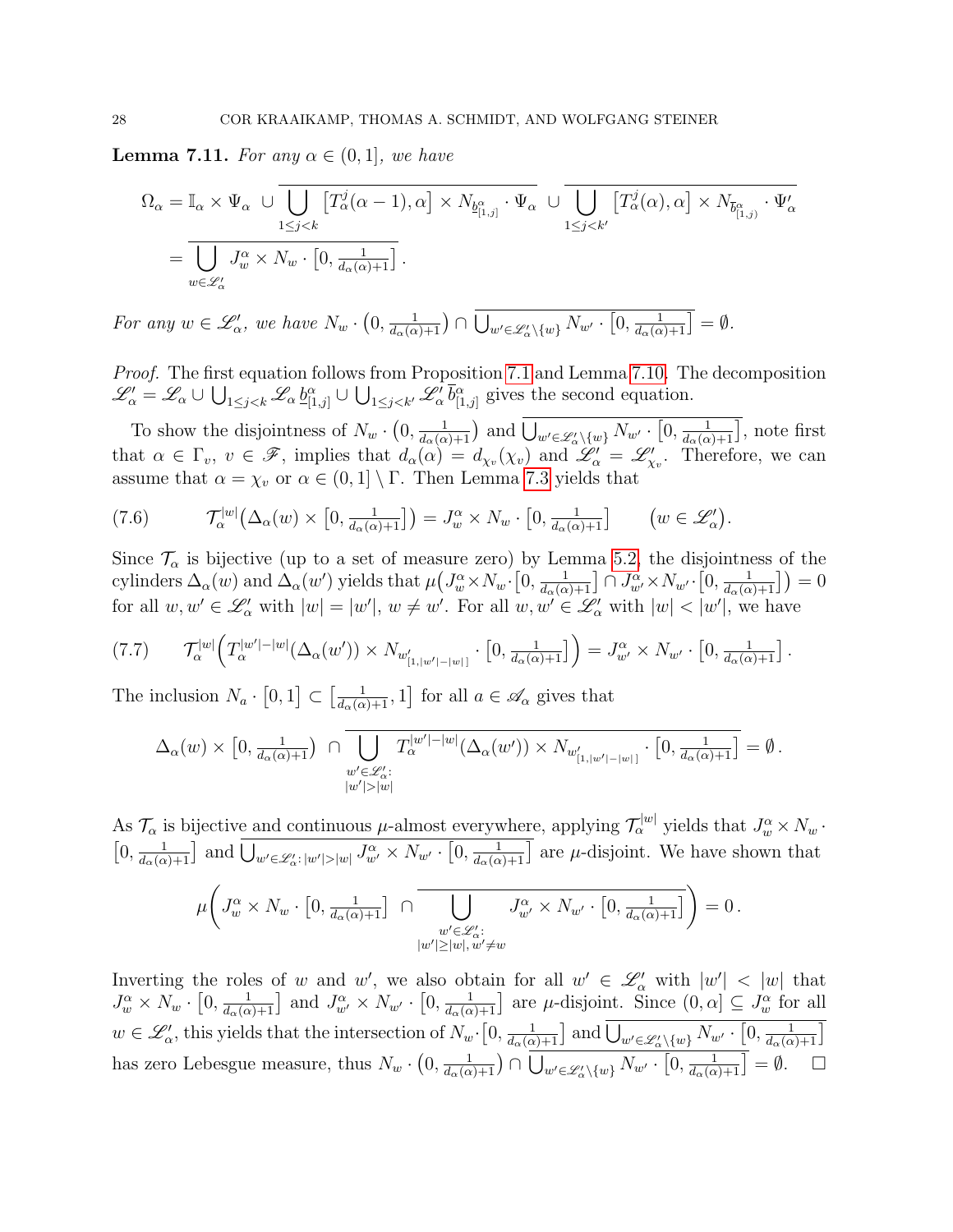<span id="page-28-2"></span>We study now the sets

(7.8) 
$$
\Xi_{\alpha,n} := \overline{\bigcup_{\substack{w \in \mathscr{L}'_{\alpha}: \\ |w| \ge n}} J^{\alpha}_{w} \times N_{w} \cdot [0, \frac{1}{d_{\alpha}(\alpha) + 1}]} \quad (n \ge 0),
$$

which are obtained from  $\Omega_{\alpha}$  by removing finitely many rectangles. In the following, we can and usually do ignore various sets of measure zero.

<span id="page-28-0"></span>**Lemma 7.12.** Let  $\alpha \in (0,1] \setminus \Gamma$  or  $\alpha = \chi_v$ ,  $v \in \mathscr{F}$ . For any  $n \geq 0$ , we have

$$
\mu(\Xi_{\alpha,n}) \leq \mu(\Omega_{\alpha}) \left( \frac{d_{\alpha}(\alpha)}{d_{\alpha}(\alpha)+\alpha} \right)^n.
$$

*Proof.* For any  $n \geq 0$ , we have

$$
(7.9) \qquad \mathcal{T}_{\alpha}^{-n}(\Xi_{\alpha,n} \setminus \Xi_{\alpha,n+1}) = \bigcup_{\substack{w \in \mathscr{L}'_{\alpha}: \\ |w|=n}} \mathcal{T}_{\alpha}^{-n} \Big( J_{w}^{\alpha} \times N_{w} \cdot \big[ 0, \frac{1}{d_{\alpha}(\alpha)+1} \big] \Big) = X_{\alpha,n} \times \big[ 0, \frac{1}{d_{\alpha}(\alpha)+1} \big]
$$

by Lemma [7.11](#page-27-0) and [\(7.6\)](#page-27-1), with  $X_{\alpha,n} := \bigcup_{w \in \mathscr{L}'_{\alpha} : |w|=n} \Delta_{\alpha}(w)$ . For any  $w' \in \mathscr{L}'_{\alpha}$  with  $|w'| > n$ , we have  $T_{\alpha}^{|w'|-n}(\Delta_{\alpha}(w')) \subset \Delta_{\alpha}(w'_{|w'|-n+1, |w'|}) \subset X_{\alpha,n}$ . Therefore, [\(7.7\)](#page-27-2) implies that

$$
\mathcal{T}_{\alpha}^{-n}(\Xi_{\alpha,n+1}) \subset X_{\alpha,n} \times \left[\frac{1}{d_{\alpha}(\alpha)+1},1\right].
$$

With Theorem [1,](#page-6-4) we obtain that

$$
\frac{\mu(\Xi_{\alpha,n}\setminus \Xi_{\alpha,n+1})}{\mu(\Xi_{\alpha,n})} \ge \frac{\mu(X_{\alpha,n}\times [0,\frac{1}{d_{\alpha}(\alpha)+1}])}{\mu(X_{\alpha,n}\times [0,1])} \ge \min_{x\in\mathbb{I}_{\alpha}} \frac{\int_0^{1/(d_{\alpha}(\alpha)+1)} \frac{1}{(1+xy)^2} dy}{\int_0^1 \frac{1}{(1+xy)^2} dy}
$$

$$
= \min_{x\in\mathbb{I}_{\alpha}} \frac{\frac{y}{1+xy}\Big|_y^{1/(d_{\alpha}(\alpha)+1)}}{\frac{y}{1+xy}\Big|_y^{1-0}} = \min_{x\in\mathbb{I}_{\alpha}} \frac{1+x}{d_{\alpha}(\alpha)+1+x} = \frac{\alpha}{d_{\alpha}(\alpha)+\alpha}.
$$

This implies that  $\mu(\Xi_{\alpha,n+1}) \leq \frac{d_{\alpha}(\alpha)}{d_{\alpha}(\alpha)+1}$  $\frac{d_{\alpha}(\alpha)}{d_{\alpha}(\alpha)+\alpha}$   $\mu(\Xi_{\alpha,n})$ . Since  $\Xi_{\alpha,0} = \Omega_{\alpha}$ , this proves the lemma.  $\Box$ Remark 7.13. Since  $[0, \alpha] \times \Psi'_\alpha \subset \Omega_\alpha$  for  $\alpha \in (0, 1] \setminus \Gamma$  or  $\alpha = \chi_v, v \in \mathscr{F}$ , Lemma [7.12](#page-28-0) implies that the Lebesgue measure of  $\bigcup_{w\in\mathscr{L}'_\alpha:|w|\geq n} N_w\cdot [0,\frac{1}{d_\alpha(\alpha)+1}]$  is at most of the order  $\left(\frac{d_{\alpha}(\alpha)}{d_{\alpha}(\alpha)+\alpha}\right)^n$  for these  $\alpha$ . For  $\alpha \in \Gamma_v$ ,  $v \in \mathscr{F}$ , we obtain that  $\mu(\Xi_{\alpha,n}) \leq c_{\alpha} \left(\frac{d_{\alpha}(\alpha)}{d_{\alpha}(\alpha)+\chi_v}\right)^n$  for some  $c_{\alpha} > 0$ . A calculation similar to the proof of Lemma [7.12](#page-28-0) shows that we can choose  $c_{\alpha} = \frac{1 + \chi_v}{\chi_v \alpha (1 + \chi_v)}$  $\frac{1+\chi_v}{\chi_v\alpha(1+\alpha)}\,\mu(\Omega_{\chi_v}).$ 

Lemmas [7.11](#page-27-0) and [7.12](#page-28-0) and the estimate  $\mu(\Omega_{\alpha}) \leq \mu(\mathbb{I}_{\alpha} \times [0,1]) = \log(1 + \frac{1}{\alpha})$  give the following bound for the error of an approximation of  $\mu(\Omega_{\alpha})$  by a sum of measures of rectangles which are contained in  $\Omega_{\alpha}$ .

<span id="page-28-1"></span>Corollary 7.14. Let  $\alpha \in (0,1] \setminus \Gamma$  or  $\alpha = \chi_v$ ,  $v \in \mathscr{F}$ . Then we have, for any  $n \geq 0$ ,

$$
0 \leq \mu(\Omega_{\alpha}) - \sum_{\substack{w \in \mathscr{L}'_{\alpha}: \\ |w| < n}} \mu\big(J_{w}^{\alpha} \times N_{w} \cdot \big[0, \frac{1}{d_{\alpha}(\alpha) + 1}\big]\big) \leq \big(\frac{d_{\alpha}(\alpha)}{d_{\alpha}(\alpha) + \alpha}\big)^{n} \log\big(1 + \frac{1}{\alpha}\big).
$$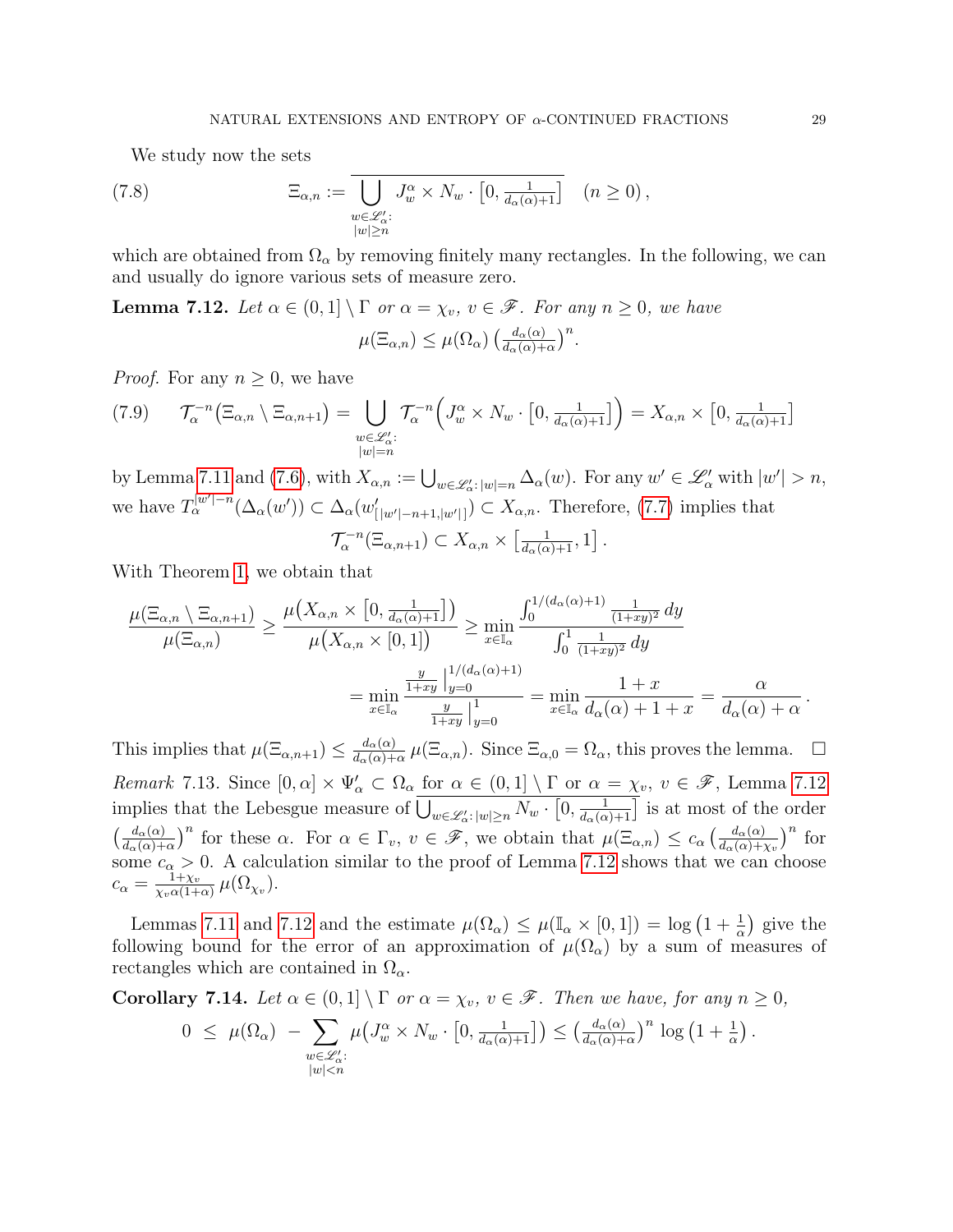**Proof of Theorem [7](#page-8-0).** Equation [\(3.1\)](#page-8-1) is proved in Lemma [7.11](#page-27-0) and implies that the density of the invariant measure  $\nu_{\alpha}$  is continous on any interval  $(x, x')$  satisfying  $T_{\alpha}^{j}(\alpha - 1) \notin$  $(x, x')$  for all  $0 \leq j < k$  and  $T_a^j(\alpha) \notin (x, x')$  for all  $0 \leq j < k'$ . The equation  $\Psi'_\alpha = \overline{\bigcup_{Y \in \mathscr{C}_\alpha} Y}$ follows from  $\mathscr{L}'_{\alpha} = \mathscr{L}_{\alpha} \cup \bigcup_{1 \leq j < k} \mathscr{L}_{\alpha} b^{\alpha}_{[1,j]} \cup \bigcup_{1 \leq j < k'} \mathscr{L}'_{\alpha} \overline{b}^{\alpha}_{[1,j]}$  and the compactness of  $\Psi'_{\alpha}$ . By Lemma [7.11,](#page-27-0)  $N_w \cdot (0, \frac{1}{d_{\alpha}(\alpha)+1})$  is disjoint from the rest of the intervals constituting  $\Psi'_{\alpha}$ . Taking the closure in unions of such intervals does not increase the measure, by Lemma [7.12.](#page-28-0) Therefore, the disjointness of the decomposition  $\mathscr{L}'_\alpha = \mathscr{L}_\alpha \cup \bigcup_{1 \leq j < k} \mathscr{L}_\alpha \underline{b}_{[1,j]}^\alpha \cup$  $\bigcup_{1 \leq j < k'} \mathcal{L}'_{\alpha} \bar{b}^{\alpha}_{[1,j]}$  implies that, for any  $Y \in \mathscr{C}_{\alpha}$ , the Lebesgue measure of  $Y \cap \overline{\bigcup_{Y' \in \mathscr{C}_{\alpha} \setminus \{Y\}} Y'}$ is zero. Finally,  $\Psi'_{\alpha} = {}^{t}E \cdot \Psi_{\alpha}$  follows from Lemmas [7.5](#page-24-5) and [7.10.](#page-26-1)

## <span id="page-29-0"></span>8. Evolution of the natural extension along a synchronizing interval

Given  $v \in \mathscr{F}$ , both  $\underline{b}_{[1,|v|]}^{\alpha}$  and  $\overline{b}_{[1,|\widehat{v}|]}^{\alpha}$  are invariant within the interval  $\Gamma_v$ . The same is hence true for  $\Psi_{\alpha}$  and  $\Psi'_{\alpha}$ , which we accordingly denote by  $\Psi_{v}$  and  $\Psi'_{v}$ , respectively. The evolution of the natural extension domain, and of the entropy, is now straightforward to describe along such an interval. The following lemma is mainly a rewording of [\(3.1\)](#page-8-1), but addresses the endpoints of  $\Gamma_v$ .

<span id="page-29-1"></span>**Lemma 8.1.** Let 
$$
v = v_{[1,|v|]} \in \mathcal{F}
$$
,  $v' = v'_{[1,|\widehat{v}|]} = {}^{(W)}\widehat{v}^{(-1)}$ . For any  $\alpha \in [\zeta_v, \eta_v]$ , we have  

$$
\Omega_{\alpha} = \begin{bmatrix} \prod_{w_{[1, \widehat{v}]} \in \alpha - 1, \alpha \end{bmatrix} \times N_{w_{[1, \widehat{v}]} \cdot \Psi_v} \cup \begin{bmatrix} \prod_{w'_{[1, \widehat{v}]} \in \alpha, \alpha \end{bmatrix} \times N_{v'_{[1, \widehat{v}]} \cdot \Psi_v'}
$$

$$
\Omega_{\alpha} = \bigcup_{0 \leq j \leq |v|} \left[ M_{v_{[1,j]}} \cdot (\alpha - 1), \alpha \right) \times N_{v_{[1,j]}} \cdot \Psi_v \cup \bigcup_{1 \leq j \leq |\widehat{v}|} \left( M_{v'_{[1,j]}} \cdot \alpha, \alpha \right) \times N_{v'_{[1,j]}} \cdot \Psi'_v \, .
$$

*Proof.* Since  $M_{v_{[1,j]}} \cdot (\alpha - 1) \in [\alpha - 1, \alpha]$  for all  $0 \le j \le |v|$ , and  $M_{v'_{[1,j]}} \cdot \alpha \in [\alpha - 1, \alpha]$  for all  $1 \leq j \leq |\hat{v}|$ , the equation follows from the proof of Theorem [7.](#page-8-0)

<span id="page-29-2"></span>Remark 8.2. Note that  $(M_{v'} \cdot \zeta_v, \zeta_v)$  is the empty interval by Lemma [6.5,](#page-16-3) therefore the contribution from  $N_{v'} \cdot \Psi'_v$  vanishes at  $\alpha = \zeta_v$ . Similarly, if v is not the empty word, then  $[M_v \cdot (\eta_v - 1), \eta_v]$  is the empty interval and there is no contribution from  $N_v \cdot \Psi_v$  at  $\alpha = \eta_v$ .

*Example* 8.3. If v is the empty word, then  $\Omega_{\alpha} = \mathbb{I}_{\alpha} \times \Psi_v \cup \overline{(M_{(+1:1)} \cdot \alpha, \alpha)} \times N_{(+1:1)} \cdot \Psi_v'.$  Here, we know from [\[Nak81\]](#page-41-2) that  $\Psi_v = [0, 1/2], \Psi'_v = [0, 1], \Omega_\alpha = \mathbb{I}_\alpha \times [0, 1/2] \cup [T_\alpha(\alpha), \alpha] \times [1/2, 1]$ if  $\alpha \in (g, 1]$ , and  $\Omega_g = \mathbb{I}_g \times [0, 1/2]$ , see Figure [4.](#page-30-0)

*Example* 8.4. For  $\alpha \in \overline{\Gamma_{(-1:2)}} = [\sqrt{2}-1, g]$ , the natural extension domain is

$$
\Omega_{\alpha} = \mathbb{I}_{\alpha} \times \Psi_{(-1:2)} \cup \overline{[M_{(-1:2)} \cdot (\alpha - 1), \alpha)} \times N_{(-1:2)} \cdot \Psi_{(-1:2)} \cup \overline{(M_{(+1:2)} \cdot \alpha, \alpha)} \times N_{(+1:2)} \cdot \Psi'_{(-1:2)}.
$$
  
We know from [Nak81, MCM99] that  $\Psi_{(-1:2)} = [0, g^2]$  and  $\Psi'_{(-1:2)} = [0, g]$ ,

$$
\Omega_{\alpha} = \mathbb{I}_{\alpha} \times [0, g] \cup [T_{\alpha}(\alpha - 1), \alpha] \times [1/2, g] \cup [T_{\alpha}(\alpha), \alpha] \times [g^2, 1/2] \quad (\alpha \in \Gamma_{(-1:2)}).
$$

In Figure [5,](#page-30-1) one can see how  $[T_\alpha(\alpha-1), \alpha] \times [1/2, g]$  shrinks and  $[T_\alpha(\alpha), \alpha] \times [g^2, 1/2]$  grows when  $\alpha$  increases.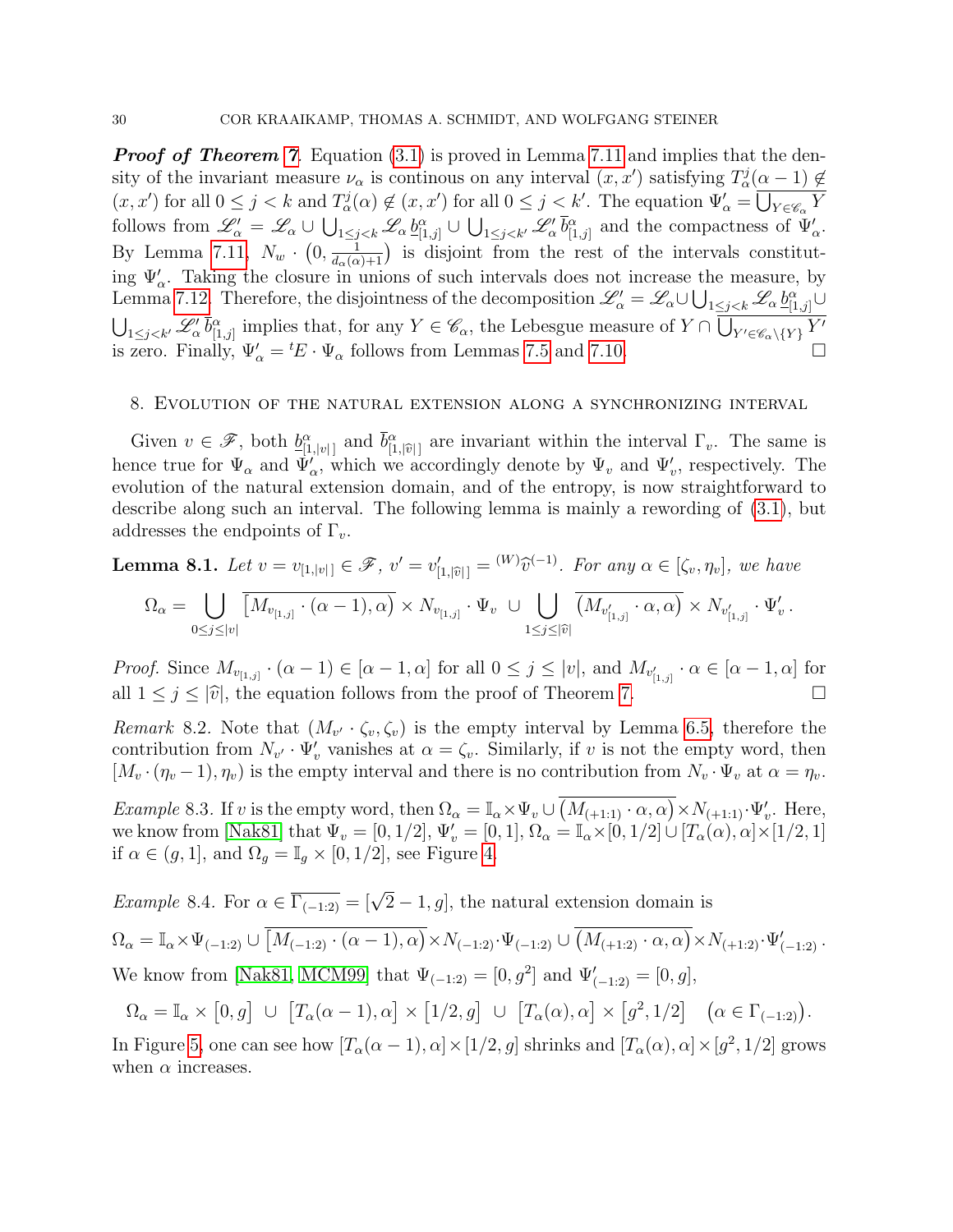

<span id="page-30-0"></span>FIGURE 4. The natural extension domain  $\Omega_{\alpha}$  for  $\alpha \in [g, 1]$ .



<span id="page-30-1"></span>FIGURE 5. The natural extension domain  $\Omega_{\alpha}$  for  $\alpha \in \Gamma_{(-1,2)} = (\sqrt{2} - 1, g)$ .

Figure [6](#page-31-1) shows the fractal structure appearing in the interval  $\Gamma_{(-1:2)(-1:3)}$ , which is imrigure o shows the fractal structure appearing in the litterval  $\Gamma_{(-1,2)(-1,3)}$ , which is im-<br>mediately to the left of  $\sqrt{2}-1$ . An even more complicated example of a natural extension domain is shown in Figure [7,](#page-31-0) see also Figures [1](#page-12-0) and [2.](#page-12-1)

Now, we can evaluate the measure of  $\Omega_{\alpha}$ ,  $\alpha \in \Gamma_{v}$ , as a function of the measures of  $\Omega_{\eta_{v}}$ and of  $[\alpha, \eta_v] \times \overline{\Psi_v'}$ . When we compare with  $\Omega_{\zeta_v}$ , it is even sufficient to know the density  $\nu_{\zeta_v}$ .

Compare [\[KSS10\]](#page-41-7) for similar arguments.

**Proof of Theorem [6](#page-7-1).** Let  $v = v_{[1, |v|]} \in \mathscr{F}$ ,  $v' = v'_{[1, |\hat{v}|]} = {}^{(W)}\hat{v}^{(-1)}$ , and compare  $\Omega_{\alpha}$ ,  $\alpha \in [\zeta_v, \eta_v]$ , with  $\Omega_{\eta_v}$ . By Lemma [8.1,](#page-29-1) Remark [8.2](#page-29-2) and since  $\Psi'_\alpha$  is the disjoint union of the elements of  $\mathcal{C}_{\alpha}$  (Theorem [7\)](#page-8-0), we have

$$
\Omega_{\alpha} \setminus \Omega_{\eta_v} = \bigcup_{0 \leq j \leq |v|} M_{v_{[1,j]}} \cdot [\alpha - 1, \eta_v - 1] \times N_{v_{[1,j]}} \cdot \Psi_v \setminus [\alpha, \eta_v] \times N_{v_{[1,|v|]}} \cdot \Psi_v,
$$
  

$$
\Omega_{\eta_v} \setminus \Omega_{\alpha} = \bigcup_{0 \leq j \leq |\widehat{v}|} M_{v'_{[1,j]}} \cdot [\alpha, \eta_v] \times N_{v'_{[1,j]}} \cdot \Psi'_v \setminus [\alpha, \eta_v] \times N_{v_{[1,|v|]}} \cdot \Psi_v,
$$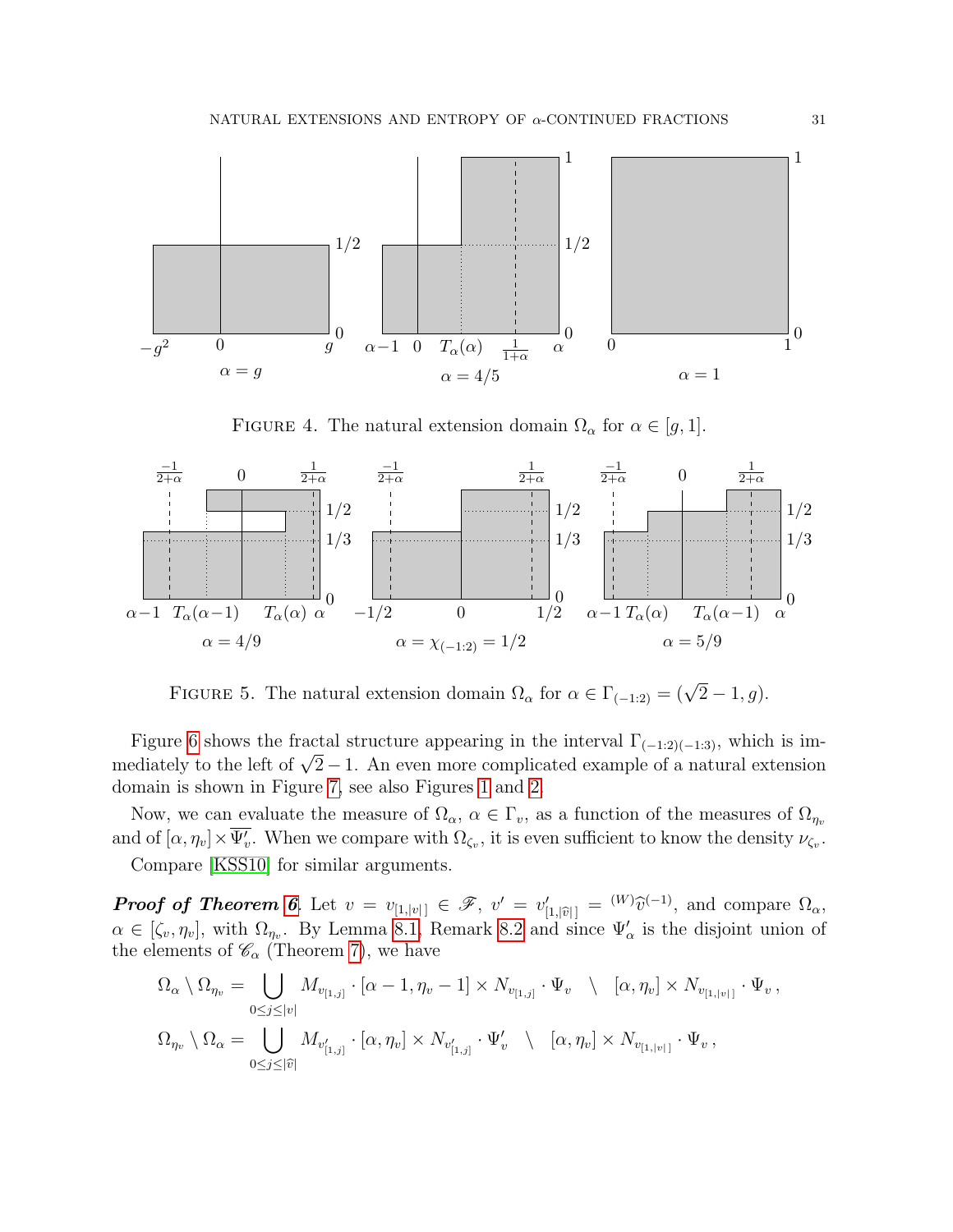

<span id="page-31-1"></span>FIGURE 6. The natural extension domain  $\Omega_{\alpha}$  for  $\alpha = 2/5$  and  $\alpha = \sqrt{\frac{2}{\pi}}$  $2 - 1.$ 



<span id="page-31-0"></span>FIGURE 7. The domain  $\Omega_{\alpha}$  for  $\alpha = 113/292 \in \Gamma_{(-1,2)(-1,3)(-1,4)(-1,2)}$ , with  $\ell_j = T_\alpha^j(\alpha - 1)$  and  $r_j = T_\alpha^j(\alpha)$ .

up to sets of measure zero, thus

$$
\mu(\Omega_{\alpha}) - \mu(\Omega_{\eta_{\nu}}) \n= \sum_{0 \leq j \leq |\nu|} \mu(M_{v_{[1,j]}} \cdot [\alpha - 1, \eta_{\nu} - 1] \times N_{v_{[1,j]}} \cdot \Psi_{\nu}) - \sum_{0 \leq j \leq |\hat{v}|} \mu(M_{v'_{[1,j]}} \cdot [\alpha, \eta_{\nu}] \times N_{v'_{[1,j]}} \cdot \Psi_{\nu}').
$$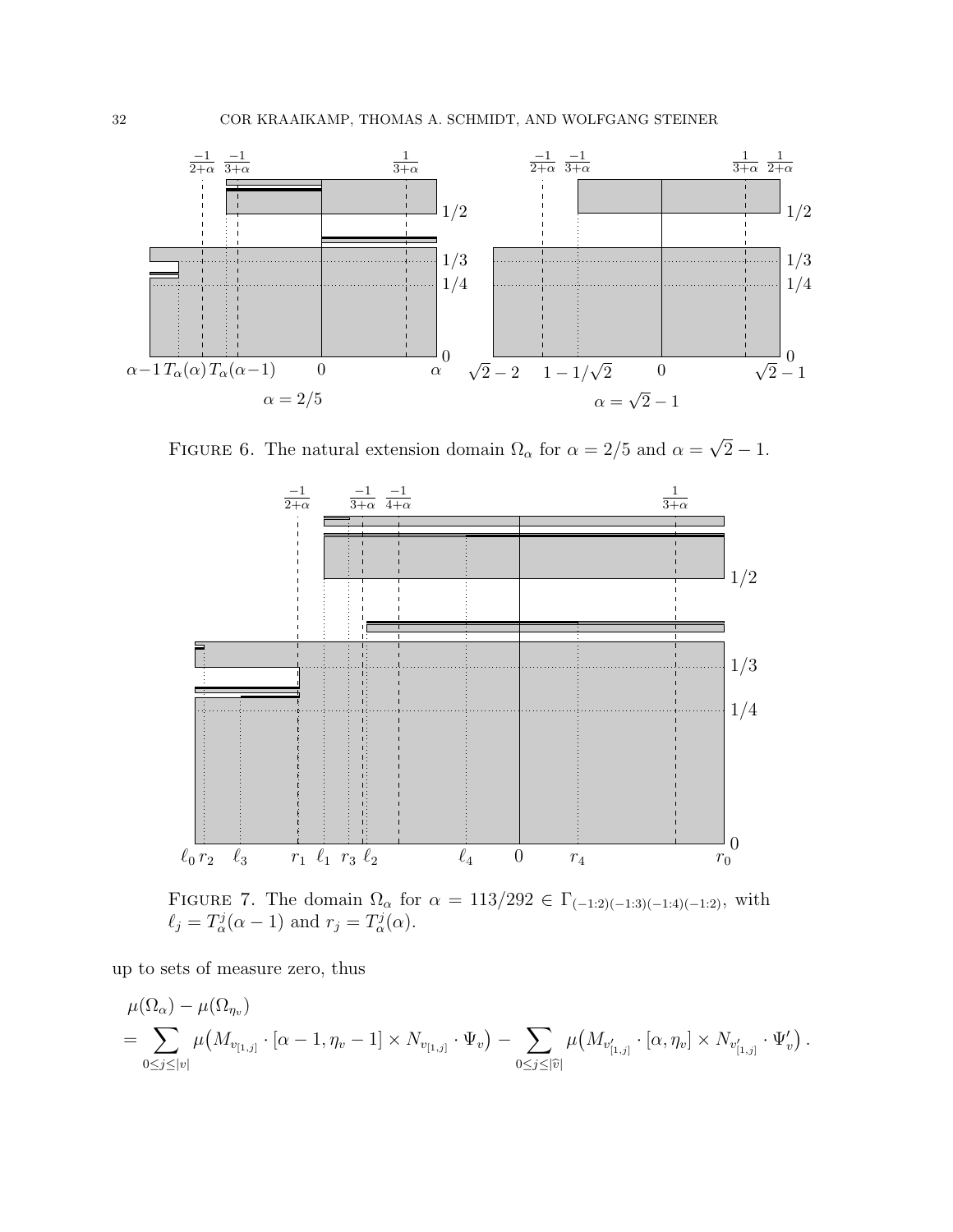<span id="page-32-3"></span>From Theorem [7,](#page-8-0) we have  $\Psi_v = {}^tE^{-1} \cdot \Psi'_v$ , thus  $(8.1)$  $((\alpha - 1, \eta_v - 1] \times \Psi_v) = \mu(E \cdot [\alpha, \eta_v] \times {}^tE^{-1} \cdot \Psi'_v) = \mu([\alpha, \eta_v] \times \Psi'_v)$ by [\(2.3\)](#page-4-1). Applying (2.3) with  $M_{v_{[1,j]}}$ ,  $1 \le j \le |v|$ , and  $M_{v'_{[1,j]}}$ ,  $1 \le j \le |\hat{v}|$ , gives

$$
\mu(\Omega_{\alpha}) = \mu(\Omega_{\eta_v}) + (|v| - |\widehat{v}|)\mu([\alpha - 1, \eta_v - 1] \times \Psi_v),
$$

in particular  $\mu(\Omega_{\zeta_v}) = \mu(\Omega_{\eta_v}) + (|v| - |\hat{v}|) \mu([\zeta_v - 1, \eta_v - 1] \times \Psi_v)$ . Therefore, we also have  $\mu(\Omega_{\alpha}) = \mu(\Omega_{\zeta_v}) + (|\widehat{v}| - |v|) \mu([\zeta_v - 1, \alpha - 1] \times \Psi_v).$ 

Since  $M_{v_{[1,j]}}\cdot(\zeta_v-1) \geq \eta_v-1$  for all  $1 \leq j \leq |v|$  and  $M_{v'_{[1,j]}}\cdot\zeta_v \geq \eta_v-1$  for all  $1 \leq j \leq |\hat{v}|$  by Lemma [6.5,](#page-16-3) Lemma [8.1](#page-29-1) yields that the fibers  $\Phi_{\zeta_v}(x)$  are equal to  $\Psi_v$  for all  $x \in [\zeta - 1, n - 1)$ . This gives  $x \in [\zeta_v - 1, \eta_v - 1]$ . This gives

$$
\mu([\alpha-1,\eta_v-1]\times\Psi_v)=\mu(\Omega_{\zeta_v})\,\nu_{\zeta_v}([\zeta_v-1,\alpha-1])\,,
$$

which proves the formula for  $\mu(\Omega_{\alpha})$ . The monotonicity relations for  $\alpha \mapsto \mu(\Omega_{\alpha})$  are an obvious consequence, and the inverse relations for  $\alpha \mapsto h(T_{\alpha})$  follow from Theorem [2.](#page-6-1)  $\Box$ 

#### <span id="page-32-1"></span>9. Continuity of entropy and measure of the natural extension domain

By Theorem [6,](#page-7-1) the normalizing constant  $\mu(\Omega_{\alpha})$  is continuous on  $[\zeta_v, \eta_v]$  for every  $v \in \mathscr{F}$ . We now prove that there is a synchronizing interval immediately to the left of  $\Gamma_v$ , which implies that  $\mu(\Omega_{\alpha})$  is continuous on the left of  $\zeta_v$  as well. Recall that  $\Theta(v) := v \hat{v}^{(-1)}$ .

<span id="page-32-2"></span>**Lemma 9.1.** For every  $v \in \mathscr{F}$ , we have  $\Theta(v) \in \mathscr{F}$ . The left endpoint of the interval  $\Gamma_v$ is the right endpoint of the interval  $\Gamma_{\Theta(v)}$ , i.e.,  $\zeta_v = \eta_{\Theta(v)}$ . Moreover,

$$
|\Theta(v)| = |\widehat{\Theta(v)}| = |v| + |\widehat{v}|.
$$

*Proof.* Let  $v \in \mathscr{F}$  with characteristic sequence  $a_{[1,2\ell+1]}$ . If  $|v| = 0$ , then  $\Theta(v) = (-1 : 2)$ , and all statements are true. If v is non-empty, then the characteristic sequence of  $\Theta(v)$  is

$$
a_{[1,2\ell+1]} a_{[1,2\ell]} (a_{2\ell+1}-1) 1 \quad \text{if } a_{2\ell+1} \geq 2, \qquad a_{[1,2\ell+1]} a_{[1,2\ell)} (a_{2\ell}+1) \quad \text{if } a_{2\ell+1} = 1.
$$

In both cases, we have  $\Theta(v) \in \mathscr{F}$  and  $\widehat{\Theta(v)} = \widehat{v} v^{(+1)}$ . The equality of the lengths of  $\Theta(v)$ and  $\widehat{\Theta(v)}$  with the sum of those of v and  $\widehat{v}$  then follows directly. The definitions of  $\zeta_v$  and  $\eta_v$  yield that  $\zeta_v = \eta_{\Theta(v)}$ .  $\eta_v$  yield that  $\zeta_v = \eta_{\Theta(v)}$ .

<span id="page-32-0"></span>Remark 9.2. One can think of  $\Theta(v)$  as giving a folding operation on the set of labels of intervals of synchronizing orbits. In terms of Remark [6.9,](#page-19-0) the fixed point of  $R_v$  is also of course the fixed point of

$$
(R_v)^2 = E^{-1} M_{\widehat{v}} W E^{-1} M_{\widehat{v}} W = E^{-1} M_{\widehat{v}} M_v E = M_{v \widehat{v}^{(-1)}} E = L_{\Theta(v)}.
$$

Compare this with Figure [3.](#page-20-0)

From Lemma [9.1](#page-32-2) and Theorem [6,](#page-7-1) we deduce the following result.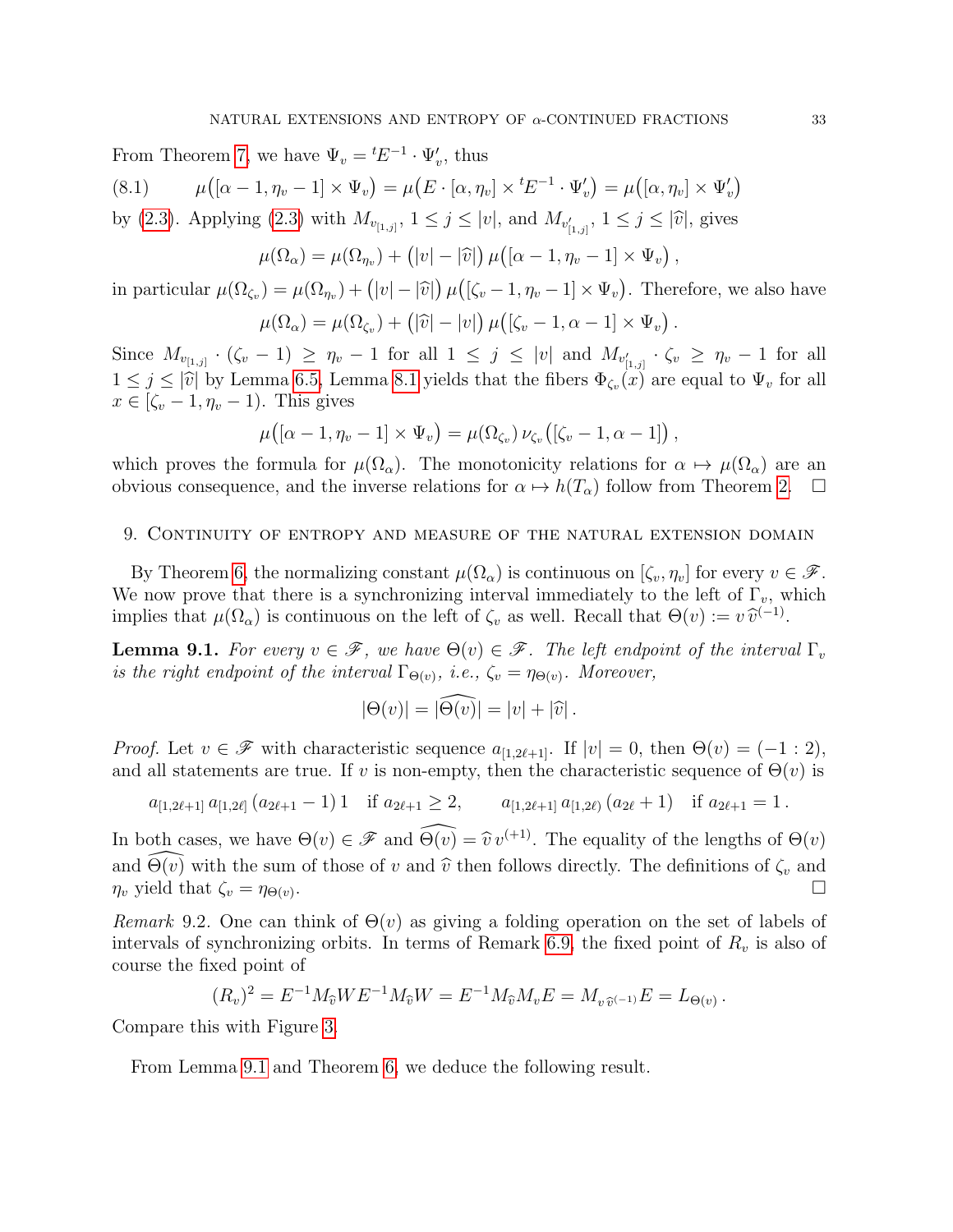**Corollary 9.3.** If  $v \in \mathcal{F}$ , then, irrespective of the behavior of the entropy function  $\alpha \mapsto$  $h(T_{\alpha})$  on  $\Gamma_v$ , this function is constant immediately to the left, that is on  $[\eta_{\Theta(v)}, \zeta_v]$ .

It remains to consider  $\alpha \in (0,1] \setminus \Gamma$  that is not the left endpoint of an interval  $\Gamma_v$ ,  $v \in \mathscr{F}$ . For this, let  $Z = \{ \zeta_v \mid v \in \mathscr{F} \}.$ 

<span id="page-33-0"></span>**Lemma 9.4.** Let  $\alpha \in (0,1] \setminus (\Gamma \cup Z)$ . For every  $n \geq 1$ , there exists some  $\delta > 0$  such that

$$
\underline{b}_{[1,n)}^{\alpha'} = \underline{b}_{[1,n)}^{\alpha} \text{ and } \overline{b}_{[1,n)}^{\alpha'} = \overline{b}_{[1,n)}^{\alpha} \text{ for all } \alpha' \in \left\{ \begin{array}{ll} [\alpha, \alpha + \delta) & \text{if } \alpha = \eta_v \text{ for some } v \in \mathcal{F}, \\ (\alpha - \delta, \alpha + \delta) & \text{else.} \end{array} \right.
$$

*Proof.* Let  $\alpha \in (0,1] \setminus \Gamma$ , i.e.,  $T_\alpha^m(\alpha - 1) < 0$  and  $T_\alpha^m(\alpha) < 0$  for all  $m \ge 1$ .

If  $T_\alpha^m(\alpha-1) > \alpha - 1$  and  $T_\alpha^m(\alpha) > \alpha - 1$  for all  $m \ge 1$ , then due to the continuity of  $x \mapsto M_w \cdot x$  for general w, we clearly have for each  $n \ge 1$ , some  $\delta > 0$  such that  $\underline{b}_{[1,n)}^{\alpha'} = \underline{b}_{[1,n]}^{\alpha}$ and  $\bar{b}_{[1,n)}^{\alpha'} = \bar{b}_{[1,n)}^{\alpha}$  for all  $\alpha' \in (\alpha - \delta, \alpha + \delta)$ .

If  $T_\alpha^m(\alpha) = \alpha - 1$  for some  $m \ge 1$ , then  $M_{\overline{b}_{[1,m]}^{\alpha}} \cdot \alpha' < \alpha' - 1$  for all  $\alpha' > \alpha$ . Let m be minimal with this property, then  $T_{\alpha}^{m}(\alpha') \geq 0$  for all  $\alpha' > \alpha$  sufficiently close to  $\alpha$ , which implies that  $\alpha \in Z$ .

Finally, suppose that  $T_{\alpha}^{m}(\alpha) > \alpha - 1$  for all  $m \ge 1$ , and  $T_{\alpha}^{m}(\alpha - 1) = \alpha - 1$  for some  $m \geq 1$ . Similarly to the preceding paragraph, this implies that  $\alpha = \eta_v$  for some  $v \in \mathscr{F}$ . Now we have, for each  $n \geq 1$ , some  $\delta > 0$  such that  $\underline{b}_{[1,n)}^{\alpha'} = \underline{b}_{[1,n)}^{\alpha}$  and  $\overline{b}_{[1,n)}^{\alpha'} = \overline{b}_{[1,n)}^{\alpha}$  for all  $\alpha' \in [\alpha, \alpha + \delta).$  $\mathcal{O}' \in [\alpha, \alpha + \delta).$ 

**Proof of Theorem [3](#page-6-2).** By the remarks of the beginning of the section, we only have to consider the continuity of  $\mu(\Omega_\alpha)$  at  $\alpha \in (0,1] \setminus (\Gamma \cup Z)$ . Moreover, we only have to show right continuity if  $\alpha = \eta_v$  for some  $v \in \mathscr{F}$ . By the monotonicity on every interval  $\Gamma_v$ , it suffices to compare  $\mu(\Omega_{\alpha})$  with  $\mu(\Omega_{\alpha'})$ ,  $\alpha' \in (0,1] \setminus \Gamma$ .

If  $\{w \in \mathscr{L}'_{\alpha} : |w| < n\} = \{w \in \mathscr{L}'_{\alpha'} : |w| < n\}, n \geq 2$ , then  $d_{\alpha'}(\alpha') = d_{\alpha}(\alpha)$ , and Corollary [7.14](#page-28-1) yields that

$$
\left| \mu(\Omega_{\alpha}) - \mu(\Omega_{\alpha'}) \right| \leq \sum_{\substack{w \in \mathcal{L}'_{\alpha}: \\ |w| < n}} \left| \mu\left(J^{\alpha}_{w} \times N_{w} \cdot \left[0, \frac{1}{d_{\alpha}(\alpha) + 1}\right]\right) - \mu\left(J^{\alpha'}_{w} \times N_{w} \cdot \left[0, \frac{1}{d_{\alpha}(\alpha) + 1}\right]\right) \right|
$$

$$
+ \left(\frac{d_{\alpha}(\alpha)}{d_{\alpha}(\alpha) + \alpha}\right)^{n} \log\left(1 + \frac{1}{\alpha}\right) + \left(\frac{d_{\alpha}(\alpha)}{d_{\alpha}(\alpha) + \alpha'}\right)^{n} \log\left(1 + \frac{1}{\alpha'}\right)
$$

Fix  $\epsilon > 0$ , choose  $n \ge 2$  and an interval around  $\alpha$  such that  $\left(\frac{d_{\alpha}(\alpha)}{d_{\alpha}(\alpha)+\alpha'}\right)^n \log\left(1+\frac{1}{\alpha'}\right) < \epsilon/3$ for every  $\alpha'$  in this interval. Lemma [9.4](#page-33-0) gives some  $\delta > 0$  such that  $\{w \in \mathscr{L}'_\alpha : |w| < n\} =$  $\{w \in \mathcal{L}'_{\alpha'} : |w| < n\}$  for all  $\alpha' \in (\alpha - \delta, \alpha + \delta)$  and  $\alpha' \in [\alpha, \alpha + \delta)$  respectively. Since  $\{w \in \mathscr{L}'_\alpha : |w| < n\}$  is a finite set, and  $J_w^\alpha = M_w \cdot \Delta_\alpha(w)$ ,  $J_w^{\alpha'} = M_w \cdot \Delta_{\alpha'}(w)$  by Lemma [7.3,](#page-23-0)

$$
\sum_{\substack{w \in \mathcal{L}'_{\alpha}: \\ |w| < n}} \left| \mu \big( J^{\alpha}_{w} \times N_{w} \cdot \big[ 0, \frac{1}{d_{\alpha}(\alpha) + 1} \big] \big) - \mu \big( J^{\alpha'}_{w} \times N_{w} \cdot \big[ 0, \frac{1}{d_{\alpha}(\alpha) + 1} \big] \big) \right| < \frac{\epsilon}{3}
$$

for  $\alpha'$  sufficiently close to  $\alpha$ . This shows the continuity of  $\alpha \mapsto \mu(\Omega_{\alpha})$ .

.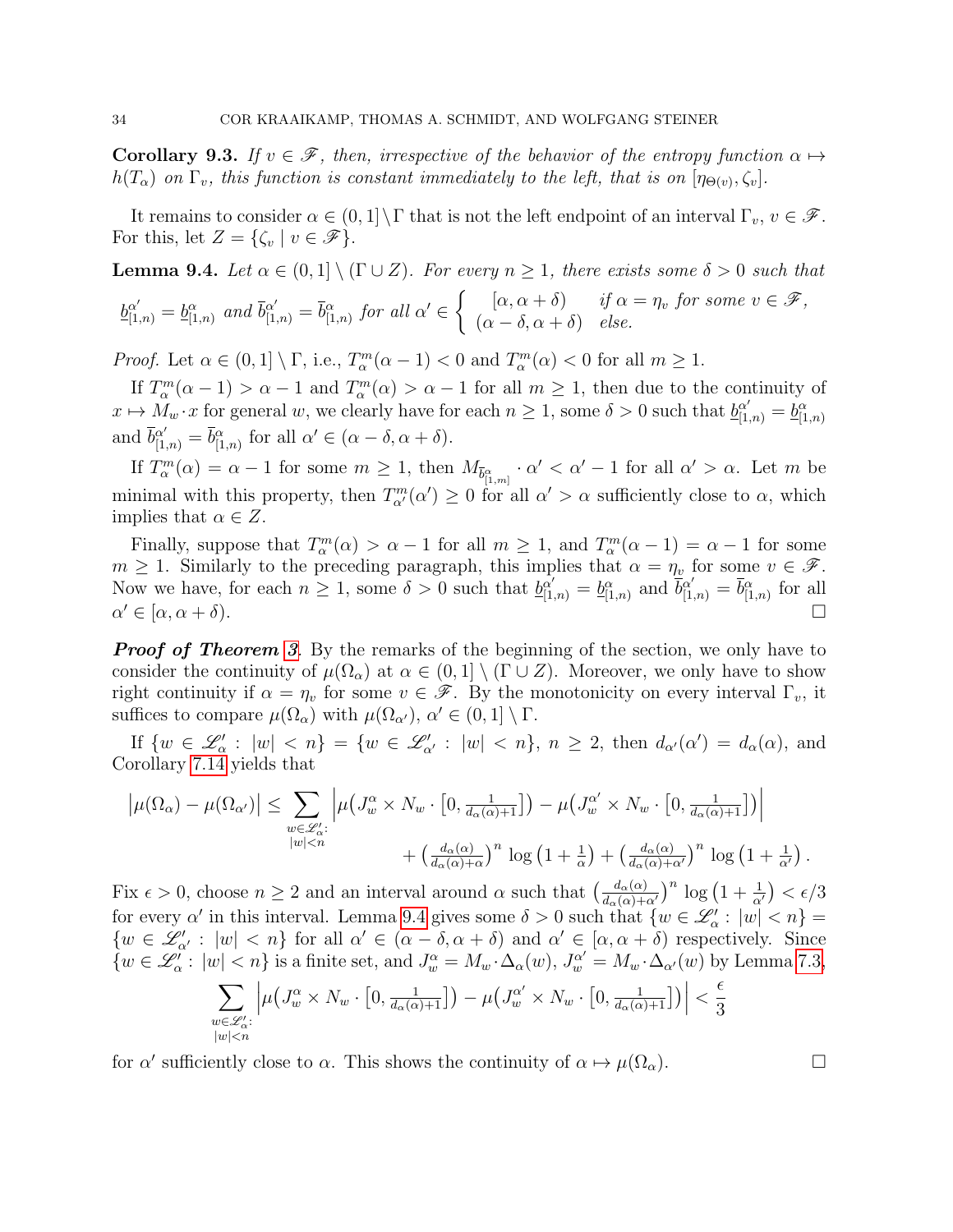# 10. CONSTANCY OF ENTROPY ON  $[g^2, g]$

<span id="page-34-0"></span>Lemma [6.15,](#page-21-2) Theorems [3](#page-6-2) and [5](#page-7-0) show that the entropy is constant on intervals covering almost all points in  $[g^2, g]$ . To show that the entropy is constant on the whole interval [g<sup>2</sup>, g], we must exclude that the function  $\alpha \mapsto h(T_{\alpha})$  forms a "devil's staircase". To this end, we improve some of the previous results.

For simplicity, we assume in the following proposition that  $\alpha \in (0,1] \setminus \Gamma$  although the statement can be proved for general  $\alpha \in (0,1]$ . Note that this description, together with Lemma [7.11,](#page-27-0) is useful for drawing figures approximating the natural extension domains.

<span id="page-34-1"></span>**Proposition 10.1.** For any  $\alpha \in (0,1] \setminus \Gamma$ , we have

$$
\bigcup_{\substack{w \in \mathscr{L}'_\alpha:\\ \overline{b}_1^{\alpha} w \in \mathscr{L}'_\alpha}} J_{\overline{b}_1^{\alpha} w}^{\alpha} \times N_w \cdot [0, \frac{1}{d_\alpha(\alpha)}] \subset \Omega_\alpha.
$$

*Proof.* Let  $\alpha \in (0,1] \setminus \Gamma$ , and  $a_{[1,\infty)}$  be the characteristic sequence of  $\alpha - 1$ . We first prove that  $J^{\alpha}_{\bar{k}^c}$  $\frac{\alpha}{\bar{b}_1^\alpha}\times \left[0,\frac{1}{d_\alpha(\alpha)}\right]$  $[0, \frac{1}{d(\alpha)}] \subset \Psi$  $\frac{1}{d_{\alpha}(\alpha)} \subset \Omega_{\alpha}$ . We already know both that  $\mathbb{I}_{\alpha} \times [0, \frac{1}{d_{\alpha}(\alpha)+1}] \subset \Omega_{\alpha}$  and  $\frac{1}{d_{\alpha}(\alpha)} \subset \Psi'_{\alpha}$ , with  $\Psi'_{\alpha}$  being the closure of  $\bigcup_{w' \in \mathscr{L}'_{\alpha}} N_{w'} \cdot [0, \frac{1}{d_{\alpha}(\alpha)+1}]$ . It thus suffices to show that  $J_{\bar{k}c}^{\alpha}$  $\frac{\partial}{\partial \alpha} \subseteq J_{w'}^{\alpha}$  for all  $w' \in \mathscr{L}'_{\alpha}$  with  $N_{w'} \cdot \left[0, \frac{1}{d_{\alpha}(\alpha)+1}\right] \cap \left(\frac{1}{d_{\alpha}(\alpha)+1}, \frac{1}{d_{\alpha}(\alpha)}\right)$  $\frac{1}{d_{\alpha}(\alpha)}$   $\neq \emptyset$ , i.e., for all w' ending with  $(-1 : d_\alpha(\alpha) + 1)$  or  $\bar{b}_1^\alpha$ . If w' ends with  $\bar{b}_1^\alpha$ , then  $J_{w'}^\alpha = J_{\bar{b}_1^\alpha}^\alpha$  $\frac{\alpha}{\overline{b}_1^{\alpha}}$ ; thus we need consider only w' ending with  $(-1 : d_{\alpha}(\alpha) + 1)$ . Furthermore, we need only consider  $w' \in \mathscr{L}'_{\alpha} \setminus \mathscr{L}_{\alpha}$ , since  $J^{\alpha}_{w'} = [\alpha - 1, \alpha)$  otherwise. This means that  $w' \in \mathscr{L}_{\alpha}$   $\underline{b}^{\alpha}_{[1,j]}$  for some  $j \geq 1$  or  $w' \in \mathscr{L}'_{\alpha}$   $\overline{b}^{\alpha}_{[1,j]}$  for some  $j \geq 2$ . Let first  $w' \in \mathscr{L}_{\alpha}$   $\underline{b}^{\alpha}_{[1,j]}$ . Since  $\alpha \in (0,1] \setminus \Gamma$ , we have  $d_{\alpha}(\alpha) \geq 2$ , thus w' does not end with  $(-1:2)$ . Therefore, the characteristic sequence of  $\underline{b}_{[j+1,\infty)}^{\alpha}$  is  $a_{[2n+1,\infty)}$  for some  $n \geq 1$ , and that of  $\underline{b}_{[j,\infty)}^{\alpha}$  is  $1 a_{[2n,\infty)}$ , with  $a_{2n} = d_{\alpha}(\alpha) - 1 = a_1$ . Since  $a_{[2n,\infty)} \leq_{\text{alt}} a_{[1,\infty)}$ , we obtain that  $a_{[2n+1,\infty)} \geq_{\text{alt}} a_{[2,\infty)}$ , thus  $T_\alpha^j(\alpha-1) \leq T_\alpha(\alpha)$ , i.e.,  $J^{\alpha}_{\overline{k}c}$  $\overline{b}_{\alpha}^{\alpha} \subseteq J_{w'}^{\alpha}$ . If  $w' \in \mathscr{L}_{\alpha}$   $\overline{b}_{[1,j]}^{\alpha}$ , then the characteristic sequences of  $\overline{b}_{[j,\infty)}^{\alpha}$  and  $\overline{b}_{[j+1,\infty)}^{\alpha}$  are  $1 a_{[2n-1,\infty)}$  and  $a_{[2n,\infty)}$  respectively for some  $n \geq 2$ , with  $a_{2n-1} = a_1$ , thus we obtain that  $T_{\alpha}^{j}(\alpha) \leq T_{\alpha}(\alpha)$ . Therefore,  $J_{\overline{b}S}^{\alpha}$  $\mathcal{L}^{\alpha}_{\overline{b}_1^{\alpha}} \subseteq J^{\alpha}_{w'}$  holds for all  $w' \in \mathcal{L}^{\prime}_{\alpha}$  ending with  $(-1 : d_{\alpha}(\alpha) + 1)$ or  $\bar{b}_1^{\alpha}$ , hence  $J_{\bar{b}_1^{\alpha}}^{\alpha}$  $\frac{\alpha}{\overline{b}_1^{\alpha}}\times\left[0,\frac{1}{d_{\alpha\beta}}\right]$  $\frac{1}{d_{\alpha}(\alpha)} \big] \subset \Omega_{\alpha}.$ 

From  $J^{\alpha}_{\bar{\mathbf{k}}^c}$  $\frac{\partial}{\partial \alpha} \times \left[0, \frac{1}{d \alpha}\right]$  $\frac{1}{d_{\alpha}(\alpha)}$   $\big] \subset \Omega_{\alpha}$ , we infer that  $J_{\bar{b}_{1}^{\alpha}}^{\alpha}$  $\frac{\partial}{\partial a} \alpha_{w} \times N_w \cdot \left[0, \frac{1}{d \alpha} \right]$  $\frac{1}{d_{\alpha}(\alpha)} \big] \subset \mathcal{T}_{\alpha}^{|w|} \big( J_{\widetilde{b}_{1}^{\alpha}}^{\alpha}$  $\frac{\partial}{\partial \alpha} \times [0, \frac{1}{d \alpha} ]$  $\frac{1}{d_{\alpha}(\alpha)}\big]\big)\subset\Omega_{\alpha}$ for any  $w \in \mathscr{L}'_\alpha$  with  $\bar{b}_1^{\alpha} w \in \mathscr{L}'_\alpha$ . В последните при последните се при последните се при последните се при последните се при последните си при<br>В последните се при последните се при последните се при последните се при последните се при последните се при

<span id="page-34-2"></span>**Lemma 10.2.** For any  $\alpha \in [g^2,$ √  $2-1$ , we have

$$
\Omega_{\alpha} \subset \mathbb{I}_{\alpha} \times [0, g^2] \cup [T_{\alpha}(\alpha - 1), \alpha] \times ([0, \frac{1}{3 - g}] \cup [\frac{1}{2}, g]).
$$

*Proof.* Since  $\underline{b}_{[1,\infty)}^{g^2} = (-1:2)(-1:3)^{\omega}$ , no word in  $(-1:2)(-1:3)^*(-1:2)$  occurs in  $\underline{b}_{[1,\infty)}^{\alpha}$  for  $\alpha \geq g^2$ . Hence the maximal height of a fiber in  $\Omega_{\alpha}$  is  $\lim_{n\to\infty} N_{(-1:3)^n(-1:2)} \cdot 0 = g$ , i.e.,  $\Omega_{\alpha} \subseteq \mathbb{I}_{\alpha} \times [0, g]$ . Further, since  $(+1: 2) \notin \mathscr{L}'_{\alpha}$  and  $N_{(-1:3)} \cdot \Psi'_{\alpha} \subseteq N_{(-1:3)} \cdot [0, g]$ , we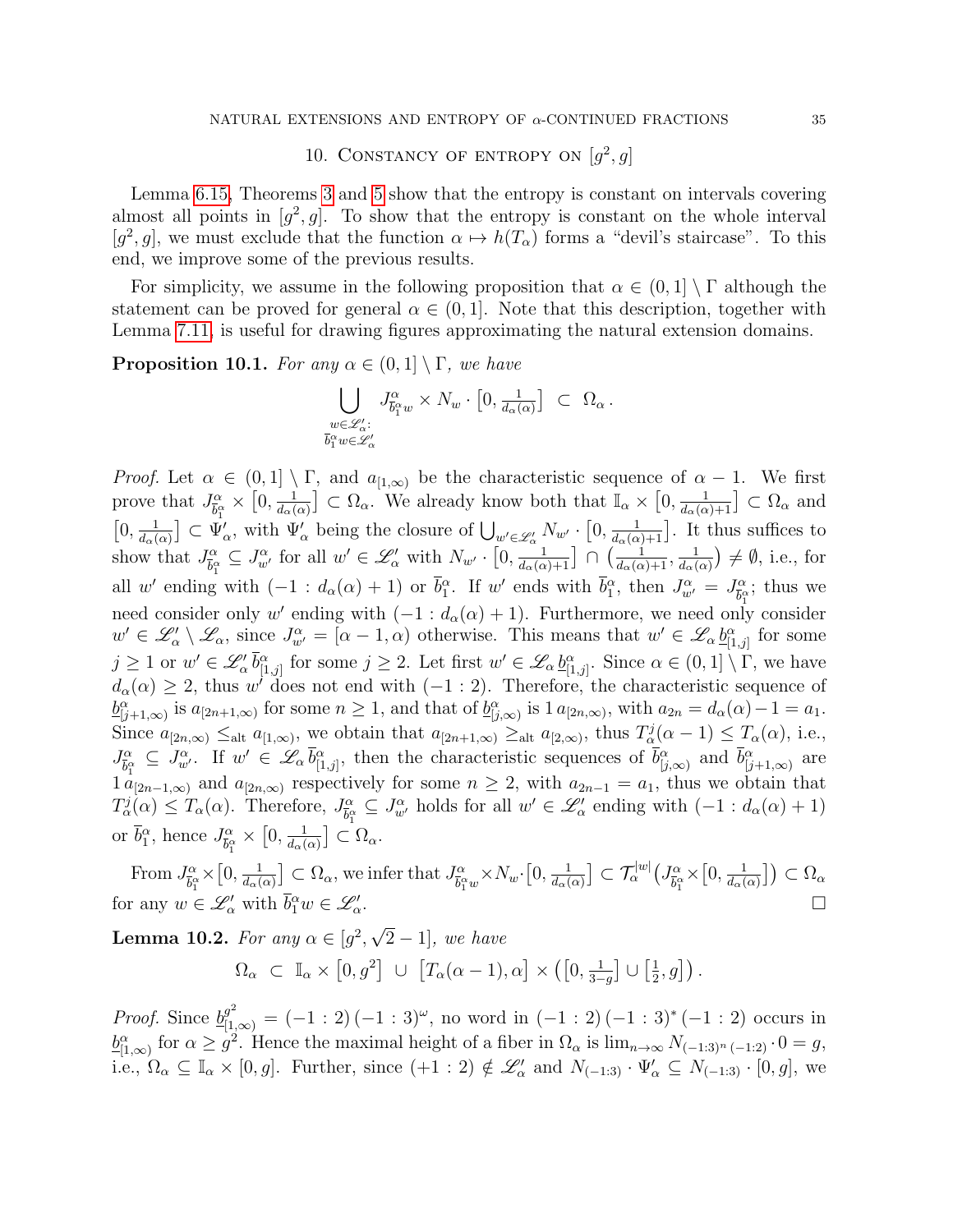have that  $\left(\frac{1}{3}\right)$  $\frac{1}{3-g}, \frac{1}{2}$  $\frac{1}{2}$ )  $\cap$   $\Psi'_{\alpha} = \emptyset$ . For  $x < T_{\alpha}(\alpha - 1) = M_{(-1,2)} \cdot (\alpha - 1)$  and  $n \geq 0$ , we have  $M_{(-1:2)(-1:3)^n} \cdot x \leq M_{(-1:2)(-1:3)^n}(-1:2) \cdot (\alpha-1) \leq \alpha-1$ , thus  $\max\{y \mid (x,y) \in \Omega_\alpha\}$ lim<sub>n→∞</sub>  $N_{(-1:3)^n} \cdot 0 = g^2$  for  $x \in [\alpha - 1, T_\alpha(\alpha - 1)).$ 

With a little more effort, it can be shown that  $\mathbb{I}_{\alpha} \times [0, \frac{1}{3+1}]$ Le more effort, it can be shown that  $\mathbb{I}_{\alpha} \times [0, \frac{1}{3+g}] \cup [T_{\alpha}(\alpha), \alpha] \times [0, g^2] \subset \Omega_{\alpha}$  for any  $\alpha \in [g^2, \sqrt{2}-1]$ . However, the statement of Lemma [10.2](#page-34-2) is sufficient for the following.

Instead of the sets  $\Xi_{\alpha,n}$  defined in [\(7.8\)](#page-28-2), we study now

$$
\Xi'_{\alpha,n} := \Xi_{\alpha,n} \setminus \bigcup_{\substack{w \in \mathscr{L}'_{\alpha}: \\ \overline{b}_1^{\alpha} w \in \mathscr{L}'_{\alpha}, |w| < n}} J^{\alpha}_{\overline{b}_1^{\alpha} w} \times N_w \cdot \left[\frac{1}{4}, \frac{1}{3}\right] \qquad (n \ge 0).
$$

<span id="page-35-0"></span>**Lemma 10.3** (cf. Lemma [7.12\)](#page-28-0). Let  $\alpha \in [g^2,$ √  $2-1$  \ Γ. Then we have, for any  $n \geq 0$ ,  $\mu(\Xi'_{\alpha,n}) \leq \mu(\Omega_{\alpha}) \left(\frac{1}{\sqrt{n}}\right)$  $\frac{1}{5}$ )<sup>n</sup>.

*Proof.* The proof runs along the same lines as that of Lemma [7.12.](#page-28-0) For any  $n \geq 0$ , we have

$$
\Xi'_{\alpha,n}\backslash \Xi'_{\alpha,n+1} = \left( \left( \Xi_{\alpha,n} \backslash \Xi_{\alpha,n+1} \right) \cup \left( \Xi_{\alpha,n+1} \cap \bigcup_{\substack{w \in \mathscr{L}'_{\alpha}: \\ \overline{b}_1^{\alpha} w \in \mathscr{L}'_{\alpha}, |w| = n}} J^{\alpha}_{\overline{b}_1^{\alpha} w} \times N_w \cdot \left[ \frac{1}{4}, \frac{1}{3} \right] \right) \right) \setminus \bigcup_{\substack{w \in \mathscr{L}'_{\alpha}: \\ \overline{b}_1^{\alpha} w \in \mathscr{L}'_{\alpha}, |w| < n}} J^{\alpha}_{\overline{b}_1^{\alpha} w} \times N_w \cdot \left[ \frac{1}{4}, \frac{1}{3} \right].
$$

We show first that the intersection with  $\Xi_{\alpha,n+1}$  can be omitted in this equation. Let  $w \in \mathscr{L}'_\alpha$ with  $\bar{b}_1^{\alpha} w \in \mathscr{L}'_{\alpha}$ ,  $|w| = n$ . Proposition [10.1](#page-34-1) shows that  $J_{\bar{b}_1^{\alpha}}^{\alpha}$  $\frac{\tilde{\omega}_{\alpha}}{\tilde{b}_{1}^{\alpha}w}\times N_{w}\cdot\left[\frac{1}{4}\right]$  $\frac{1}{4}, \frac{1}{3}$  $\frac{1}{3}$   $\subset \Omega_{\alpha}$ . The set  $N_w \cdot \left( \frac{1}{4} \right.$  $\frac{1}{4}, \frac{1}{3}$  $\frac{1}{3}$ ] is disjoint from  $N_{w'} \cdot [0, \frac{1}{4}]$  $\frac{1}{4}$  for every  $w' \in \mathscr{L}'_\alpha$  with  $|w| = n$ . If, for  $w' \in \mathscr{L}'_\alpha$ with  $|w'| < n, N_{w'} \cdot [0, \frac{1}{4}]$  $\frac{1}{4}$ ] overlaps with  $N_w \cdot \left(\frac{1}{4}\right)$  $\frac{1}{4}, \frac{1}{3}$  $\frac{1}{3}$ , then it also overlaps with  $N_w \cdot (0, \frac{1}{4})$ also overlaps with  $N_w \cdot (0, \frac{1}{4}),$ contradicting Theorem [7.](#page-8-0) Therefore, we have  $J_{\bar{k}c}^{\alpha}$  $\frac{\alpha}{\bar{b}_1^{\alpha}w}\times N_w\cdot\left[\frac{1}{4}\right]$  $\frac{1}{4}, \frac{1}{3}$  $\left[\frac{1}{3}\right] \subset \Xi_{\alpha,n+1}$  (up to a set of measure zero) for every  $w \in \mathscr{L}'_\alpha$  with  $\bar{b}_1^{\alpha} w \in \mathscr{L}'_\alpha$ ,  $|w| = n$ , thus

$$
\Xi'_{\alpha,n} \setminus \Xi'_{\alpha,n+1} = \left( \left( \Xi_{\alpha,n} \setminus \Xi_{\alpha,n+1} \right) \cup \bigcup_{\substack{w \in \mathscr{L}'_{\alpha}: \\ \bar{b}_1^{\alpha} w \in \mathscr{L}'_{\alpha}, |w| = n}} J^{\alpha}_{\bar{b}_1^{\alpha} w} \times N_w \cdot \left[ \frac{1}{4}, \frac{1}{3} \right] \right) \setminus \bigcup_{\substack{w \in \mathscr{L}'_{\alpha}: \\ \bar{b}_1^{\alpha} w \in \mathscr{L}'_{\alpha}, |w| < n}} J^{\alpha}_{\bar{b}_1^{\alpha} w} \times N_w \cdot \left[ \frac{1}{4}, \frac{1}{3} \right].
$$

Let  $X_{\alpha,n} := \bigcup_{w \in \mathscr{L}'_{\alpha}: |w|=n} \Delta_{\alpha}(w)$  as in the proof of Lemma [7.12,](#page-28-0) and set

$$
X'_{\alpha,n} := X_{\alpha,n} \setminus \bigcup_{\substack{w \in \mathscr{L}'_{\alpha}: \\ \overline{b}_1^{\alpha} w \in \mathscr{L}'_{\alpha}, |w| < n}} T_{\alpha}^{|w|+1-n}(\Delta(\overline{b}_1^{\alpha}w)) .
$$

By arguments in the proofs of Lemmas [7.11](#page-27-0) and [7.12](#page-28-0) and since  $T_{\alpha}(\Delta(\bar{b}_1^{\alpha}w)) = J_{\bar{b}_1^{\alpha}}^{\alpha}$  $\overline{b}_{1}^{\alpha} \cap \Delta_{\alpha}(w),$ we obtain that

$$
X'_{\alpha,n} \times [0, \frac{1}{4}] \cup (X'_{\alpha,n} \cap J_{\bar{b}_1^{\alpha}}) \times [\frac{1}{4}, \frac{1}{3}] \subset \mathcal{T}_{\alpha}^{-n}(\Xi'_{\alpha,n} \setminus \Xi'_{\alpha,n+1}).
$$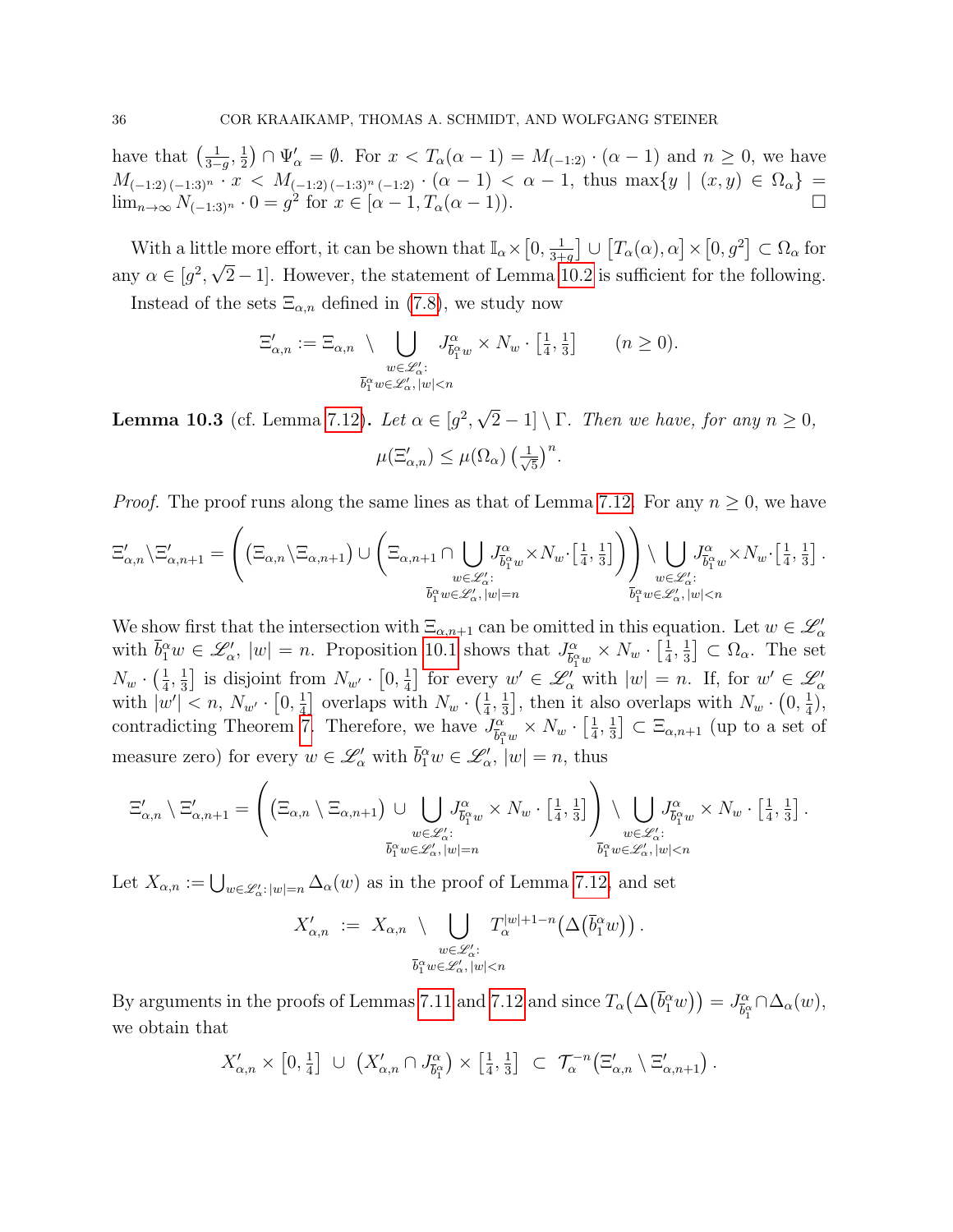Since  $\mathcal{T}_{\alpha}^{-n}(\Xi'_{\alpha,n}) \subset X_{\alpha,n} \times [0,1]$  and

$$
\mathcal{T}_{\alpha}^{n}\Big(T_{\alpha}^{|w|+1-n}(\Delta(\overline{b}_{1}^{\alpha}w))\times[0,1]\,\cap\,\Omega_{\alpha}\Big)\subset J_{\overline{b}_{1}^{\alpha}w}^{\alpha}\times N_{\overline{b}_{1}^{\alpha}w}\cdot[0,1]=J_{\overline{b}_{1}^{\alpha}w}^{\alpha}\times N_{w}\cdot\left[\frac{1}{4},\frac{1}{3}\right]
$$

for any  $w \in \mathscr{L}'_\alpha$  with  $|w| < n$ , we have

$$
\mathcal{T}_{\alpha}^{-n}(\Xi'_{\alpha,n}) \subset X'_{\alpha,n} \times [0,1] \cap \Omega_{\alpha}.
$$

With Lemma [10.2](#page-34-2) and  $T_{\alpha}(\alpha) \leq -g^2 \leq T_{\alpha}(\alpha-1)$ , i.e.,  $J_{\bar{k}c}^{\alpha}$  $\overline{b}_{\overline{1}}^{\alpha} \supseteq J_{\underline{b}_{1}}^{\alpha}$ , we obtain that

$$
\frac{\mu(\Xi'_{\alpha,n}\setminus \Xi'_{\alpha,n+1})}{\mu(\Xi'_{\alpha,n})}\geq \frac{\mu((X'_{\alpha,n}\setminus J_{\underline{\mathbb{B}}^{\alpha}_{1}}^{\alpha})\times [0,\frac{1}{4}]) + \mu((X'_{\alpha,n}\cap J_{\underline{\mathbb{B}}^{\alpha}_{1}}^{\alpha})\times [0,\frac{1}{3}])}{\mu((X'_{\alpha,n}\setminus J_{\underline{\mathbb{B}}^{\alpha}_{1}}^{\alpha})\times [0,g^{2}]) + \mu((X'_{\alpha,n}\cap J_{\underline{\mathbb{B}}^{\alpha}_{1}}^{\alpha})\times ([0,\frac{1}{3-g}]\cup [\frac{1}{2},g]))}.
$$

Using that  $\frac{p+p'}{q+a'}$  $\frac{p+p'}{q+q'}\geq \min\left\{\frac{p}{q},\frac{p'}{q'}\right\}$  $\frac{p'}{q'}\}$  for all  $p, p', q, q' > 0$ , the estimates

$$
\frac{\mu((X'_{\alpha,n} \setminus J^{\alpha}_{\underline{b}^{\alpha}_{1}}) \times [0, \frac{1}{4}])}{\mu((X'_{\alpha,n} \setminus J^{\alpha}_{\underline{b}^{\alpha}_{1}}) \times [0, g^{2}])} \ge \min_{x \in \mathbb{I}_{\alpha}} \frac{\int_{0}^{1/4} \frac{1}{(1+xy)^{2}} dy}{\int_{0}^{g^{2}} \frac{1}{(1+xy)^{2}} dy} = \min_{x \in \mathbb{I}_{\alpha}} \frac{x+2+g}{x+4} \ge \frac{2}{4-g},
$$
  

$$
\frac{\mu((X'_{\alpha,n} \cap J^{\alpha}_{\underline{b}^{\alpha}_{1}}) \times [0, \frac{1}{3}])}{\mu((X'_{\alpha,n} \cap J^{\alpha}_{\underline{b}^{\alpha}_{1}}) \times ([0, \frac{1}{3-g}] \cup [\frac{1}{2}, g]))} \ge \min_{x \in [T_{\alpha}(\alpha-1), \alpha]} \frac{\frac{1}{x+3}}{\frac{1}{x+1+g} - \frac{1}{x+2} + \frac{1}{x+3-g}} \ge \frac{2g}{2g+1},
$$

yield that

$$
\frac{\mu(\Xi'_{\alpha,n+1})}{\mu(\Xi'_{\alpha,n})}=1-\frac{\mu(\Xi'_{\alpha,n}\setminus\Xi'_{\alpha,n+1})}{\mu(\Xi'_{\alpha,n})}\leq 1-\min\left\{\frac{2}{4-g},\,\frac{2g}{2g+1}\right\}=\frac{1}{2g+1}=\frac{1}{\sqrt{5}}\,.
$$

Since  $\Xi'_{\alpha,0} = \Omega_{\alpha}$ , this proves the lemma.

<span id="page-36-0"></span>**Lemma 10.4.** There exist constants  $C_1, C_2 > 0$  such that

$$
\mu\big(\big(\mathbb{I}_{\alpha}\cup\mathbb{I}_{\alpha'}\big)\times\big(\Psi_{\alpha}\setminus\Psi_{\alpha'}\big)\big)\leq C_{1}\left(\frac{1}{\sqrt{5}}\right)^{n},\quad\mu\big(\big(\mathbb{I}_{\alpha}\cup\mathbb{I}_{\alpha'}\big)\times\big(\Psi'_{\alpha}\setminus\Psi'_{\alpha'}\big)\big)\leq C_{2}\left(\frac{1}{\sqrt{5}}\right)^{n}
$$
  
for all  $\alpha, \alpha' \in [g^{2}, \sqrt{2}-1] \setminus \Gamma$ ,  $n \geq 1$ , such that  $\underline{b}_{[1,n)}^{\alpha'} = \underline{b}_{[1,n]}^{\alpha}$ .

*Proof.* For any  $\alpha, \alpha' \in [g^2,$ √  $\overline{2} - 1] \setminus \Gamma$ ,  $n \ge 1$ , with  $\underline{b}_{[1,n)}^{\alpha'} = \underline{b}_{[1,n)}^{\alpha}$ , we also have  $\overline{b}_{[1,n)}^{\alpha'} = \overline{b}_{[1,n)}^{\alpha}$ .

Therefore, Lemma 7.11 and Proposition 10.1 yield that  
\n
$$
\Psi'_{\alpha} \setminus \Psi'_{\alpha'} \subset Y'_{\alpha,n} := \boxed{\phantom{a}}{\phantom{a}}{\phantom{a}}{\phantom{a}}{\phantom{a}}{\phantom{a}}{\phantom{a}}{\phantom{a}}{\phantom{a}}{\phantom{a}}{\phantom{a}}{\phantom{a}}{\phantom{a}}{\phantom{a}}{\phantom{a}}{\phantom{a}}{\phantom{a}}{\phantom{a}}{\phantom{a}}{\phantom{a}}{\phantom{a}}{\phantom{a}}{\phantom{a}}{\phantom{a}}{\phantom{a}}{\phantom{a}}{\phantom{a}}{\phantom{a}}{\phantom{a}}{\phantom{a}}{\phantom{a}}{\phantom{a}}{\phantom{a}}{\phantom{a}}{\phantom{a}}{\phantom{a}}{\phantom{a}}{\phantom{a}}{\phantom{a}}{\phantom{a}}{\phantom{a}}{\phantom{a}}{\phantom{a}}{\phantom{a}}{\phantom{a}}{\phantom{a}}{\phantom{a}}{\phantom{a}}{\phantom{a}}{\phantom{a}}{\phantom{a}}{\phantom{a}}{\phantom{a}}{\phantom{a}}{\phantom{a}}{\phantom{a}}{\phantom{a}}{\phantom{a}}{\phantom{a}}{\phantom{a}}{\phantom{a}}{\phantom{a}}{\phantom{a}}{\phantom{a}}{\phantom{a}}{\phantom{a}}{\phantom{a}}{\phantom{a}}{\phantom{a}}{\phantom{a}}{\phantom{a}}{\phantom{a}}{\phantom{a}}{\phantom{a}}{\phantom{a}}{\phantom{a}}{\phantom{a}}{\phantom{a}}{\phantom{a}}{\phantom{a}}{\phantom{a}}{\phantom{a}}{\phantom{a}}{\phantom{a}}{\phantom{a}}{\phantom{a}}{\phantom{a}}{\phantom{a}}{\phantom{a}}{\phantom{a}}{\phantom{a}}{\phantom{a}}{\phantom{a}}{\phantom{a}}{\phantom{a}}{\phantom{a}}{\phantom{a}}{\phantom{a}}{\phantom{a}}{\phantom{a}}{\phantom{a}}{\phantom{a}}{\phantom{a}}{\phantom{a}}{\phantom{a}}{\phantom{a}}{\phantom{a}}{\phantom{a}}{\phantom{a}}{\phantom{a}}{\phantom{a}}{\phantom{a}}{\phantom{a}}{\phantom{a}}{\phantom{a}}{\phantom{a}}{\phantom{a}}{\phantom{a}}{\phantom
$$

$$
\Psi'_{\alpha} \setminus \Psi'_{\alpha'} \subset Y'_{\alpha,n} := \bigcup_{\substack{w \in \mathcal{L}'_{\alpha}: \\ |w| \ge n}} N_w \cdot \left[0, \frac{1}{4}\right] \setminus \bigcup_{\substack{w \in \mathcal{L}'_{\alpha}: \\ \overline{b}_1^{\alpha} w \in \mathcal{L}'_{\alpha}: \\ \overline{b}_1^{\alpha} w \in \mathcal{L}'_{\alpha}, |w| < n}} N_w \cdot \left[\frac{1}{4}, \frac{1}{3}\right].
$$

Since  $[0, \alpha] \times Y'_{\alpha,n} \subset \Xi'_{\alpha,n}$  and  $\mu(\Xi'_{\alpha,n}) \leq \mu(\Omega_{\alpha}) \left(\frac{1}{\sqrt{5}}\right)^n$  by Lemma [10.3,](#page-35-0) there exists a constant 5  $C_2 > 0$  such that  $\mu((\mathbb{I}_{\alpha} \cup \mathbb{I}_{\alpha'}) \times (\Psi'_{\alpha} \setminus \Psi'_{\alpha'})) \leq C_2 \left(\frac{1}{\sqrt{\alpha}}\right)$  $(\frac{1}{5})^n$ , cf. the proof of Lemma [7.12.](#page-28-0) As in [\(8.1\)](#page-32-3), we have  $\mu((\mathbb{I}_{\alpha}\cup\mathbb{I}_{\alpha'})\times(\Psi_{\alpha}\setminus\Psi_{\alpha'}))=\mu((\vec{[\alpha,\alpha+1]}\cup[\alpha',\alpha'+1])\times(\Psi'_{\alpha}\setminus\Psi'_{\alpha'})),$ which yields the constant  $C_1$ .

,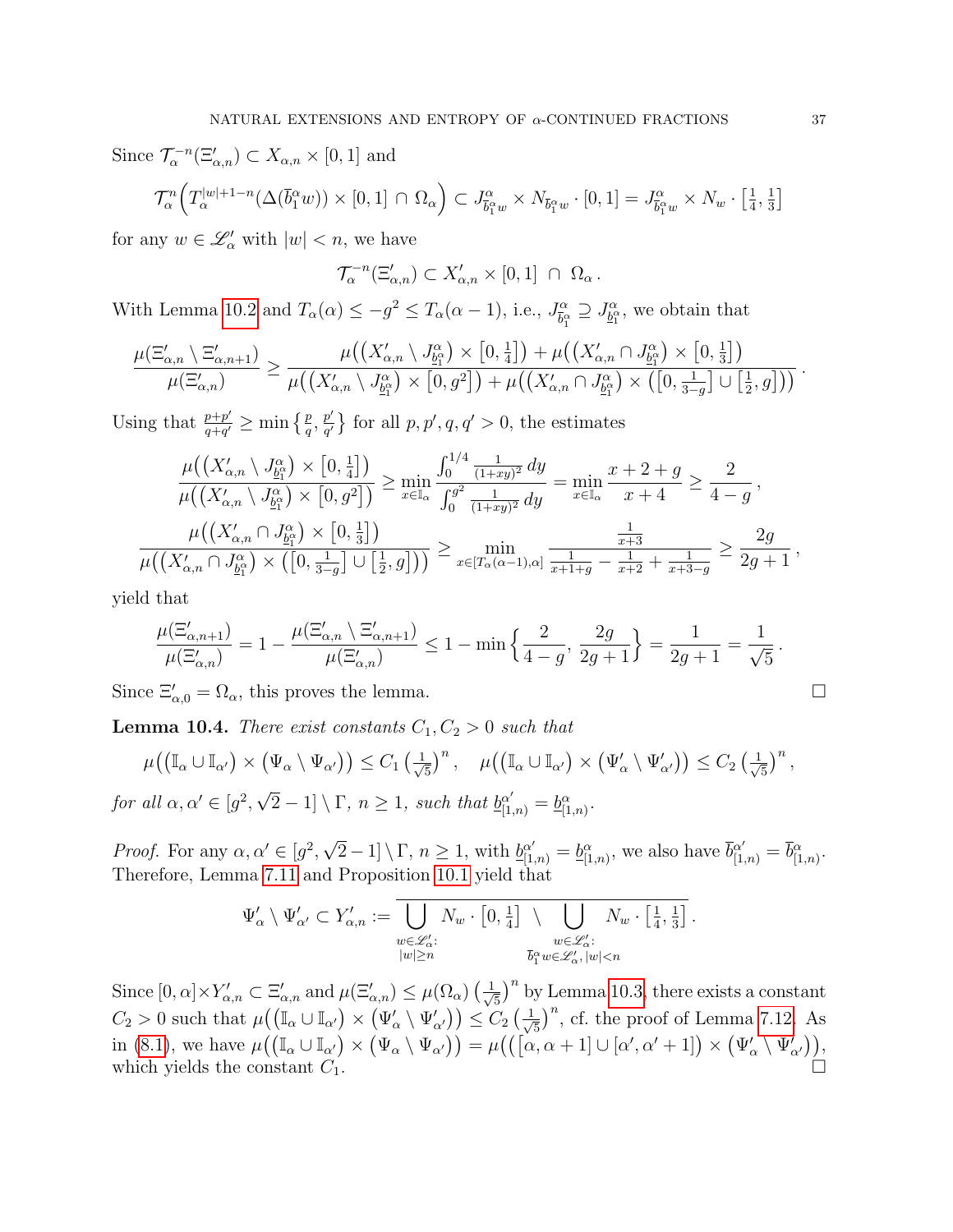In view of the equation  $\Omega_{\alpha} = \bigcup_{j\geq 0} J_{\underline{\beta}_{[1,j]}^{\alpha}}^{\alpha} \times N_{\underline{b}_{[1,j]}^{\alpha}} \cdot \Psi_{\alpha} \cup \bigcup_{j\geq 1} J_{\overline{\beta}_{[1,j]}^{\alpha}}^{\alpha}$  $\frac{\partial}{\partial \alpha} \times N_{\overline{b}^{\alpha}_{[1,j]}} \cdot \Psi'_{\alpha}$ , which holds for  $\alpha \in (0,1] \setminus \Gamma$  by Theorem [7,](#page-8-0) we consider, for any  $n \geq 1$ ,

$$
\Upsilon_{\alpha,n} := \overline{\bigcup_{j\geq n} J^\alpha_{\underline{b}^\alpha_{[1,j]}}\times N_{\underline{b}^\alpha_{[1,j]}}\cdot \Psi_\alpha\ \cup\ J^\alpha_{\overline{b}^\alpha_{[1,j]}}\times N_{\overline{b}^\alpha_{[1,j]}}\cdot \Psi'_\alpha}\,.
$$

<span id="page-37-0"></span>**Lemma 10.5.** There exists a constant  $C_3 > 0$  such that

$$
\mu(\Upsilon_{\alpha,n}) \le C_3 \, (3g^5)^n
$$

for all  $\alpha \in [g^2,$ √  $[2-1] \setminus \Gamma$ ,  $n \geq 1$ .

*Proof.* For any  $n \geq 0$ , we have

$$
\frac{\mu\left(J^{\alpha}_{\underline{b}^{\alpha}_{[1,n+1]}} \times N_{\underline{b}^{\alpha}_{[1,n+1]}} \cdot \Psi_{\alpha}\right)}{\mu\left(J^{\alpha}_{\underline{b}^{\alpha}_{[1,n]}} \times N_{\underline{b}^{\alpha}_{[1,n]}} \cdot \Psi_{\alpha}\right)} = \frac{\mu\left(\left(J^{\alpha}_{\underline{b}^{\alpha}_{[1,n]}} \cap \Delta_{\alpha}\left(\underline{b}^{\alpha}_{n+1}\right)\right) \times N_{\underline{b}^{\alpha}_{[1,n]}} \cdot \Psi_{\alpha}\right)}{\mu\left(J^{\alpha}_{\underline{b}^{\alpha}_{[1,n]}} \times N_{\underline{b}^{\alpha}_{[1,n]}} \cdot \Psi_{\alpha}\right)}
$$

by [\(2.3\)](#page-4-1). If  $\underline{b}_{n+1}^{\alpha} = (-1:2)$ , i.e.,  $T_{\alpha}^{n}(\alpha - 1) \in [\alpha - 1, \frac{-1}{2+\alpha}]$  $\frac{-1}{2+\alpha}$ , then

$$
\frac{\mu\left(\left(J^{\alpha}_{\underline{b}^{\alpha}_{[1,n]}} \cap \Delta_{\alpha}(\underline{b}^{\alpha}_{n+1})\right) \times N_{\underline{b}^{\alpha}_{[1,n]}} \cdot \Psi_{\alpha}\right)}{\mu\left(J^{\alpha}_{\underline{b}^{\alpha}_{[1,n]}} \times N_{\underline{b}^{\alpha}_{[1,n]}} \cdot \Psi_{\alpha}\right)} \leq \min_{y \in [0,g^2]} \frac{\int_{T^{\alpha}_{\alpha}(\alpha-1)}^{-1/(2+\alpha)} \frac{1}{(1+xy)^2 dx}}{\int_{T^{\alpha}_{\alpha}(\alpha-1)} \frac{1}{(1+xy)^2 dx}}}{\int_{T^{\alpha}_{\alpha}(\alpha-1)}^{\alpha} \frac{1}{(1+xy)^2 dx}} = \min_{y \in [0,g^2]} \frac{1 + (2+\alpha)T^{\alpha}_{\alpha}(\alpha-1)}{T^{\alpha}_{\alpha}(\alpha-1) - \alpha} \frac{1 + \alpha g^2}{2 + \alpha - y} = \frac{1 + (2+\alpha)T^{\alpha}_{\alpha}(\alpha-1)}{T^{\alpha}_{\alpha}(\alpha-1) - \alpha} \frac{1 + \alpha g^2}{1 + g + \alpha} \leq \frac{(1 - \alpha - \alpha^2)(1 + \alpha g^2)}{1 + g + \alpha} \leq 3g^5.
$$

If 
$$
\underline{b}_{n+1}^{\alpha} = (-1:3)
$$
, i.e.,  $T_{\alpha}^{n}(\alpha - 1) \in \left[\frac{-1}{2+\alpha}, \frac{-1}{3+\alpha}\right)$ , then  
\n
$$
\frac{\mu\left(\left(J_{\underline{b}_{[1,n]}^{\alpha}}^{\alpha} \cap \Delta_{\alpha}\left(\underline{b}_{n+1}^{\alpha}\right)\right) \times N_{\underline{b}_{[1,n]}^{\alpha}} \cdot \Psi_{\alpha}\right)}{\mu\left(J_{\underline{b}_{[1,n]}^{\alpha}}^{\alpha} \times N_{\underline{b}_{[1,n]}^{\alpha}} \cdot \Psi_{\alpha}\right)} \le \min_{y \in [0,g]} \frac{1+\alpha y}{(\alpha+1)^{2} (3+\alpha-y)} \le \frac{g}{(1+g^{2})^{3}}.
$$
\nIf  $b^{\alpha} = (-1:4)$ , i.e.,  $T_{\alpha}^{n}(\alpha - 1) \in \left[-1, -1\right)$ , then

If 
$$
\underline{b}_{n+1}^{\alpha} = (-1: 4)
$$
, i.e.,  $T_{\alpha}^{n}(\alpha - 1) \in \left[\frac{-1}{3+\alpha}, \frac{-1}{4+\alpha}\right)$ , then  
\n
$$
\frac{\mu\left(\left(J_{\underline{b}_{[1,n]}^{\alpha}}^{\alpha} \cap \Delta_{\alpha}(\underline{b}_{n+1}^{\alpha})\right) \times N_{\underline{b}_{[1,n]}^{\alpha}} \cdot \Psi_{\alpha}\right)}{\mu\left(J_{\underline{b}_{[1,n]}^{\alpha}} \times N_{\underline{b}_{[1,n]}^{\alpha}} \cdot \Psi_{\alpha}\right)} \le \min_{y \in [0,g]} \frac{1 + \alpha y}{(\alpha^{2} + 3\alpha + 1) (4 + \alpha - y)} \le \frac{1}{3(7g - 2)}.
$$

We obtain that

$$
\frac{\mu\big(J^{\alpha}_{\underline{b}^{\alpha}_{[1,n+1]}} \times N_{\underline{b}^{\alpha}_{[1,n+1]}} \cdot \Psi_{\alpha}\big)}{\mu\big(J^{\alpha}_{\underline{b}^{\alpha}_{[1,n]}} \times N_{\underline{b}^{\alpha}_{[1,n]}} \cdot \Psi_{\alpha}\big)} \leq \max\left\{3g^5, \frac{g}{(1+g^2)^3}, \frac{1}{3(7g-2)}\right\} = 3g^5 \approx 0.2705.
$$

In the same way, we get that

$$
\mu\big(J_{\overline{b}_{[1,n+1]}^{\alpha}} \times N_{\overline{b}_{[1,n+1]}^{\alpha}} \cdot \Psi'_{\alpha}\big) \leq 3g^5 \,\mu\big(J_{\overline{b}_{[1,n]}^{\alpha}} \times N_{\overline{b}_{[1,n]}^{\alpha}} \cdot \Psi'_{\alpha}\big)
$$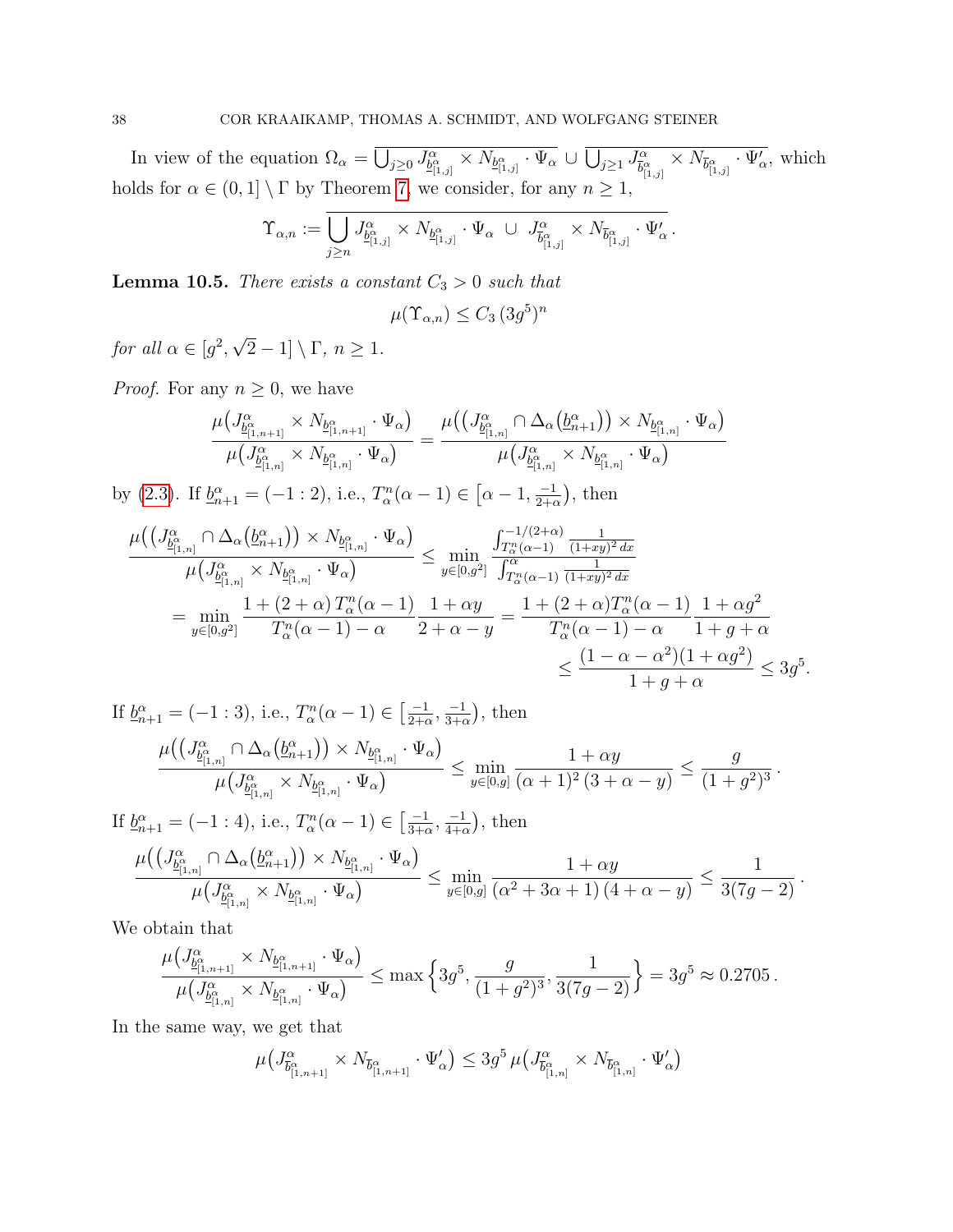for all  $n \geq 1$ . Since the elements of  $\mathcal{C}_{\alpha}$  are disjoint (Theorem [7\)](#page-8-0) and the closure in the definition of  $\Upsilon_{\alpha,n}$  does not increase the measure by Lemma [7.12,](#page-28-0) this implies that

$$
\mu(\Upsilon_{\alpha,n}) = \sum_{j=n}^{\infty} \left( \mu \left( J_{\underline{b}_{[1,j]}^{\alpha}}^{\alpha} \times N_{\underline{b}_{[1,j]}^{\alpha}} \cdot \Psi_{\alpha} \right) + \mu \left( J_{\overline{b}_{[1,j]}^{\alpha}}^{\alpha} \times N_{\overline{b}_{[1,j]}^{\alpha}} \cdot \Psi_{\alpha}' \right) \right)
$$
  

$$
\leq \sum_{j=n}^{\infty} (3g^5)^j \left( \mu \left( \mathbb{I}_{\alpha} \times \Psi_{\alpha} \right) + \frac{1}{3g^5} \mu \left( J_{\overline{b}_{1}^{\alpha}}^{\alpha} \times N_{\overline{b}_{1}^{\alpha}} \cdot \Psi_{\alpha}' \right) \right) \leq C_3 \left( 3g^5 \right)^n
$$

for some constant  $C_3 > 0$ .

<span id="page-38-0"></span>**Lemma 10.6.** There exists a constant  $C_4 > 0$  such that

$$
\left|\mu(\Omega_{\alpha'})-\mu(\Omega_{\alpha})\right| \leq C_4 n \left(\frac{1}{\sqrt{5}}\right)^n.
$$

for all  $\alpha, \alpha' \in [g^2,$ √  $\boxed{2} - 1 \rvert \setminus \Gamma, n \geq 1$ , such that  $\underline{b}_{[1,n)}^{\alpha'} = \underline{b}_{[1,n)}^{\alpha}$ .

*Proof.* For any  $\alpha, \alpha' \in [g^2,$ √  $\overline{2} - 1] \setminus \Gamma$ ,  $n \ge 1$ , such that  $\underline{b}_{[1,n)}^{\alpha'} = \underline{b}_{[1,n)}^{\alpha}$ , let

$$
(10.1) \t\Omega_{\alpha,\alpha',n} := \bigcup_{0 \leq j < n} J_{\underline{b}_{[1,j]}^{\alpha'}}^{\alpha'} \times N_{\underline{b}_{[1,j]}^{\alpha}} \cdot \Psi_{\alpha} \cup \bigcup_{1 \leq j < n} J_{\overline{b}_{[1,j]}^{\alpha'}}^{\alpha'} \times N_{\overline{b}_{[1,j]}^{\alpha}} \cdot \Psi_{\alpha}'.
$$

Since  $\underline{b}_{[1,n)}^{\alpha'} = \underline{b}_{[1,n)}^{\alpha}$  implies  $\overline{b}_{[1,n)}^{\alpha'} = \overline{b}_{[1,n)}^{\alpha}$ , Lemma [10.5](#page-37-0) yields that

$$
0 \leq \mu(\Omega_{\alpha}) - \mu(\Omega_{\alpha,\alpha,n}) = \mu(\Upsilon_{\alpha,n}) \leq C_3 \, (3g^5)^n \, .
$$

For  $\alpha < \alpha'$ , we obtain similarly to the proof of Theorem [6](#page-7-1) that

$$
\mu(\Omega_{\alpha,\alpha',n}) - \mu(\Omega_{\alpha,\alpha,n})
$$
\n
$$
= \sum_{j=0}^{n-1} \left( \mu\left(M_{\underline{b}_{[1,j]}^{\alpha}} \cdot [\alpha-1,\alpha'-1] \times N_{\underline{b}_{[1,j]}^{\alpha}} \cdot \Psi_{\alpha}\right) - \mu\left([\alpha,\alpha'] \times N_{\underline{b}_{[1,j]}^{\alpha}} \cdot \Psi_{\alpha}\right) \right)
$$
\n
$$
- \sum_{j=1}^{n-1} \left( \mu\left(M_{\overline{b}_{[1,j]}^{\alpha}} \cdot [\alpha,\alpha'] \times N_{\overline{b}_{[1,j]}^{\alpha}} \cdot \Psi_{\alpha}'\right) + \mu\left([\alpha,\alpha'] \times N_{\overline{b}_{[1,j]}^{\alpha}} \cdot \Psi_{\alpha}'\right) \right)
$$
\n
$$
= \mu\left([\alpha,\alpha'] \times \Psi_{\alpha}'\right) - \sum_{j=0}^{n-1} \mu\left([\alpha,\alpha'] \times N_{\underline{b}_{[1,j]}^{\alpha}} \cdot \Psi_{\alpha}\right) - \sum_{j=1}^{n-1} \mu\left([\alpha,\alpha'] \times N_{\overline{b}_{[1,j]}^{\alpha}} \cdot \Psi_{\alpha}'\right).
$$

Since this quantity is equal to  $\mu([\alpha, \alpha'] \times Y_{\alpha,n})$ , where  $Y_{\alpha,n}$  is the projection of  $\Upsilon_{\alpha,n}$  to the y-axis, there exists a constant  $C_5 > 0$  such that

$$
0 \leq \mu(\Omega_{\alpha,\alpha',n}) - \mu(\Omega_{\alpha,\alpha,n}) \leq C_5 \,(3g^5)^n.
$$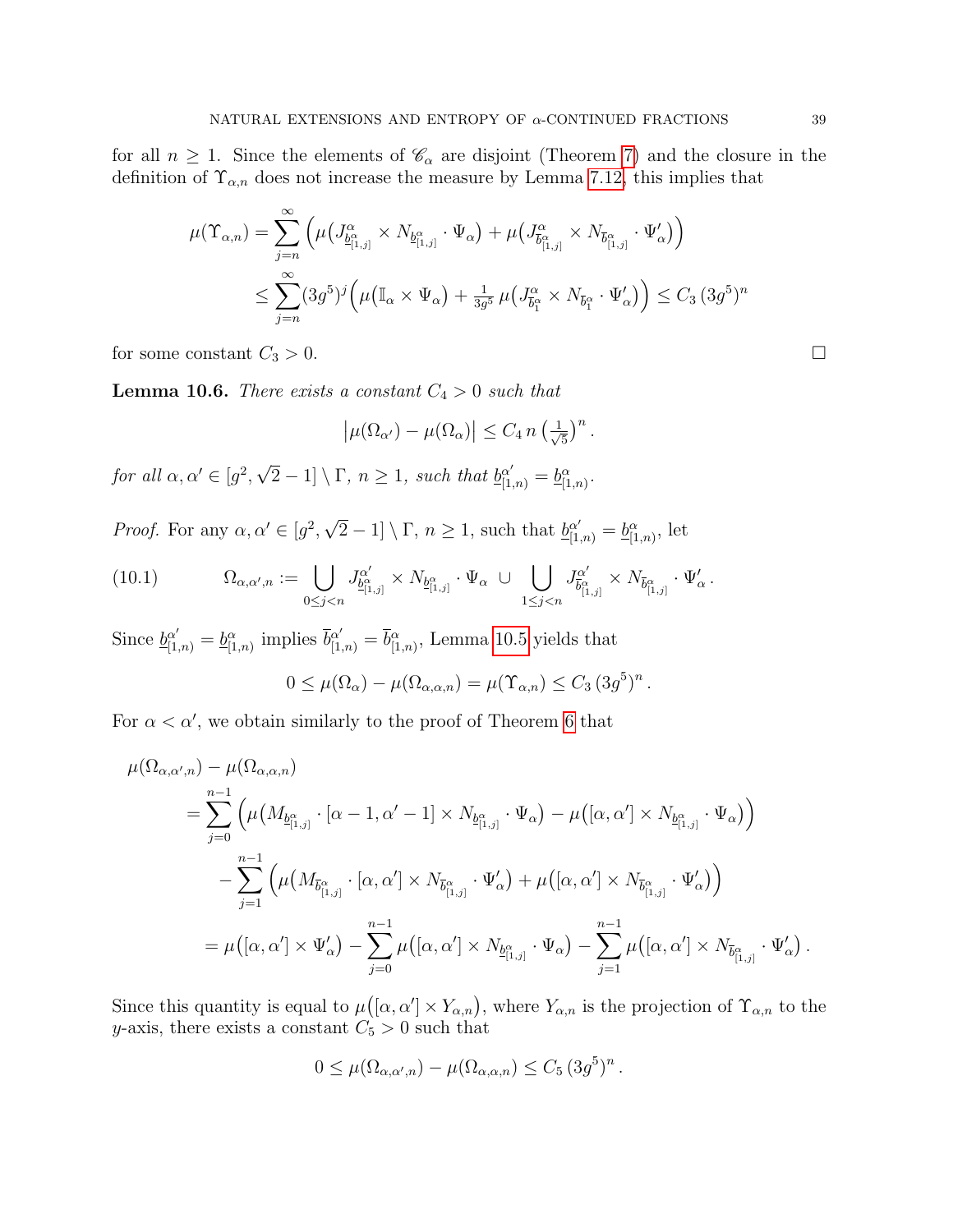It remains to compare  $\mu(\Omega_{\alpha,\alpha',n})$  with  $\mu(\Omega_{\alpha',\alpha',n})$ . We have

$$
\mu(\Omega_{\alpha',\alpha',n} \setminus \Omega_{\alpha,\alpha',n}) \leq \sum_{j=0}^{n-1} \mu\left(J_{\underline{b}_{[1,j]}^{\alpha'}}^{\alpha'} \times N_{\underline{b}_{[1,j]}^{\alpha}} \cdot (\Psi_{\alpha'} \setminus \Psi_{\alpha})\right) + \sum_{j=1}^{n-1} \mu\left(J_{\overline{b}_{[1,j]}^{\alpha'}}^{\alpha'} \times N_{\overline{b}_{[1,j]}^{\alpha}} \cdot (\Psi_{\alpha'}' \setminus \Psi_{\alpha}')\right)
$$
  

$$
\leq (C_1 n + C_2 (n-1)) \left(\frac{1}{\sqrt{5}}\right)^n
$$

by Lemma [10.4,](#page-36-0) thus  $|\mu(\Omega_{\alpha',\alpha',n}) - \mu(\Omega_{\alpha,\alpha',n})| \leq (C_1 n + C_2 (n-1)) \left(\frac{1}{\sqrt{n}}\right)$  $(\frac{1}{5})^n$ . Putting all estimates together yields the lemma.

<span id="page-39-0"></span>**Lemma 10.7.** For any  $n \geq 1$ , we have

$$
\#\big\{\underline{b}_{[1,n]}^{\alpha}\mid \alpha\in[g^2,g)\setminus\Gamma\big\}\leq 2^n.
$$

Proof. It follows from the proof of Lemma [6.15](#page-21-2) that

$$
\bigcup_{n\geq 1} \left\{ \underline{b}_{[1,n]}^{\alpha} \mid \alpha \in [g^2, g) \setminus \Gamma \right\} \subset \left( (-1:2)(-1:3)^*(-1:4)(-1:3)^* \right)^*
$$

.

For every word w in this set, it is not possible that both  $w(-1:2)$  and  $w(-1:4)$  are in the set, thus  $\#\{\underline{b}_{[1,n]}^{\alpha} \mid \alpha \in [g^2, g) \setminus \Gamma\} \leq 2 \#\{\underline{b}_{[1,n]}^{\alpha} \mid \alpha \in [g^2, g) \setminus \Gamma\}$ .

Finally, combining Lemmas [10.6](#page-38-0) and [10.7](#page-39-0) gives the main result of this section.

**Proof of Theorem [4](#page-6-3).** By Theorem [6](#page-7-1) and Lemma [6.15,](#page-21-2)  $\mu(\Omega_{\alpha})$  is constant on every interval  $\Gamma_v \subset [g^2, g], v \in \mathscr{F}$ . Therefore, we only have to consider the difference between  $\mu(\Omega_\alpha)$ and  $\mu(\Omega'_\alpha)$  for  $\alpha, \alpha' \in [g^2, \sqrt{2}-1] \setminus \Gamma$ . √

Let  $\alpha, \alpha' \in [g^2,$  $\overline{2} - 1$  \  $\Gamma$  with  $\alpha < \alpha'$ , and fix some  $n \geq 1$ . For  $J \geq 0$ , define two sequences  $(\alpha_j)_{0 \leq j \leq J}$ ,  $(\alpha'_j)_{0 \leq j \leq J}$  in the following manner. Set  $\alpha_0 := \alpha$  and, recursively,  $\alpha'_j \,:=\, \max\big\{\alpha''\in \overline{[\alpha_j,\alpha']}\setminus \overline{\Gamma}\,\,|\,\, \underline{b}_{[1,n)}^{\alpha''} \,=\, \underline{b}_{[1,n)}^{\alpha_j}$  $\begin{array}{c} \alpha_j \ (\alpha_{j+1}) \end{array}$ ;  $\alpha_{j+1} := \min ((\alpha'_j, \alpha' ] \setminus \Gamma)$  if  $\alpha'_j \neq \alpha'$ . The maximum exists since all sufficiently large  $\alpha''$  with  $\underline{b}_{[1,n)}^{\alpha''} = \underline{b}_{[1,n]}^{\alpha_j}$  $\chi_{[1,n)}^{\alpha_j}$  lie in  $\Gamma$ , thus  $\alpha'_j = \zeta_v$  for some  $v \in \mathscr{F}$  or  $\alpha'_j = \alpha'$ , and  $\alpha_{j+1} = \eta_v$  if  $\alpha'_j \neq \alpha'$ . Since the  $\alpha_j$  are increasing, the  $\underline{b}_{[1, 1]}^{\alpha_j}$  $\frac{\alpha_j}{[1,n)}$  are different for distinct j, hence there exists, by Lemma [10.7,](#page-39-0) some  $J < 2<sup>n</sup>$  such that  $\alpha'_{J} = \alpha'$ . By Theorem [6](#page-7-1) and Lemma [6.15,](#page-21-2)  $\mu(\Omega_{\alpha'_j})$  is equal to  $\mu(\Omega_{\alpha_{j+1}})$  for  $0 \leq j < J$ , thus

$$
\left|\mu(\Omega_{\alpha'})-\mu(\Omega_{\alpha})\right| \leq \sum_{j=0}^{J} \left|\mu(\Omega_{\alpha'_j})-\mu(\Omega_{\alpha_j})\right| \leq 2^n C_4 n \left(\frac{1}{\sqrt{5}}\right)^n
$$

by Lemma [10.6.](#page-38-0) Since this inequality holds for every  $n \geq 1$ , and  $\sqrt{5} > 2$ , we obtain that  $\mu(\Omega_{\alpha'}) = \mu(\Omega_{\alpha}).$ 

By the discussion at the end of Section [6,](#page-15-1) the entropy decreases to the right of  $[g^2, g]$  and behaves chaotically immediately to the left of  $[g^2, g]$ . However, the intervals to the left of  $[g^2, g]$  where the entropy decreases seem to be much smaller than those where the entropy increases. Therefore, we conjecture that  $h(T_\alpha) < h(T_{g^2})$  for all  $\alpha \in (0, g^2)$ . See also the plots of the function  $\alpha \mapsto h(T_\alpha)$  in [\[LM08\]](#page-41-5).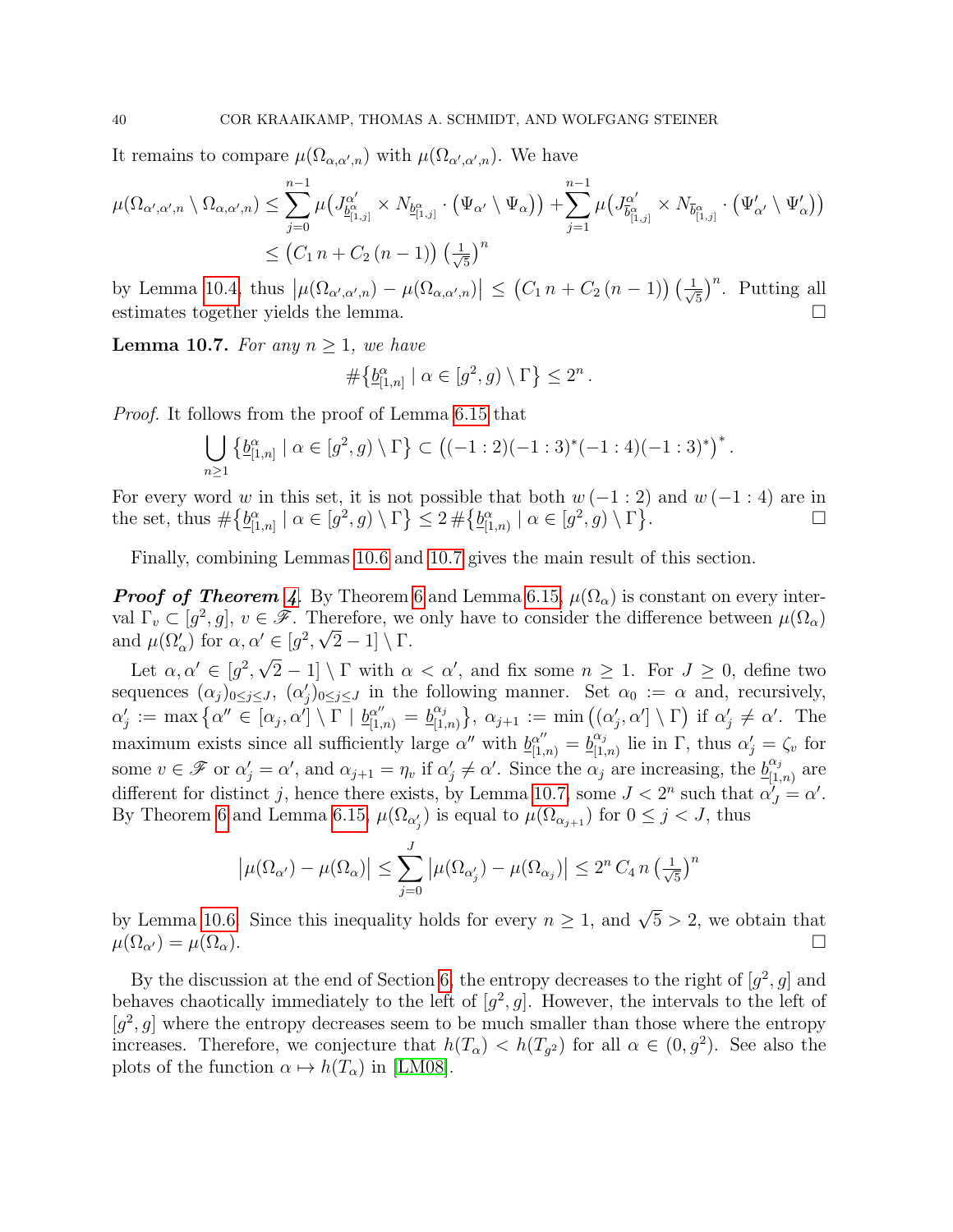## 11. LIMIT POINTS

<span id="page-40-0"></span>Recall that  $\tau_v$  denotes the limit point of the monotonically decreasing sequence  $(\zeta_{\Theta^j(v)})_{i\geq 0}$ .

**Proof of Theorem [8](#page-8-2).** We argue using the transcendence results of Adamczewski and Bugeaud [\[AB05\]](#page-41-12). Let  $v \in \mathscr{F}$ , and  $a_{[1,2\ell_j+1]}^{(j)}$  be the characteristic sequence of  $\Theta^j(v)$ ,  $j \geq 0$ . By the proof of Lemma [9.1,](#page-32-2)  $a_{[1,2\ell_{j+1}+1]}^{(j+1)}$  starts with  $a_{[1,2\ell_{j}+1]}^{(j)} a_{[1,i]}^{(j)}$  $_{[1,2\ell_j)}^{(j)}$  (if  $\ell_j \geq 1$ ).

This implies that  $\lim_{j\to\infty} \ell_j = \infty$ . Let  $a'_{[1,\infty)}$  be the infinite sequence having all sequences  $a_{[1,2\ell_j+1]}^{(j)}$  as prefix (with the exception of 1 if v is the empty word). Then  $a'_{[1,\infty)}$  is the characteristic sequence of  $\underline{b}_{11}^{\tau_v}$  $\tau_{\nu}^{\tau_v}$ , thus  $\tau_v = [0; a'_1, a'_2, \dots]$  by Proposition [4.1.](#page-9-1)

The sequence  $a'_{[1,\infty)}$  is not eventually periodic because it contains, for every  $j \geq 0$ ,  $a^{(j)}_{[1,2\ell_j+1]}$  and  $a^{(j)}_{[1,2]}$  $\stackrel{(j)}{_{[1,2\ell_j]}} (a_{2\ell_j+1}^{(j)}-1) \ \text{or} \ a_{[1,i]}^{(j)}$  $\lim_{(1,2\ell_j)} (a_{2\ell_j}^{(j)} + 1)$  as factors. If  $a'_{[1,\infty)}$  were eventually periodic, then every sufficiently long factor would determine uniquely the following element of the sequence. Therefore,  $\tau_v$  is not quadratic. (This is also mentioned in [\[CMPT10\]](#page-41-9).) Since  $a'_{[1,\infty)}$  starts with arbitary long "almost squares" and  $a'_j \le a'_1$  for all  $j \ge 2$ , Theorem 1 of [\[AB05\]](#page-41-12) applies, hence  $\tau_v$  is transcendental.

*Remark* 11.1. From the above, the largest element of  $(0,1] \setminus (\Gamma \cup Z)$  is

$$
\tau_v = [0; 2, 1, 1, 2, 2, 2, 1, 1, 2, 1, 1, 2, 1, 1, 2, 2, 2, 1, 1, 2, 2, 2, 1, 1, 2, 2, 2, \dots]
$$
  
= 0.3867499707143007...

with  $v$  the empty word. This partial quotients sequence is the fixed point of the morphism defined by  $2 \mapsto 211$ ,  $1 \mapsto 2$ . It is known to be the smallest aperiodic sequence in  $\{1,2\}^{\omega}$ with the property that all its proper suffixes are smaller than itself with respect to the alternate order, and appears therefore in several other contexts; see [\[Dub07,](#page-41-13) [LS\]](#page-41-14). Note that all elements of  $Z = \{ \zeta_v \mid v \in \mathcal{F} \}$  have (purely) periodic RCF expansion.

**Proposition 11.2.** The point  $g^2$  is a two sided limit of the set  $\{\tau_v | v \in \mathscr{F}\}.$ 

*Proof.* Let  $v = (-1:2)(-1:3)^{\ell}$ , then its characteristic sequence is  $21^{2\ell}$ , thus v belongs to  $\mathscr{F} \setminus \Theta(\mathscr{F})$ . For increasing  $\ell, \zeta_v$  tends to  $g^2$  from above, and the same clearly holds for  $\tau_v$ . Similarly, the  $\tau_v$  corresponding to  $v = (-1:2)(-1:3)^{\ell}(-1:2)$  (see Example [6.13\)](#page-21-1) tend to  $g^2$  from below.

#### 12. Open questions

As usual, we find that we now have more questions than when we began our project. We list a few, in the form of problems.

- Prove that  $h(T_\alpha)$  is maximal on  $[g^2, g]$ .
- Determine explicit values for  $h(T_\alpha)$  when  $\alpha < g^2$  and for the invariant density  $\nu_\alpha$ Determine explicit<br>when  $\alpha < \sqrt{2} - 1$ .
- Prove that  $\nu_{\alpha}$  is always of the form  $A/(x+B)$  as [\[CMPT10\]](#page-41-9) conjecture.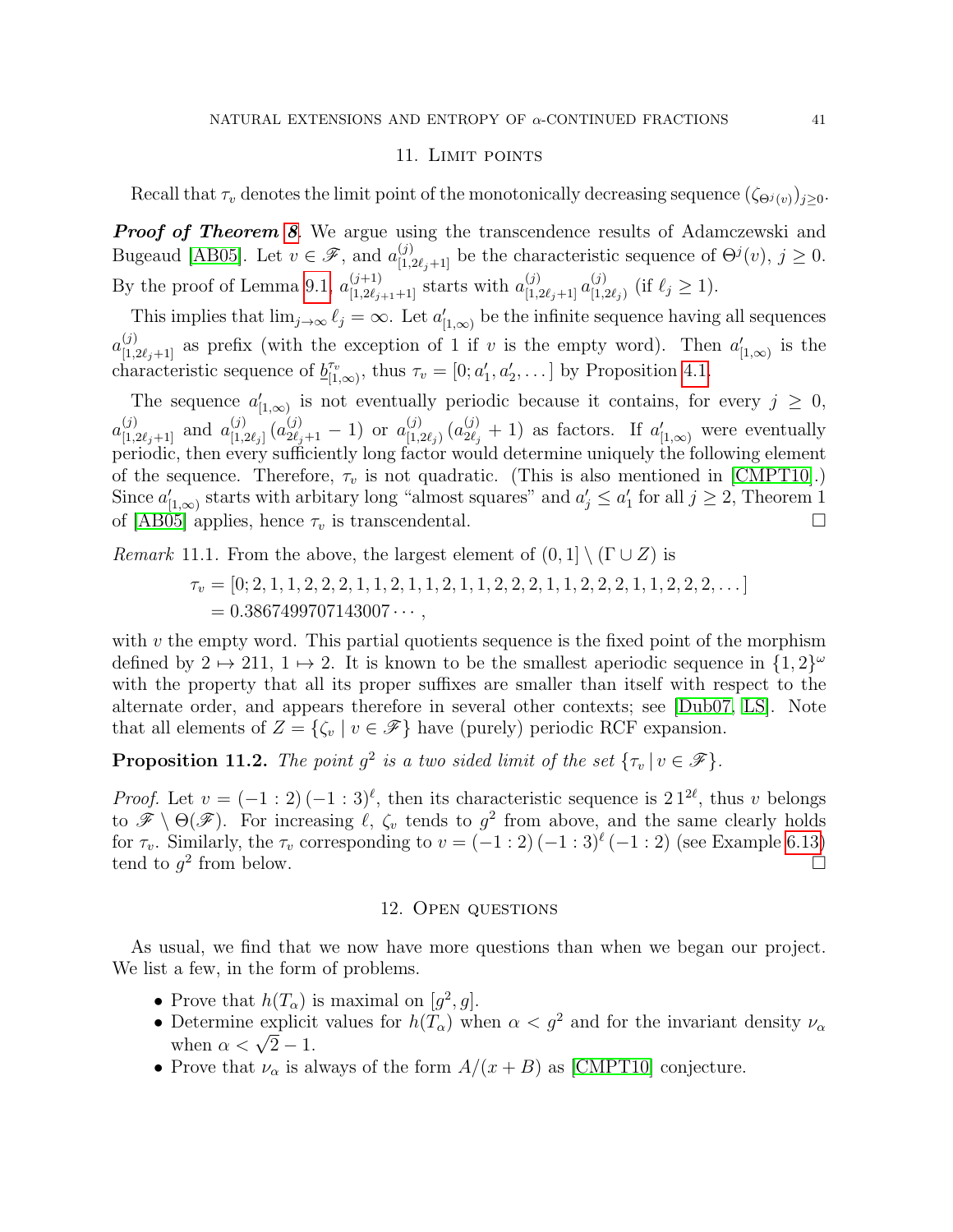#### 42 COR KRAAIKAMP, THOMAS A. SCHMIDT, AND WOLFGANG STEINER

- (From H. Nakada) Determine all  $\alpha$  such that  $h(T_{\alpha}) = h(T_1)$ .
- In general, determine the sets of  $\alpha$  with equal entropy.
- Determine the sets of all  $\alpha$  giving isomorphic dynamical systems.
- Generalize our approach to use with other continued fractions, such as the  $\alpha$ -Rosen fractions considered in [\[DKS09\]](#page-41-15).

We note that Arnoux and the second named author have work in progress that responds to a question from [\[LM08\]](#page-41-5) that we had included in an earlier version of our open problems list: Each  $T_{\alpha}$  arises as a cross-section of the geodesic flow on the unit tangent bundle of the modular surface. This result is shown to be equivalent to Theorem [1.](#page-6-4)

#### Acknowledgments

We thank Pierre Arnoux and Hitoshi Nakada for comments on an initial version of this work.

#### **REFERENCES**

- <span id="page-41-12"></span>[AB05] B. Adamczewski and Y. Bugeaud, On the complexity of algebraic numbers. II. Continued fractions, Acta Math. 195 (2005), 1–20.
- <span id="page-41-11"></span>[Abr59] L. M. Abramov, *The entropy of a derived automorphism*, Dokl. Akad. Nauk SSSR 128 (1959), 647–650, English translation: Amer. Math. Soc. Transl. Ser. 2 49 (1966), 162–166.
- <span id="page-41-10"></span>[BCIT] C. Bonanno, C. Carminati, S. Isola, and G. Tiozzo, Dynamics of continued fractions and kneading sequences of unimodal maps, Discrete Contin. Dyn. Syst., to appear.
- <span id="page-41-9"></span>[CMPT10] C. Carminati, S. Marmi, A. Profeti, and G. Tiozzo, The entropy of  $\alpha$ -continued fractions: numerical results, Nonlinearity **23** (2010), no. 10, 2429–2456.
- <span id="page-41-6"></span>[CT] C. Carminati and G. Tiozzo, A canonical thickening of Q and the dynamics of continued fraction transformations, Ergodic Theory Dynam. Systems, to appear.
- <span id="page-41-15"></span>[DKS09] K. Dajani, C. Kraaikamp, and W. Steiner, *Metrical theory for*  $\alpha$ *-Rosen fractions*, J. Eur. Math. Soc. (JEMS) 11 (2009), no. 6, 1259–1283.
- <span id="page-41-13"></span>[Dub07] A. Dubickas, On a sequence related to that of Thue-Morse and its applications, Discrete Math. 307 (2007), no. 9-10, 1082–1093.
- <span id="page-41-1"></span>[Kea95] M. Keane, A continued fraction titbit, Fractals 3 (1995), 641–650.
- <span id="page-41-3"></span>[Kra91] C. Kraaikamp, A new class of continued fraction expansions, Acta Arith.  $57$  (1991), 1–39.
- <span id="page-41-8"></span>[KS12] C. Kalle and W. Steiner, Beta-expansions, natural extensions and multiple tilings associated with Pisot units, Trans. Amer. Math. Soc. **364** (2012), no. 5, 2281–2318.
- <span id="page-41-7"></span>[KSS10] C. Kraaikamp, T.A. Schmidt, and I. Smeets, Natural extensions for α-Rosen continued fractions, J. Math. Soc. Japan 62 (2010), 649–671.
- <span id="page-41-5"></span>[LM08] L. Luzzi and S. Marmi, On the entropy of Japanese continued fractions, Discrete Contin. Dyn. Syst. 20 (2008), no. 3, 673–711.
- <span id="page-41-14"></span>[LS] L. Liao and W. Steiner, Dynamical properties of the negative beta transformation, Ergodic Theory Dynam. Systems, to appear.
- <span id="page-41-4"></span>[MCM99] P. Moussa, A. Cassa, and S. Marmi, *Continued fractions and Brjuno functions*, J. Comput. Appl. Math. 105 (1999), no. 1-2, 403–415, Continued fractions and geometric function theory (CONFUN) (Trondheim, 1997).
- <span id="page-41-2"></span>[Nak81] H. Nakada, Metrical theory for a class of continued fraction transformations and their natural extensions, Tokyo J. Math. 4 (1981), no. 2, 399–426.
- <span id="page-41-0"></span>[NIT77] H. Nakada, S. Ito, and S. Tanaka, On the invariant measure for the transformations associated with some real continued-fractions, Keio Engrg. Rep. 30 (1977), no. 13, 159–175.